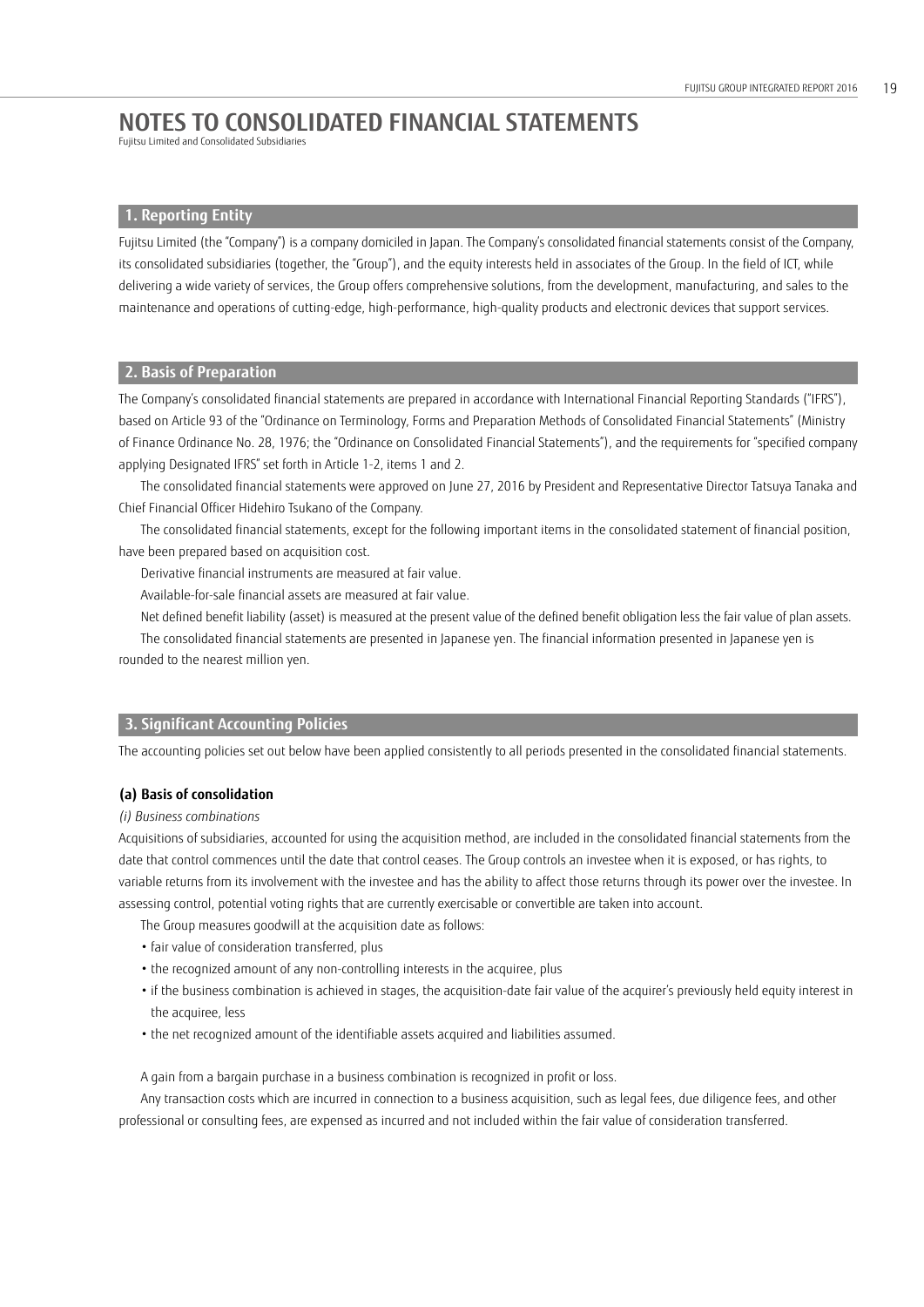### *(ii) Acquisition of non-controlling interests*

Acquisitions of non-controlling interests are accounted for as transactions with owners and therefore no goodwill is recognized as a result of such transactions. A change in the ownership interest, without changing control, is accounted for as an equity transaction.

## *(iii) Subsidiaries*

Subsidiaries are entities which the Group controls. Financial statements of subsidiaries are included in the consolidated financial statements from the date that control commences to the date that control ceases.

The Group's consolidated financial statements include financial statements of subsidiaries that have a different reporting date from that of the consolidated financial statements. In such cases, for consolidation purposes, the subsidiary prepares additional financial information as of the same date as the financial statements of the parent, unless it is impracticable to do so. In such cases, the effects of significant transactions or events that occur between those dates are adjusted in the consolidated financial statements. In any case, the difference between those dates is no more than three months.

Comprehensive income of a subsidiary is attributed to the owners of the parent and non-controlling interests even if this results in the non-controlling interests having a deficit balance.

# *(iv) Loss of control*

If the Group loses control over a subsidiary, it derecognizes the assets and liabilities of the subsidiary, any non-controlling interests, and other components of equity related to the subsidiary. Any gain or loss arising from loss of control is recognized in profit or loss. If the Group retains any interest in the subsidiary, that investment is re-measured at fair value on the day that control ceases. Subsequently, it is accounted for as an equity method associate or as an available-for-sale financial asset depending on the level of influence retained.

### *(v) Investments in associates and joint ventures (equity-accounted investments)*

Associates are those entities in which the Group has significant influence, but not control, over the financial and operating policies. If the Group holds 20% or more of the voting power of the investee, it is presumed that the Group has significant influence over the investee, unless it can be clearly demonstrated that this is not the case. In addition, the Group assumes that it has significant influence over the investee, if the Group has rights for involvements in deciding financial and operating policies of the investee through the board meeting. Joint ventures are those entities over whose activities the Group has joint control, established by contractual agreement, requiring unanimous consent of the parties sharing control for important financial and operating decisions and the parties, including the Group, have rights to the net assets of the arrangement.

Investments in associates and joint ventures are initially accounted for at cost and subsequently under the equity method. Any acquisition costs are included in the cost of the investment.

The consolidated financial statements include the Group's share of profit or loss and other comprehensive income of associates on an equity-accounted basis, from the date that significant influence commences until the date that significant influence ceases.

The Group's consolidated financial statements include financial statements of associates or joint ventures that have a different reporting date from that of the consolidated financial statements. In such cases, for consolidation purposes, the associate or joint venture prepares additional financial information as of the same date as the financial statements of the parent, unless it is impracticable to do so. In such cases, the effects of significant transactions or events that occur between those dates are adjusted in the consolidated financial statements. In any case, the difference between those dates is no more than three months.

When the Group's share of losses exceeds its investment in an associate or joint venture, the Group's carrying amount is reduced to nil and recognition of further losses is discontinued except to the extent that the Group has incurred obligations or made payments on behalf of the investee.

# *(vi) Consolidation adjustments*

All inter-Group balances, transactions, and unrealized gains and losses resulting from inter-Group transactions are eliminated in preparing the consolidated financial statements. Unrealized gains arising from transactions with equity-accounted investees are eliminated against the investment to the extent of the Group's interest in the investee. Unrealized losses are eliminated in the same way as unrealized gains only if there is no evidence of impairment.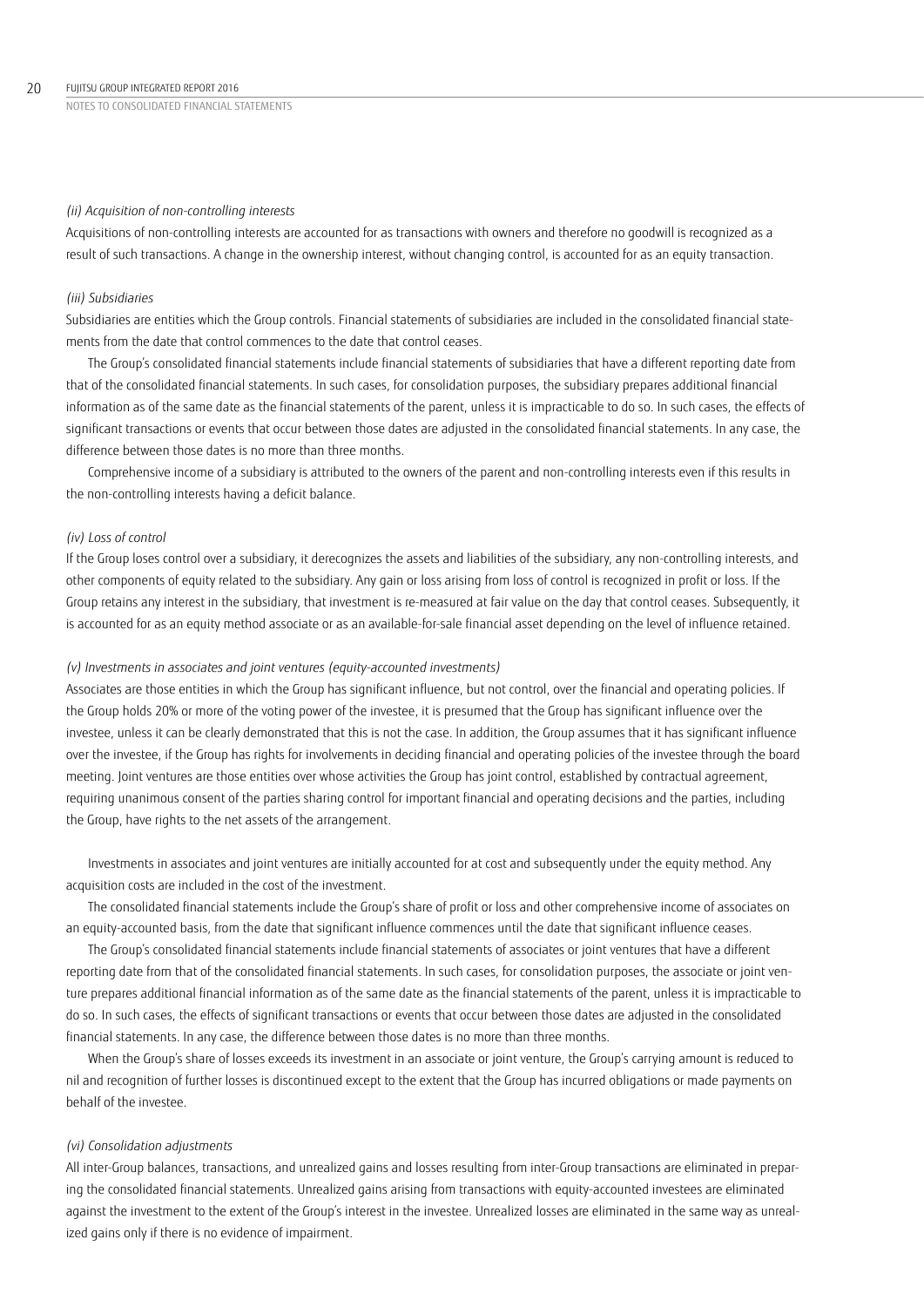### **(b) Foreign currencies**

### *(i) Transactions denominated in foreign currencies*

Transactions denominated in foreign currencies are translated into the functional currency of each Group company at the foreign exchange rate prevailing at the date of the transaction. Monetary assets and liabilities denominated in foreign currencies at the reporting date are translated into the functional currency at the foreign exchange rate prevailing at the reporting date. Non-monetary assets and liabilities measured at historical cost denominated in foreign currencies are translated at the foreign exchange rate at the date of the transaction.

Foreign exchange differences arising on translation are recognized in profit or loss. However, foreign exchange translation differences upon conversion of equity securities classified as available-for-sale financial assets and effective cash flow hedges are recognized in other comprehensive income.

### *(ii) Financial statements of foreign operations*

The assets and liabilities of foreign operations, including any goodwill arising on the acquisition and any fair value adjustments to the carrying amounts of assets and liabilities arising on the acquisition, are translated into Japanese yen at the rate of exchange prevailing at the reporting date and their revenue and expenses are translated at the average monthly exchange rate.

The foreign exchange differences arising on translation are recognized in other comprehensive income and included in foreign currency translation adjustments within other components of equity. Upon disposal of a foreign operation, if controlled, significant influence or joint control is lost and the accumulated amount of other comprehensive income relating to that particular foreign operation is reclassified to profit or loss as part of gains and losses on the disposal.

### **(c) Financial instruments**

### *(i) Non-derivative financial assets*

The Group classifies non-derivative financial assets into the following categories: held-to-maturity investments, loans and receivables, and available-for-sale financial assets.

The Group initially recognizes loans and receivables on the date that they originate. All other financial assets are recognized initially on the trade date, the date on which the Group becomes party to the contractual provisions.

The Group derecognizes a financial asset when contractual rights to the cash flows from the asset expire. In transferring contractual rights to the cash flows from a financial asset, the Group will derecognize the financial asset if the Group either transfers substantially all the risks and rewards of ownership of the financial asset or neither transfers nor retains substantially all the risks and rewards of ownership of the financial asset and does not retain control of the asset. The Group will recognize another asset or liability to the extent that the Group retains any rights or obligations after the transfer.

Financial assets and liabilities are offset and presented net only when the Group has a legally enforceable right to offset the recognized amounts and intends to settle on a net basis or to realize the asset and settle the liability simultaneously.

### Held-to-maturity investments

Held-to-maturity investments are financial assets with fixed or determinable payments and a fixed maturity that the Group intends and has ability to hold until maturity. This category includes corporate bonds for example. These investments are initially measured at fair value, plus any directly attributable transaction costs and subsequently at amortized cost using the effective interest method, less any impairment losses. The amortization charge for each period is recognized as financial income in profit or loss.

### Loans and receivables

Loans and receivables are financial assets with fixed or determinable payments that are not quoted in an active market; this category includes trade and other receivables. Such assets are initially measured at fair value, plus any directly attributable transaction costs and subsequently at amortized cost using the effective interest method, less any impairment losses. The amortization charge for each period is recognized as financial income in profit or loss.

### Available-for-sale financial assets

Available-for-sale financial assets are those financial assets designated as available for sale or are not classified in one of the other categories above. They comprise equity securities and debt securities.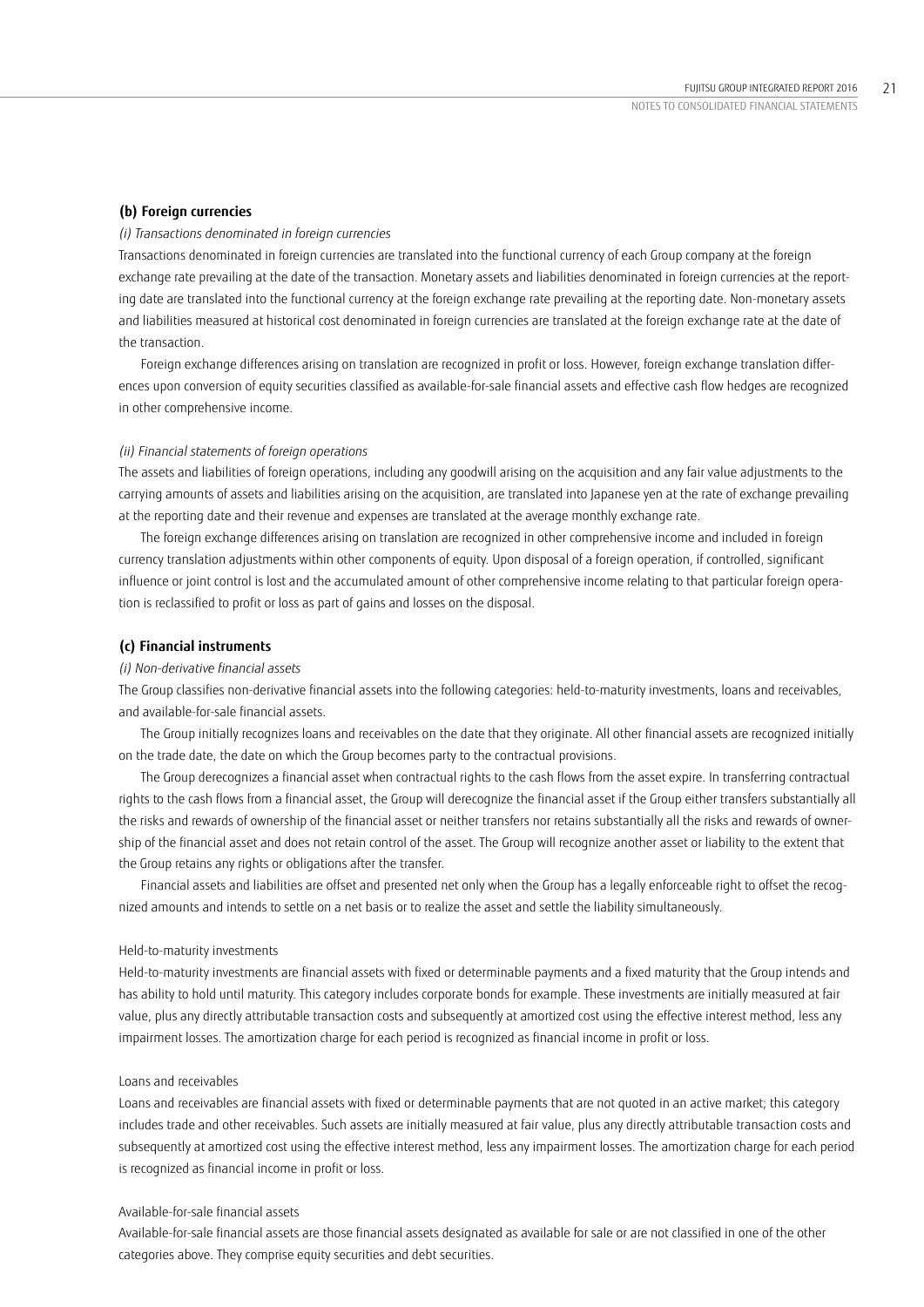These assets are initially measured at fair value plus any directly attributable transaction costs and subsequently measured at fair value at the reporting date. The resulting gains and losses, except impairment losses, foreign exchange gains, and losses on debt securities and interest costs incurred due to the effective interest method, are recognized in other comprehensive income and presented as available-for-sale financial assets in other components of equity. Upon derecognition of the assets, the gains and losses accumulated in other comprehensive income are reclassified to profit or loss.

### *(ii) Non-derivative financial liabilities*

The Group recognizes debt securities on the day that they are issued. All other financial liabilities are initially recognized on the trade date, the date on which the Group becomes party to contractual provisions. Other financial liabilities include loans and borrowings and trade and other payables.

The Group derecognizes a financial liability when its contractual obligations are discharged, cancelled, or expire.

These financial liabilities are measured initially at fair value, less any directly attributable transaction costs and subsequently measured at amortized cost using the effective interest method. The amortization charge for each period is recognized as financial expense in profit or loss.

### *(iii) Share capital*

### Ordinary shares

Ordinary shares are classified as equity. Incremental costs directly attributable to the issue of ordinary shares are recognized as a deduction from capital surplus, net of any tax effects.

### Treasury shares

When share capital recognized as equity (treasury shares) is repurchased, the amount of consideration paid net of tax effects, including directly attributable costs, is recognized as a deduction from equity. When treasury shares are subsequently sold or reissued, the amounts received are recognized as an increase in equity and the resulting gains and loss on the transactions are presented within capital surplus.

### *(iv) Compound financial instruments*

The liability component of a compound financial instrument is initially recognized at the fair value of a similar liability that does not have an equity conversion option. The equity component is initially recognized at the difference between the fair value of the compound financial instrument as a whole and the fair value of the liability component. Any directly attributable transaction costs are allocated to the equity and liability components of the compound financial instrument in proportion to their initial carrying values.

Subsequently, the liability component of the compound financial instrument is measured at amortized cost using the effective interest method; the equity component is not remeasured.

Interest related to the financial liability is recognized as financial expense in profit or loss. On conversion, the financial liability is reclassified to equity and no gain or loss is recognized.

### *(v) Derivative financial instruments*

The Group holds derivative financial instruments to hedge its foreign currency and interest rate risk exposures. Derivatives are initially and subsequently measured at fair value.

An embedded derivative is separated from the host contract and accounted for as a derivative if the economic characteristics and risks of the embedded derivative are not closely related to the economic characteristics and risks of the host and if an individual instrument with the same terms as the embedded derivative would meet the definition of a derivative and the combined instrument is not measured at fair value through profit or loss.

# Derivatives to which hedge accounting is not applied

When a derivative is not designated as a hedging instrument in accordance with the criteria for hedge accounting, any changes in the fair value of the derivative are recognized in profit or loss.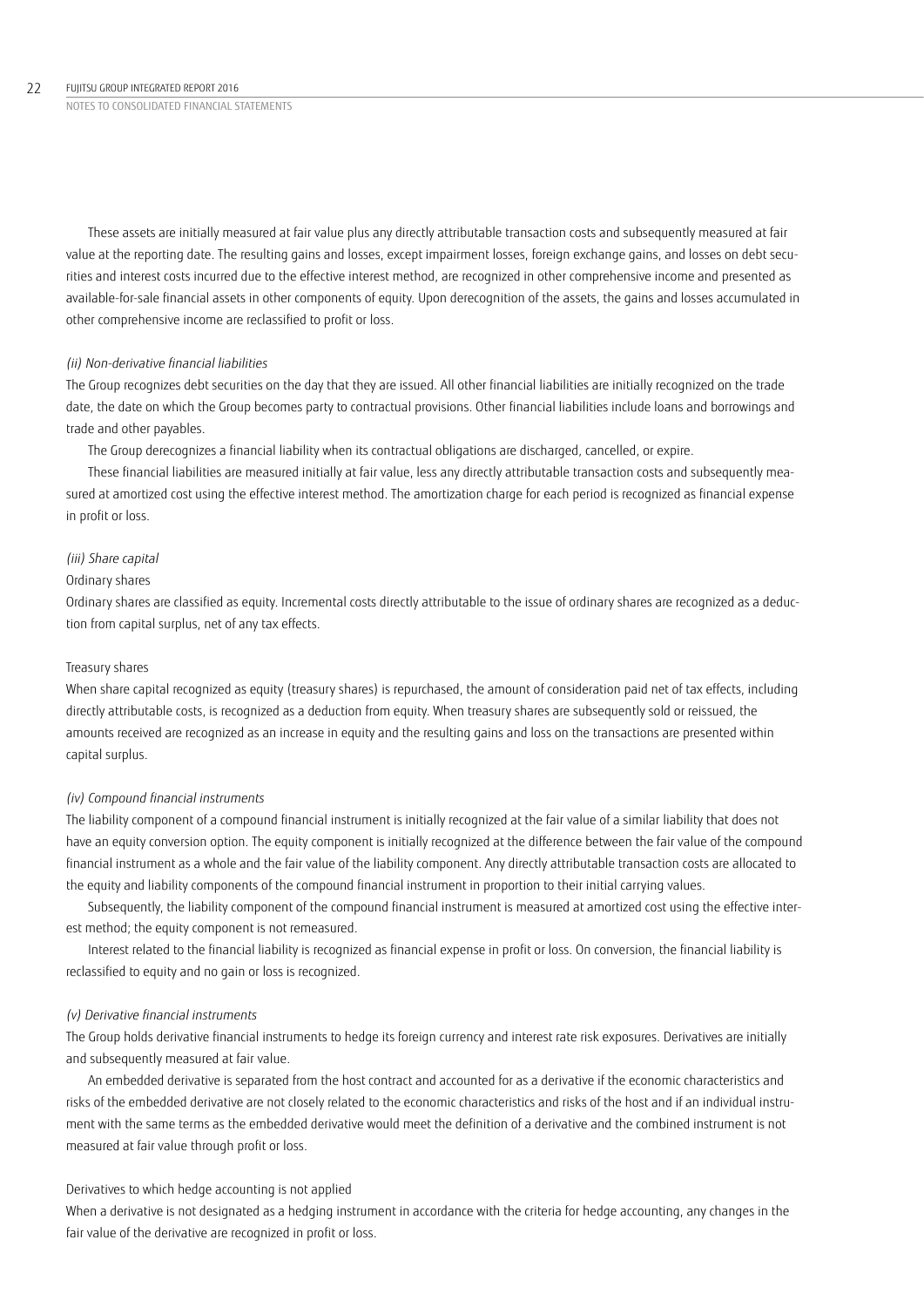Derivatives to which hedge accounting is applied

Upon initial qualification of a derivative as a hedging instrument, the Group formally documents the relationship between the hedging instrument and hedged item, including risk management objectives and strategy in undertaking the hedge transaction and the hedged risk. The Group continually assesses the efficacy of hedging instruments for their ability to offset changes in the fair values of the cash flows of their respective hedged items, and whether the actual results of each hedge are within the acceptable range of 80–125%. For cash flow hedges, execution of a forecast transaction that is the subject of the hedge must be highly probable and must present exposure to variation in cash flows that could ultimately impact profit or loss.

### Cash flow hedges

The effective portion of changes in fair value of a derivative is recognized in other comprehensive income and presented as cash flow hedges in other components of equity. Any ineffective portion of changes in the fair value is recognized in profit or loss.

When the hedged item is a non-financial asset, the amount accumulated in other components of equity is included in the carrying amount when the asset is recognized. In other cases, the amount accumulated in other components of equity is reclassified to profit or loss in the same period that the hedged item affects profit or loss. Discontinuation of hedge accounting applies prospectively from the date on which a derivative no longer meets the criteria for hedge accounting, expires, or is sold, terminated, or exercised. If a forecast transaction is no longer probable, then the balance in other components of equity is reclassified to profit or loss.

## **(d) Property, plant and equipment (excluding leased assets)**

# *(i) Recognition and measurement*

Items of property, plant and equipment are measured at cost less accumulated depreciation and impairment losses.

- Cost includes the following expenses which are directly attributable to the acquisition of the asset:
- Costs of employee benefits arising directly from the construction of the asset and costs of installation and assembly
- Estimate of costs of dismantling or restoring the asset if such obligation exists
- Capitalized borrowing costs

When different parts of an asset have different useful lives they are accounted for as separate items (by major parts).

Any gain or loss on disposal of an item of property, plant and equipment, calculated as the difference between net proceeds received and carrying amount of the item, is recognized as other income or expenses in profit or loss.

### *(ii) Subsequent costs*

Subsequent expenditure is capitalized only when it is probable that the future economic benefits from the expenditure will flow to the Group. Ongoing maintenance and repairs are expensed as incurred.

### *(iii) Depreciation*

The depreciable amount (cost less residual value) for items of property, plant and equipment is allocated on a systematic basis over its useful life. The Group in principle adopts the straight-line method of depreciation reflecting the pattern of consumption (matching of costs with revenue) of the future economic benefits from the asset.

Depreciation of an asset begins when it is available for use and ceases at the earlier of the date that the asset is either classified as held for sale or is derecognized.

The estimated useful lives for significant categories of property, plant and equipment are:

| • Buildings                    | 7 to 50 years |
|--------------------------------|---------------|
| • Machinery and equipment      | 3 to 7 years  |
| • Tools, fixtures and fittings | 2 to 10 years |

Depreciation methods, useful lives, and residual values are reviewed and adjusted if necessary.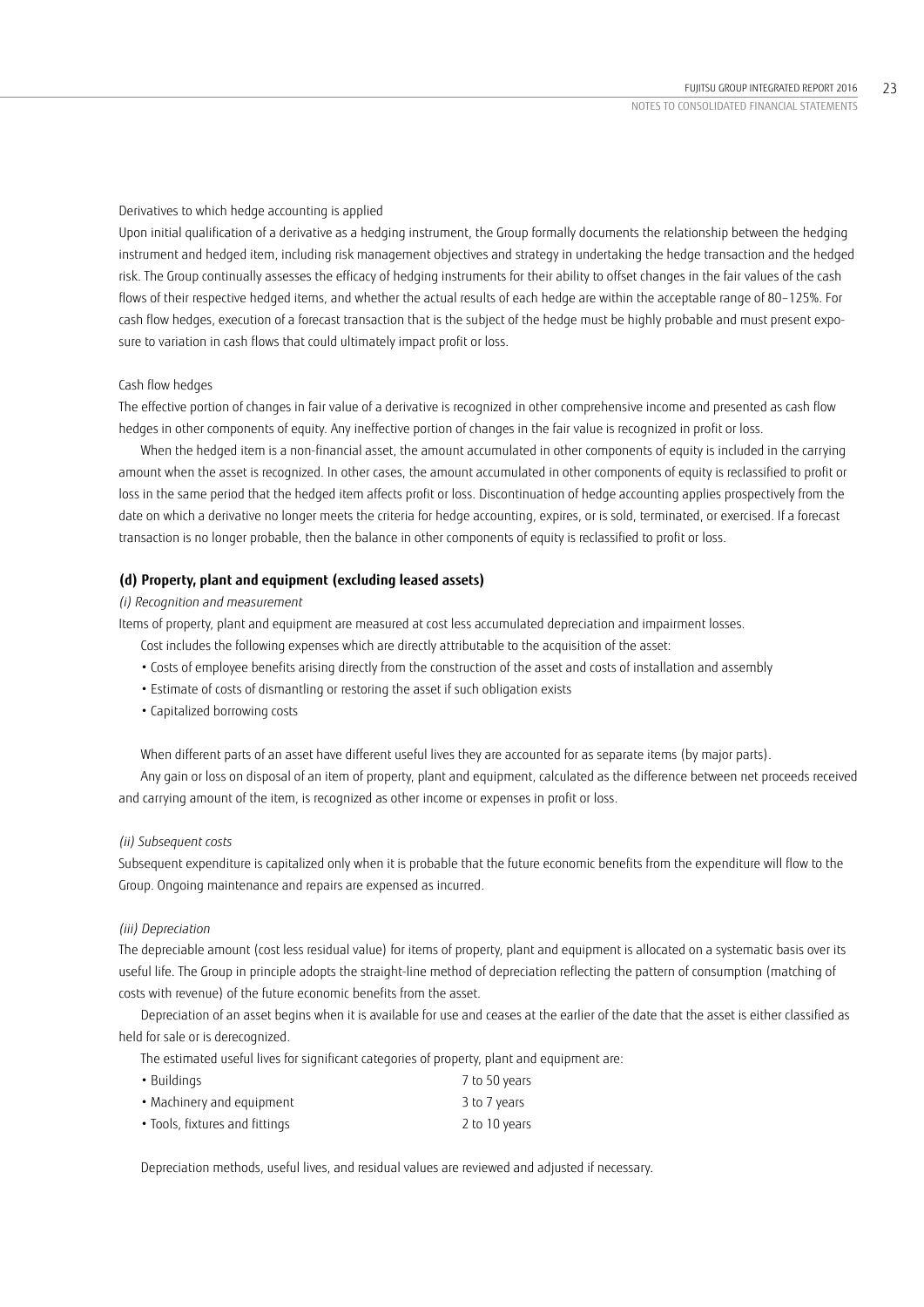# **(e) Goodwill**

For the measurement of goodwill at the acquisition date, please refer to Note "3 (a) (i) Business combinations."

### Subsequent measurement

Goodwill is measured at cost less accumulated impairment losses.

Goodwill in relation to equity-accounted investments is included in the carrying amount of the investment and, therefore, the entire carrying amount of the investment as a single asset is compared with the recoverable amount for the purpose of impairment test. An impairment loss is not allocated to any asset, including goodwill, that forms part of the carrying amount of the investment.

### **(f) Intangible assets**

### *(i) Research and development*

Research is basic and planned investigation undertaken with the prospect of gaining new scientific or technical knowledge and understanding. Expenditures on research activities are expensed as incurred in profit or loss.

Development is the application of research findings or other knowledge to a plan or design for the production of new or substantially improved materials, devices, products, processes, systems, etc.

Development activities include a plan or design for the production of new or substantially improved products or processes. Development expenditures are capitalized only if they can be reliably measured, the product or process is technically and commercially feasible, it is probable that the future economic benefits will flow to the Group, and the Group intends to and has the ability as well as sufficient resources to complete development and to use or sell the asset. Capitalized expenditures include directly attributable cost of generation and manufacture of the asset as well as bringing the asset to its working condition, such as cost of materials and cost of employee benefits. Other development expenditures are expensed as incurred.

Capitalized development expenditures are measured at cost less accumulated amortization and impairment losses.

### *(ii) Software and other intangibles*

The Group develops software for sale and for its own use. An intangible asset is recognized if it meets the criteria for capitalization of development expenditures as described in the preceding section. The cost of software includes costs of employee benefits as well as costs of materials and services used or consumed in generating the software. The cost of a separately acquired intangible asset is capitalized because normally the price the Group pays to acquire the asset reflects expectations about the probability that the expected future economic benefits embodied in the asset will flow to the Group. Other intangible assets are measured at historical cost less accumulated amortization and impairment losses.

# *(iii) Amortization*

Software held for sale is amortized based on the expected sales volumes and allocated equally based on the remaining useful life. Software for internal use and other intangible assets with finite useful lives are amortized over their respective useful lives using, in principle, the straight-line method to reflect the pattern of consumption of the expected future benefits from the assets. Goodwill acquired in a business combination is not amortized.

The estimated useful lives are:

- Software held for sale 3 years
- Software for internal use Within 5 years

Amortization methods, useful lives, and residual values are reviewed and adjusted if necessary.

### **(g) Leased assets**

Leases in terms of which the Group assumes substantially all the risks and rewards of ownership are classified as finance leases. On initial recognition, the leased asset is measured at the lower of its fair value and the present value of minimum lease payments at inception of the lease term. Subsequently, the asset is depreciated over the shorter period of either the lease term or the economic useful life of the leased asset. The depreciation expense is recognized as incurred in profit or loss.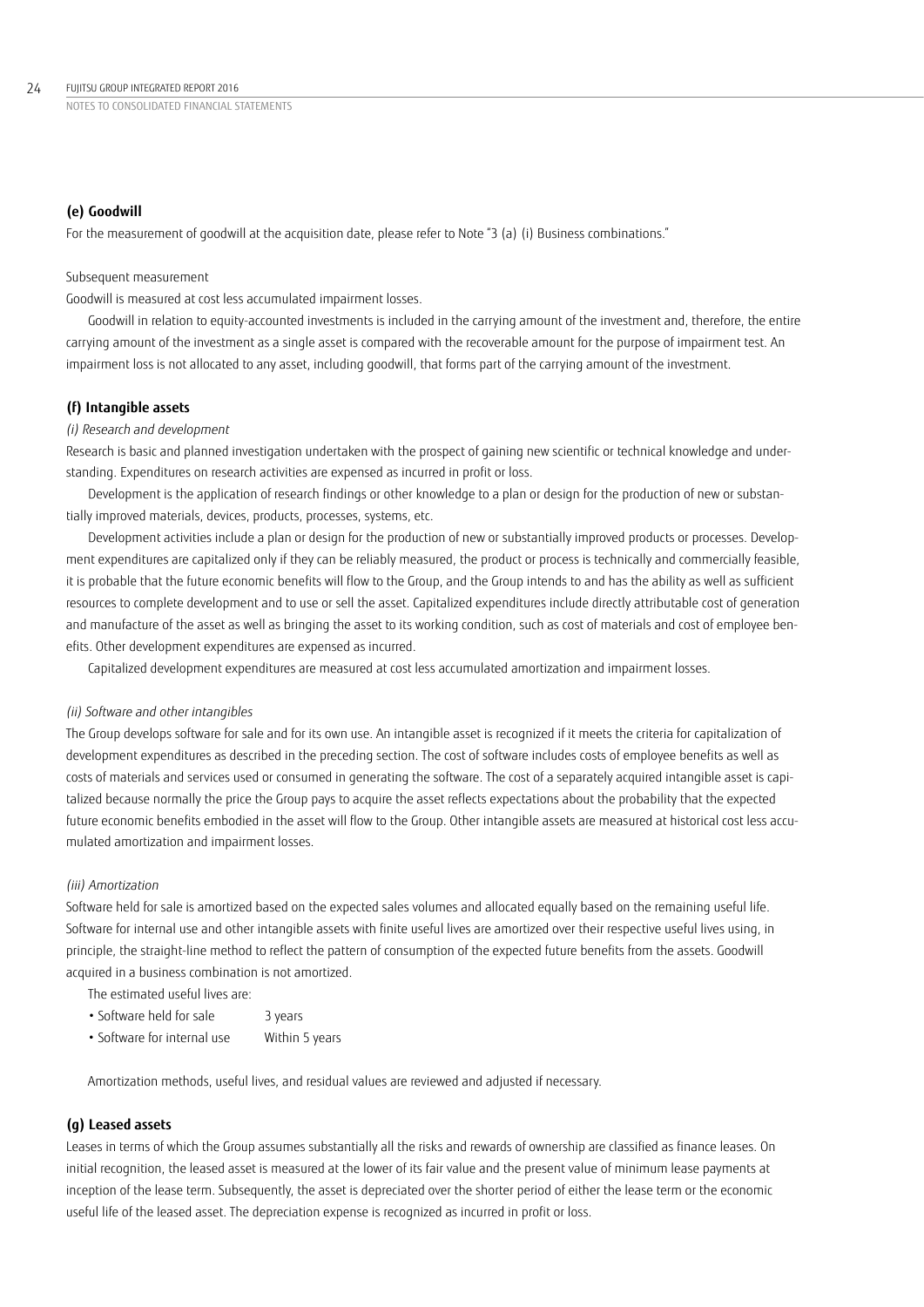All other leases are assumed to be operating leases and the annual rentals are charged to profit or loss on a straight-line basis over the lease term.

### **(h) Inventories**

Inventories are measured at cost. However, should the net realizable value (NRV) at the reporting date fall below the cost, inventories are measured at the NRV, with the difference in value between the cost and the NRV, in principle, booked as cost of sales.

The cost of inventories comprises costs of purchase, costs of conversion, and other costs incurred in bringing the inventories to their present location and condition. The cost of inventories of items that are interchangeable is determined by the moving-average cost method or the periodic average method, whereas the cost of inventories of items that are not interchangeable is determined by the specific identification method.

NRV is the estimated selling price in the ordinary course of business, less estimated costs of completion and estimated direct selling expenses. Inventories that are slow moving and inventories held for long-term maintenance contracts are measured at the NRV that reflects future demand and market trends.

### **(i) Cash and cash equivalents**

Cash and cash equivalents comprise cash on hand, demand deposits and short-term highly liquid investments with a maturity of three months or less from the date of acquisition and an insignificant risk of changes in value. The ending balance of cash and cash equivalents in the consolidated statement of cash flows excludes overdrafts that are included and presented in short-term borrowings, current portion of long-term debt and lease obligations in the consolidated statement of financial position.

### **(j) Impairment**

### *(i) Non-derivative financial assets*

Financial assets not classified as at fair value through profit or loss are assessed for objective evidence of impairment at the reporting date and the amount of impairment loss is determined if any such evidence exists.

Objective evidence that financial assets are impaired includes significant financial difficulty of a debtor, restructuring of an amount due to the Group on terms which the Group would not consider otherwise, adverse changes in the payment status of borrowers or issuers such as bankruptcy, and other adverse changes in the economic climate impacting default of payment such as the disappearance of an active market for a security. In addition, equity investments are considered to be impaired if the fair value falls by more than 20% or there is a prolonged decline in the fair value throughout the year in comparison with the original acquisition value.

### Financial assets measured at amortized cost

The impairment assessment is made at an individual level for assets considered to be individually significant, or at a collective level if not considered to be individually significant. If the Group determines no objective evidence of impairment on assets assessed individually, those assets are included within a group of assets with similar credit risk for collective impairment review as to whether an impairment loss is necessary. Individual assets for which an impairment loss has been recognized are not included in a collective assessment of impairment.

If there is objective evidence that a financial asset carried at amortized cost such as loans, receivables, and held-to-maturity investment securities has been impaired, the amount of loss is measured as the difference between the assets carrying amount and the present value of estimated future cash flows (excluding possible bad debt losses in the future) discounted at the assets original effective interest rate (in other words, at the effective interest rate calculated at initial recognition). The carrying amount is reduced through the use of an allowance account. The impairment loss is recognized in profit or loss.

If, in a subsequent period, the amount of the impairment loss decreases and the decrease can be related objectively to an event occurring after the impairment was recognized (such as an improvement in a debtor's credit rating), the previously recognized impairment loss is reversed either directly or by adjusting an allowance account. The reversal will not result in a carrying amount of the financial asset that exceeds what the amortized cost would have been had the impairment not been recognized at the date the impairment is reversed. '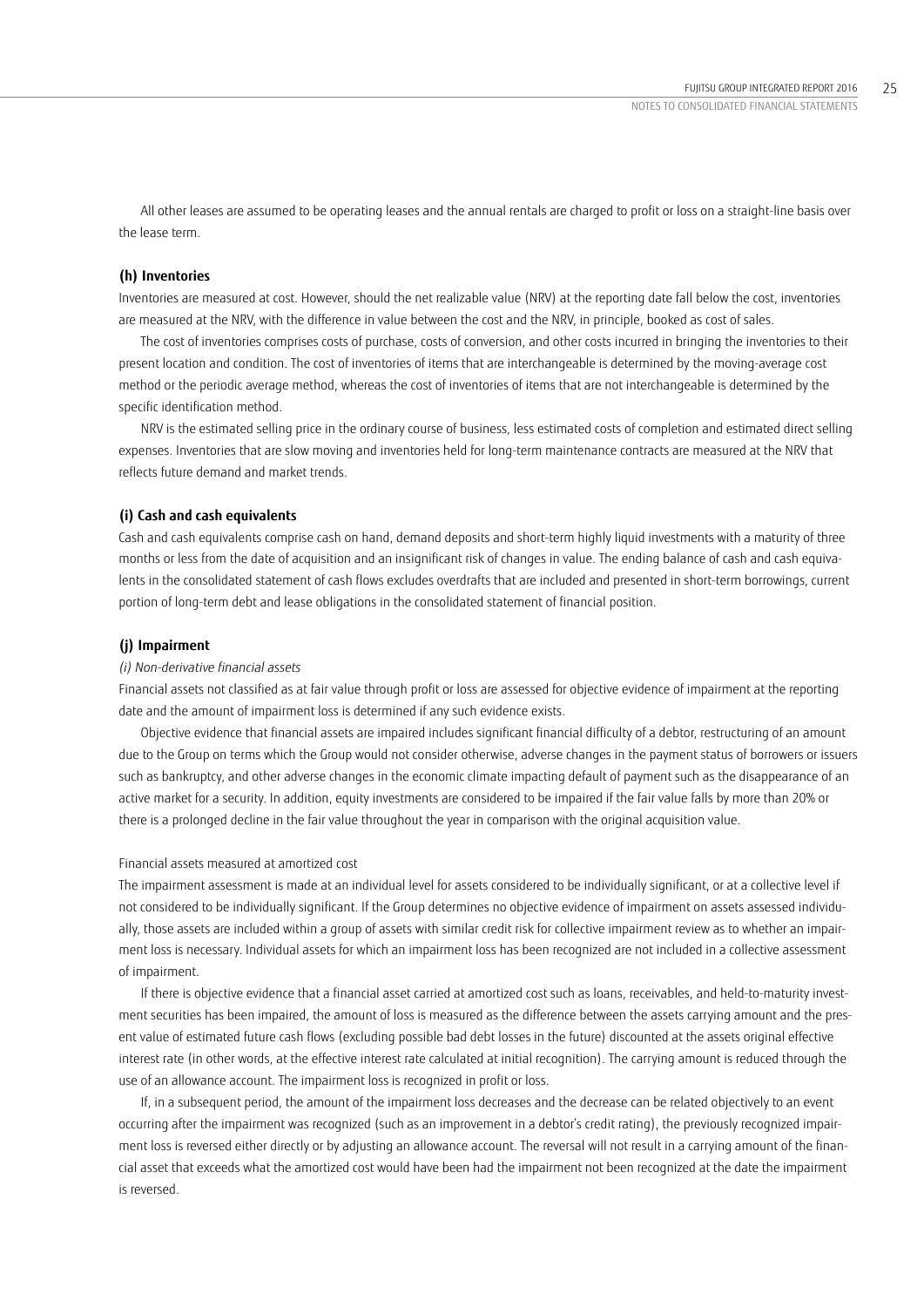### Available-for-sale financial assets

When a decline in the fair value of available-for-sale financial assets has been recognized in equity and there is objective evidence that the asset has been impaired, the accumulated loss already recognized in equity is reclassified to profit or loss. The amount of cumulative loss reclassified is equal to the difference between acquisition cost (less repayment of principal or amount of amortization if any) and current fair value, less any impairment losses on the asset previously recognized in profit or loss. The reversal of impairment losses of equity instruments is recognized in other comprehensive income. For debt securities that are classified as available-for-sale financial assets, reversal of impairment losses is recognized in profit or loss if the increase in its fair value can be objectively related to an event occurring after initial impairment.

### *(ii) Non-financial assets*

If there is an indication of impairment for non-financial assets other than inventories and deferred tax assets, the asset's recoverable amount is estimated and the asset is tested for impairment. Goodwill and intangible assets with indefinite useful lives are tested for impairment both annually and when there is an indication of impairment. An impairment loss is recognized if the recoverable amount of an asset or cash-generating unit (CGU) is less than its carrying amount. '

The recoverable amount of an asset or CGU is the greater of its value in use and its fair value less costs to sell. In assessing value in use, the estimated future cash flows associated with the asset or CGU are discounted to present value using a pre-tax discount rate which reflects current market assessments of the time value of money and any risks specific to the asset or CGU. For impairment testing purposes, assets are grouped together into the smallest group of assets that generate cash inflows independently of cash inflows of other assets or CGUs. Goodwill is grouped together so that the impairment is tested for the smallest group of units used for internal reporting purposes. Goodwill acquired in a business combination is allocated to the groups of CGUs that are expected to benefit from the synergies of the combination.

Impairment losses are recognized in profit or loss. Impairment losses recognized in respect of a CGU are allocated first to reduce the carrying amount of any goodwill allocated to that CGU (or CGU group) and then to reduce the carrying amounts of other assets in the CGU (or CGU group) on a pro-rata basis.

Impairment losses on goodwill are not reversed. For all other assets, impairment losses are only reversed to the extent that the assets carrying amount does not exceed the carrying amount that would have been determined, net of depreciation or amortization, if no impairment loss had been recognized.

### **(k) Assets classified as held for sale**

Non-current assets (or disposal group) are classified as held for sale if the carrying amount of the assets will be principally recovered through sale rather than through continuing use. Furthermore, non-current assets (or disposal group) are classified as held for sale if the asset is available for immediate sale in its present condition subject only to terms that are usual and customary for sales of such assets (or disposal group), its sale is highly probable, the appropriate level of management is committed to a plan to sell the asset (or disposal group), and the sale is expected to be completed within one year from the date of classification. Non-current assets (or disposal group) classified as held for sale are measured at the lower of their carrying amount and fair value less costs to sell and they are no longer depreciated or amortized. An impairment loss is recognized in profit or loss for any initial or subsequent write-down of the noncurrent asset (or disposal group) to fair value less costs to sell. Equally a gain is recognized for any subsequent increase in the fair value, but not in excess of the accumulated impairment losses previously recognized.

### **(l) Employee benefits**

# *(i) Retirement benefit plans*

### Defined benefit plans

The Group's net defined benefit liability (asset) is measured at the present value of the defined benefit obligation less the fair value of plan assets. The defined benefit liability in respect of each defined benefit plan is calculated separately by estimating the amount of future benefits employees have earned in return for services rendered and discounted to present value. The calculation is performed in each reporting period by qualified actuaries using the projected unit credit method. The discount rate used is the yield at the reporting date on high-quality corporate bonds that have maturity dates approximate to the terms of the Group's obligations that are denominated in the currency in which the benefits are expected to be paid.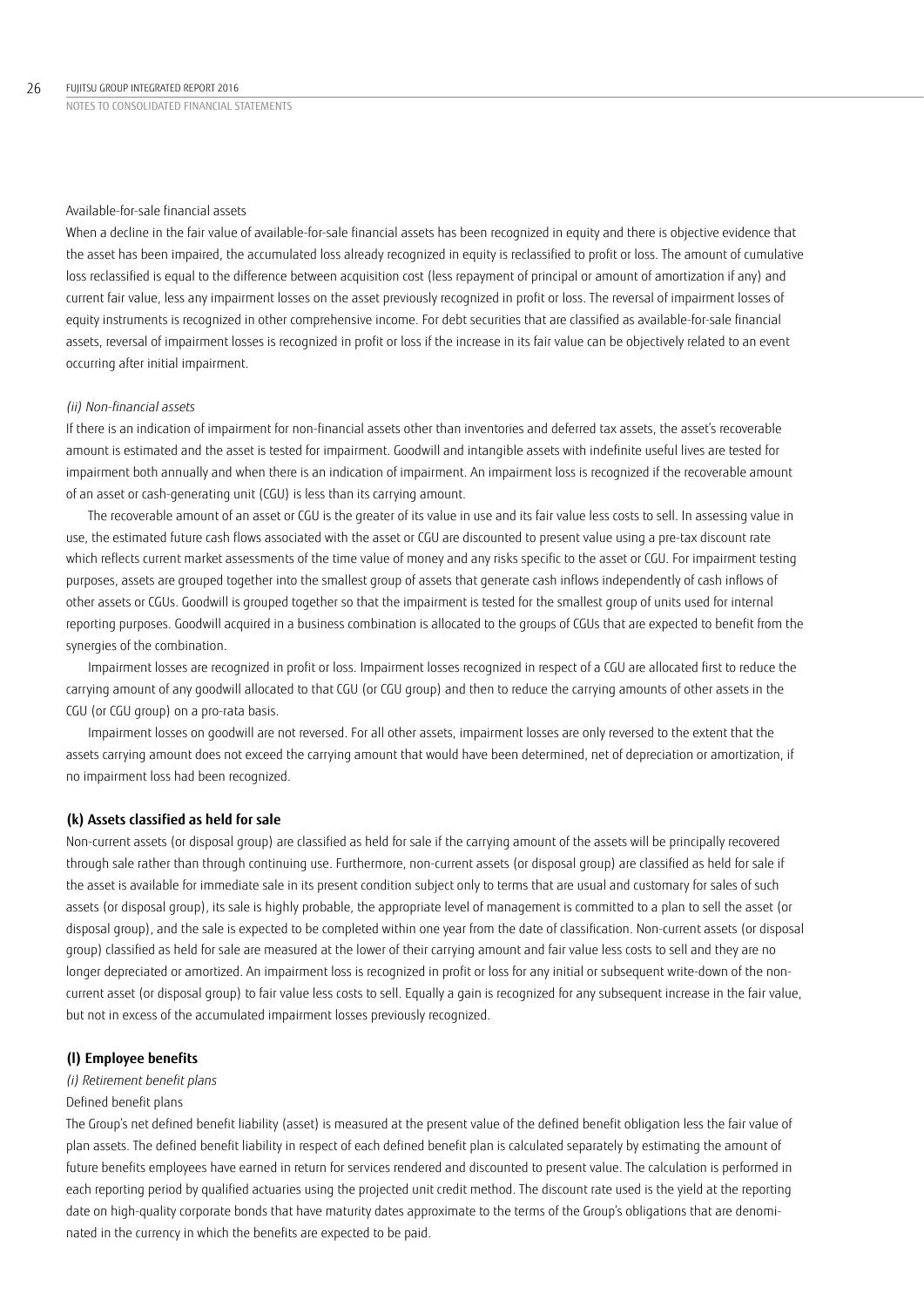The Group recognizes in profit or loss the current service cost that is calculated by the projected unit credit method using an actuarial technique. Net interest on the net defined benefit liability (asset), which is determined by multiplying the net defined benefit liability (asset) by the appropriate discount rate, is recognized in profit or loss. The Group recognizes any past service cost in profit or loss when a plan is amended or curtailed. A gain or loss on a settlement of a pension plan is also recognized in profit or loss when the settlement actually occurs.

Remeasurements of the net defined benefit liability (asset) (actuarial gains and losses) are recognized, after adjusting for tax effects, under other comprehensive income, and immediately reflected in retained earnings.

# Defined contribution plans

A defined contribution plan is a post-employment benefit plan under which the Group pays fixed contributions to a separate entity and has no legal or constructive obligations to pay further amounts. Contributions to defined contribution plans are recognized as employee costs in profit or loss in the period when the service is provided by the employee.

# *(ii) Termination benefits*

Termination benefits are recognized as employee expenses in profit or loss when the Group announces a detailed formal plan to terminate employment or to provide termination benefits as part of a restructuring program in the form of redundancy. Such termination benefits are recognized in profit or loss only when withdrawal of the plan is not practicable.

### *(iii) Short-term employee benefits*

The cost of short-term employee benefits are measured on an undiscounted basis and recognized in profit or loss as the service is provided by the employee. A liability is recognized for any bonus expected to be paid in accordance with the Group policy as the service is provided by the employee.

# **(m) Provisions**

A provision is recognized if, as result of a past event, the Group has a present legal or constructive obligation that can be estimated reliably, and it is probable that an outflow of resources embodying economic benefits will be required to settle the obligation. Provisions are discounted to present value using a pre-tax rate that reflects the time value of money and risks specific to the liability.

### *(i) Provision for product warranties*

A provision for product warranties is recognized at the time of sales of the products at an amount that represents the estimated cost, based on past experience, to repair or exchange certain products within the warranty period.

### *(ii) Provision for contract losses*

A provision is recognized for losses on projects such as customized software development if it is probable that the total estimated project costs exceed the total estimated project revenues.

# *(iii) Asset retirement obligation*

A provision is made mainly for the estimated cost of restoring the leased site at the agreement of the lease, in accordance with the laws or contracts.

### *(iv) Provision for restructuring*

A provision is recognized for the estimated costs of restructuring such as personnel rationalization and disposal of business, only when the Group starts to implement the plan or announces its main features to those affected by the plan.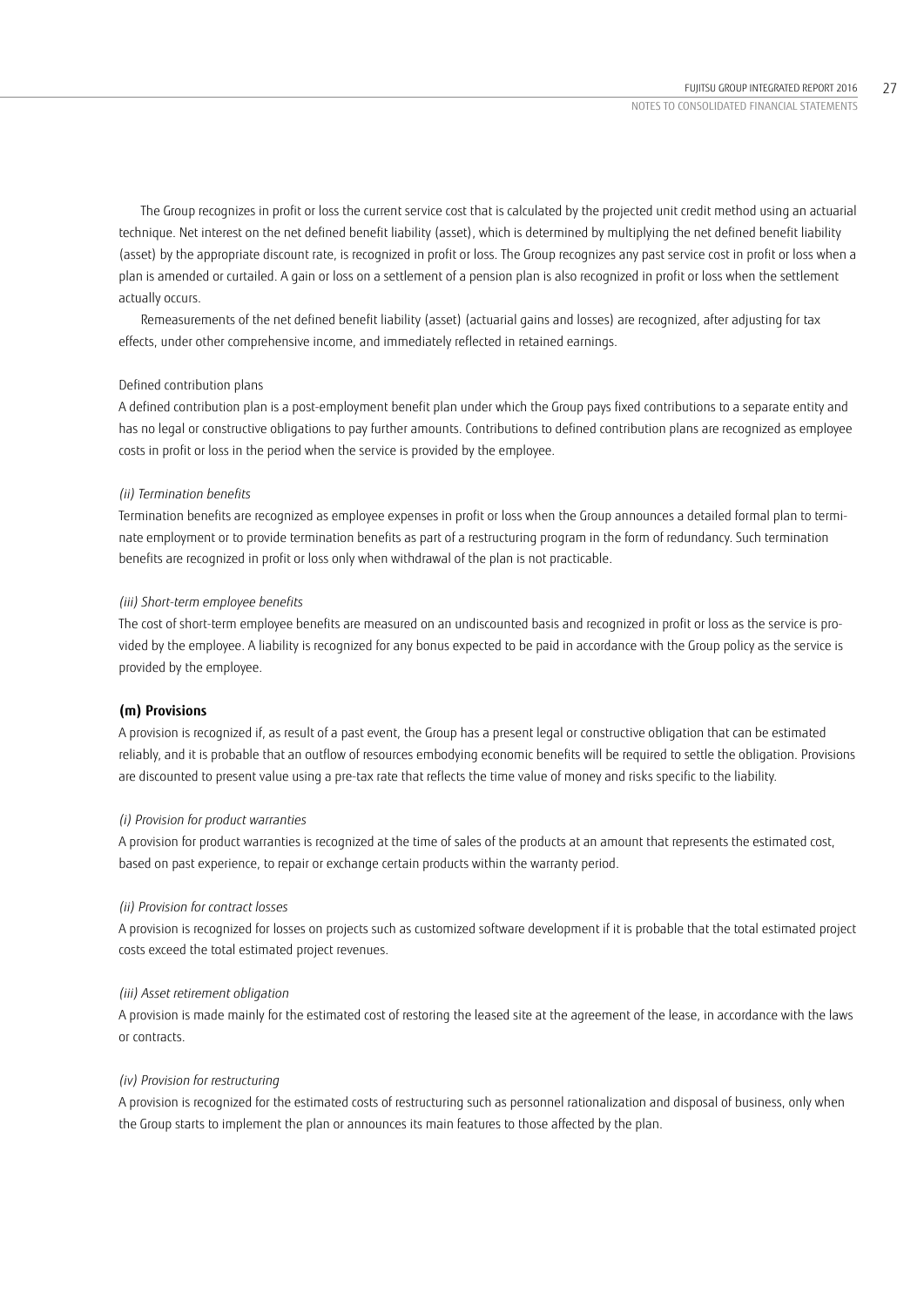## **(n) Revenue**

### *(i) Product revenue*

Revenue from the sale of goods in the course of ordinary activities is measured at the fair value of consideration received or receivable, net of returns, trade discounts, and volume rebates. Revenue is recognized when a contract exists, significant risk and rewards of ownership have transferred to the customer, it is probable that the future economic benefits will flow to the Group, associated costs and possible return of the goods can be measured reliably, there is no continuing involvement in the management of the goods, and the amount of revenue can be measured reliably. If it is probable that discounts will be granted and the value can be reliably estimated at time of sale then these are deducted from revenue as it is recognized. The Group offers various marketing programs including volume discounts and sales incentives to customers in channel sales. If such incentives are given directly to customers and the amount is based on sales proceeds or volumes, then the incentives are deducted directly from revenue because they in substance comprise discounts. For price protection credits based on inventory remaining in the sales channel, the corresponding revenue is reduced when a price adjustment is announced.

Revenue on standard hardware, such as personal computers, mobile phones, and electronic devices, is in principle recognized upon delivery to the customer and is subject to risks and rewards having passed to the customer. If installation is a significant part of the contract, such as servers and network products, revenue is in principle recognized upon customer acceptance.

Revenue on software which is preinstalled on the product before delivery is recognized at the same time as the revenue relating to the product itself is recognized. Revenue on standard software products (application package) is recognized on delivery unless further services or activities are required at which point revenue is recognized upon customer acceptance. Revenue from software licensing arrangements is recognized at point of sale if it can be demonstrated that delivery of licensed software is complete and there are no further performance obligations. Where these conditions are not met the license revenue is recognized over the license period on a straight-line basis. Revenue from services related to software products (e.g. upgrades or support) is generally recognized on a straightline basis over the software contract period.

Where there are separately identifiable components in a contract or transaction, appropriate revenue recognition criteria is applied to each component (e.g. supply of hardware and ongoing services). Warranty or user training services that are provided to all customers equally and without charge is generally considered to be part of the primary transaction (supply of hardware), of which revenue is recognized as one transaction.

## *(ii) Service revenue*

Revenue on ongoing service contracts is recognized over the period during which the service is provided. Revenue and costs for fixed price service contracts including construction contracts are recognized by reference to the stage of completion when the outcome of the transaction can be reliably estimated. The Group in principle adopts the percentage of completion method based on costs incurred to date as a percentage of total estimated project costs. When milestones are defined at contract inception, revenue is recognized based on completion of the contractual milestones.

In applying the percentage of completion method, the cumulative impact of change in estimates is recognized in profit or loss in the period in which the changes become known and estimable. An expected loss, which is a difference between total estimated project costs and total estimated project revenues, is recognized in profit or loss.

Where outsourcing services are charged on a per unit basis, revenue is recognized when the service is rendered and is billed or billable. Where services are charged on a time period basis, revenue is recognized evenly over the period of the service contract. Revenue for maintenance agreements is in principle recognized over the period in which the services are provided. Where maintenance services are charged on a time period basis, revenue is recognized on a time and materials basis.

### *(iii) Agent transactions*

Revenue is recognized at the net amount if the Group does not assume financial risks, such as credit risk, associated with the contract or transaction and acts as an agent in supplying products or services.

# *(iv) Operating leases*

Revenue arising from hardware used by a customer under the terms of an operating lease is recognized evenly over the lease term.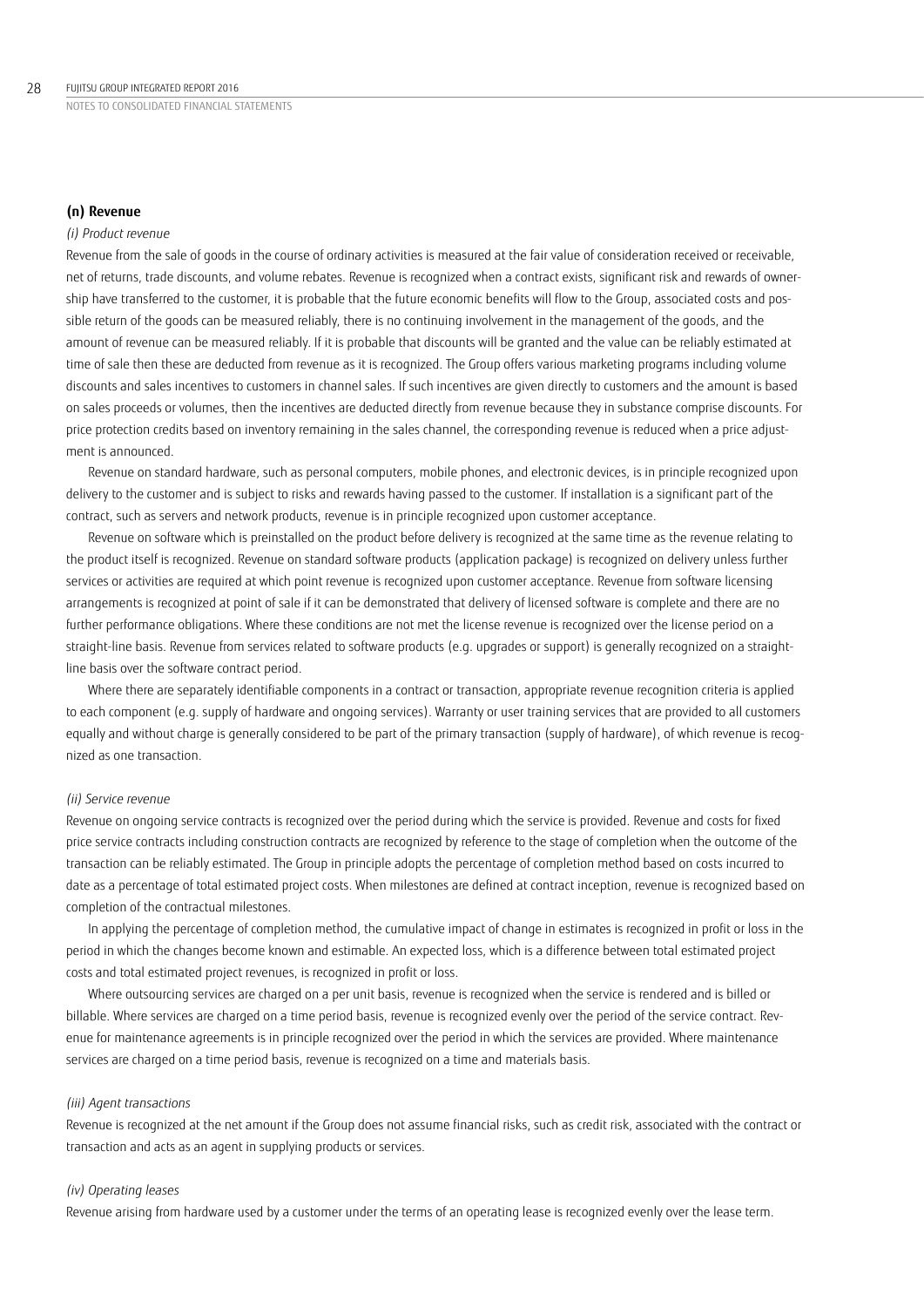### **(o) Financial income and expenses**

Financial income includes dividend income, interest income, gains on foreign exchange, gains on sales of available-for-sale financial assets, gains on hedging instruments recognized in profit or loss, and reclassifications of amounts previously recognized in other comprehensive income. Interest income is recognized as incurred using the effective interest method. Dividend income is recognized when the right to receive payment is established.

Financial expenses include interest expenses on bonds, borrowings, and lease obligations; losses on foreign exchange, losses on sales of available-for-sale financial assets (excluding accounts receivables); losses on hedging instruments recognized in profit or loss; and reclassifications of amounts previously recognized in other comprehensive income. Borrowing costs that are not directly attributable to the acquisition, construction, or production of a qualifying asset is recognized as incurred using the effective interest method. Total minimum lease payments for finance leases are allocated to the portion of financial expenses and the unpaid balance of liabilities and the financial expenses are allocated over the lease term on a pro rata basis against the unpaid balance of liabilities.

### **(p) Income tax expenses**

Income tax expenses comprise current and deferred tax, both of which are recognized in profit or loss except to the extent that it relates to a business combination or items recognized in equity or other comprehensive income.

Current tax is the expected tax payable or receivable on taxable income or loss for the year, using tax rates and tax laws enacted or substantially enacted at the reporting date, with any tax adjustment to tax payable in respect of previous years.

Deferred tax assets and liabilities are recognized in respect of temporary differences between the carrying amount of assets and liabilities and the amounts used for tax purposes, the carryforward of unused tax losses, and unused tax credits. Deferred tax is not recognized for the following:

- Temporary differences on the initial recognition of an asset or liability in a transaction which is not a business combination and affects neither accounting nor taxable profit or loss;
- Temporary differences related to investments in subsidiaries and associates to the extent that the parent is able to control the timing of the reversal of the temporary difference and it is probable that the temporary difference will not reverse in the foreseeable future; and
- Taxable temporary differences arising on initial recognition of goodwill.

Deferred tax assets and liabilities are measured using the tax rates that are expected to be applied in the period when the assets are realized or the liabilities are settled, based on the tax laws enacted or substantially enacted by the reporting date.

Deferred tax assets and liabilities are offset only if they relate to income taxes levied by the same taxation authority and there is a legally enforceable right to offset current tax assets against current tax liabilities.

A deferred tax asset is recognized for the carryforward of unused tax losses, unused tax credits, and deductible temporary differences to the extent that it is probable that future taxable profits will be available against which they can be utilized. Deferred tax assets are impaired if it is no longer probable that future taxable income would be sufficient to allow part or all of the benefit of the deferred tax asset to be realized. Deferred tax liabilities are recognized in principle for all taxable temporary differences.

# **(q) Discontinued operations**

Classification as a discontinued operation occurs on the date of disposal or the date at which the operating segment meets the definition of being held for sale, whichever is earlier. When an operating segment is classified as a discontinued operation, the comparative profit or loss statement is re-presented as if the operating segment had been discontinued from the start of the comparative year.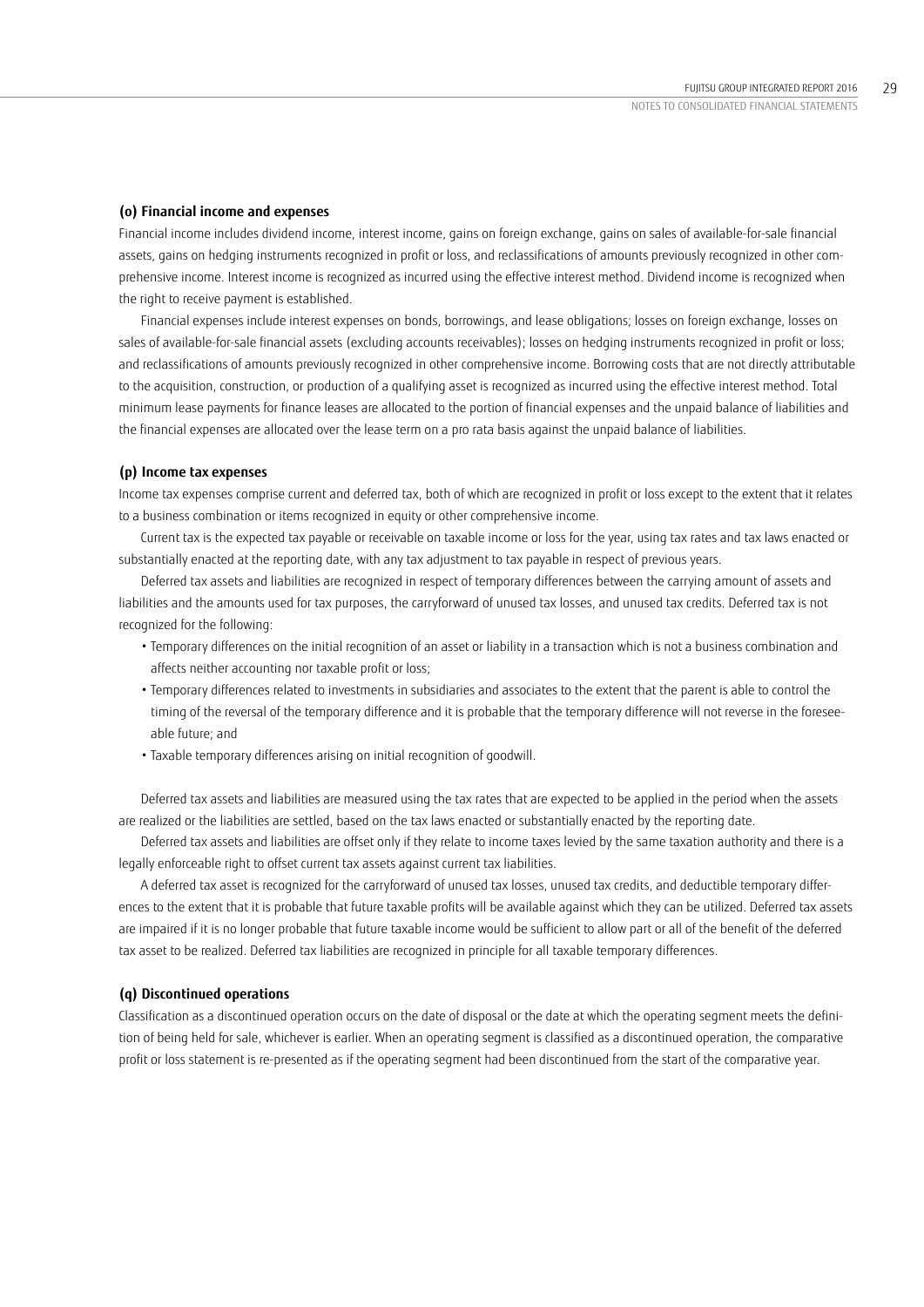# **4. Use of Accounting Estimates and Judgments**

The preparation of financial statements in conformity with IFRS requires management to make judgments, estimates, and assumptions that affect the application of policies and reported amounts of assets and liabilities and income and expenses. The estimates and assumptions are reviewed by management on an ongoing basis. Revisions to accounting estimates are recognized in the period in which the estimates are revised and in any future periods affected. Assumptions about the current situation and future prospects could change depending on the changes in the market or other circumstances that are out of the control of the Group. The assumptions are revised when such changes occur. The key estimates and judgments that have a significant effect on the amounts recognized in the consolidated financial statements are as follows.

## **(a) Revenue recognition**

Revenue and cost for fixed-price service contracts, including construction contracts, are recognized by reference to the stage of completion when the outcome of the contract can be reliably estimated. Recognition of the revenue and cost are dependent on the estimate of project costs and revenues as well as the measurement of the stage of completion. The Group in principle adopts the percentage of completion method based on costs incurred to date as a percentage of total estimated project costs. When milestones are defined at contract inception, revenue is recognized based on completion of contractual milestones.

Assumptions about the estimates and measurement are reviewed as necessary. The impact from changes in the assumptions is recognized in the period in which the reliable estimate can be made. Revisions to the original estimate, as a result of the changes in the contract amount or costs for completion, could have a significant effect on the amounts recognized in the consolidated financial statements.

### **(b) Inventories**

Inventories are measured at cost. However, should the net realizable value ("NRV") at the reporting date fall below the cost, inventories are subsequently measured based on the NRV, with the difference in value between the cost and the NRV, in principle, booked as cost of sales. Slow-moving inventories and those outside the normal operating cycle are calculated at an NRV that reflects future demand and market trends. The Group may experience substantial losses in cases where the NRV drops dramatically as a result of deterioration in the market environment against the forecast.

### **(c) Property, plant and equipment**

Depreciation for an item of property, plant and equipment is calculated primarily using the straight-line method, based on the estimated useful life that reflects the period in which the asset's future economic benefits are expected to be consumed. The depreciation charge for the period could increase if an item of property, plant and equipment becomes obsolete or repurposed in the future and the estimated useful life becomes shorter. An impairment loss may be recognized if there is a decrease in the expected future cash flows from the asset as a result of underutilization of production facilities or a decrease in the capacity utilization rate associated with rapid changes in the business environment as well as business realignment.

# **(d) Goodwill**

Goodwill is tested for impairment both annually and when there is an indication of impairment. An impairment loss is recognized if the recoverable amount of a CGU to which the goodwill is allocated is less than its carrying amount.

The recoverable amount of a CGU is in most cases measured at the value in use. The value in use of a CGU is calculated using the discounted cash flow model with assumptions such as future cash flow, growth rate, and discount rate. Future cash flow is based on the business plan. The growth rate for the periods beyond the term of the business plan is determined primarily based on the inflation rate in the area where each CGU is located and long-term average growth rate in the industry to which each CGU belongs. The discount rate is calculated primarily based on the weighted average cost of capital of the Group company to which each CGU belongs.

These assumptions represent management's best estimates and judgments. Impairment losses could be recognized when the assumptions are revised as a result of a change in the market environment or other changes in the circumstances.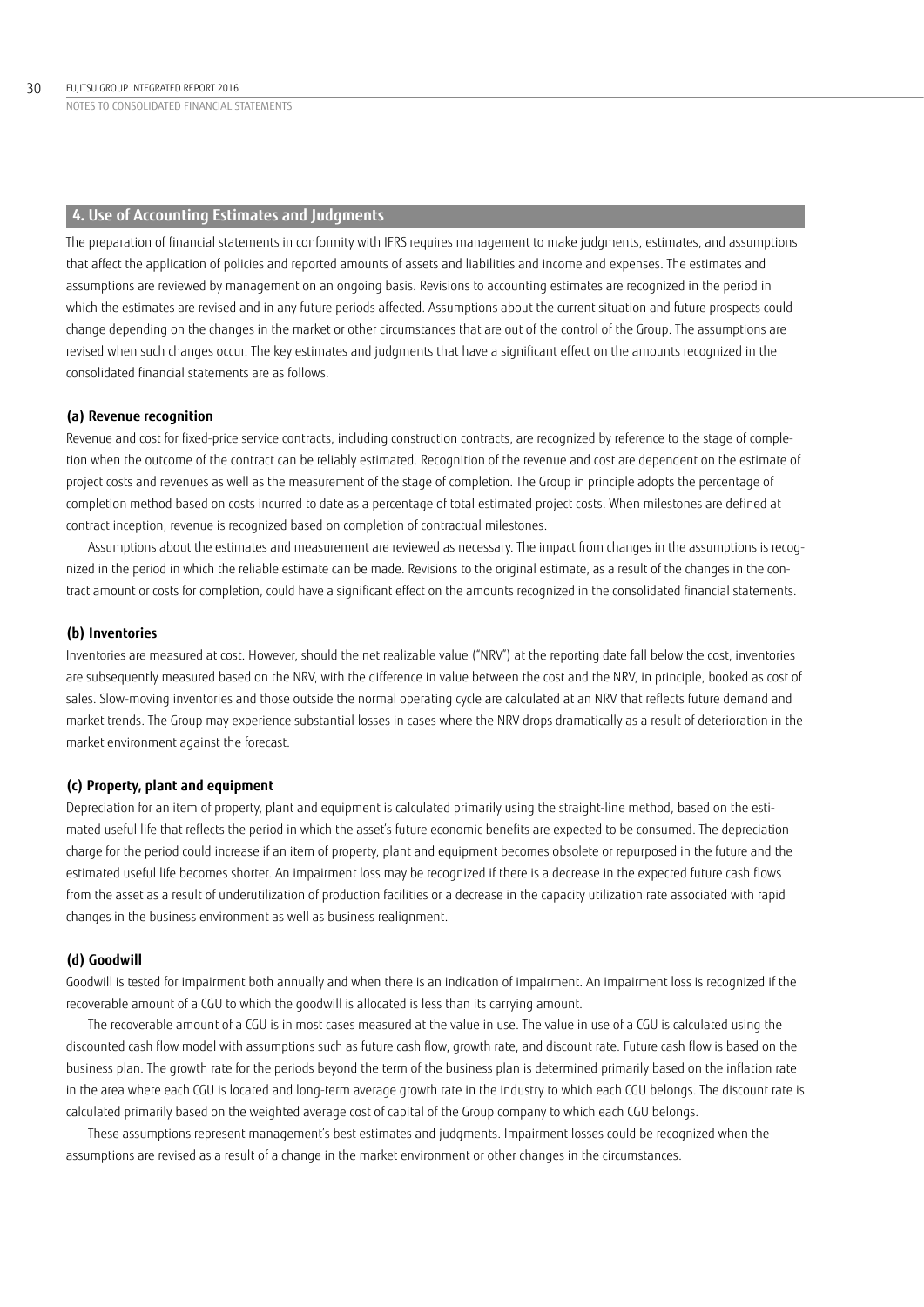### **(e) Intangible assets**

Computer software for sale is amortized by a method based on projected sales volume over the estimated useful life. An intangible asset with a finite useful life, including software for internal use and other intangible assets, is amortized on a straight-line basis in principle to reflect the pattern in which the asset's future economic benefits are expected to be consumed by the Group. Should actual sales volumes fail to meet initial projected volumes due to changes in the business environment, etc., or should actual useful life in the future be less than the original estimate, there is a risk that amortization expenses for the reporting period may increase. '

### **(f) Available-for-sale financial assets**

An available-for-sale financial asset is measured at its fair value based on the market price or other inputs at the reporting date. Other comprehensive income fluctuates as a result of changes in the fair value of available-for-sale financial assets. An impairment loss for an available-for-sale financial asset is recognized or could be recognized in future periods if there is a significant or prolonged decline in the fair value.

### **(g) Deferred tax assets**

Reasonable estimates and judgments about various factors are necessary in the calculation of income taxes. Such factors include interpretation of tax regulations and revision of tax laws in the jurisdictions where the Group operates. If there is a difference between the amount of income tax that the Group recognized and the amount presented by the taxation authorities, there could be a significant effect on the amounts recognized in the financial statements for the following periods.

A deferred tax asset is recognized for the carryforward of unused tax losses, unused tax credits, and deductible temporary differences to the extent that it is probable that future taxable profit will be available against which they can be utilized. The carrying amount of a deferred tax asset is reviewed at the end of the reporting period. The carrying amount of a deferred tax asset is reduced to the extent that it is no longer probable that sufficient taxable profit will be available to allow the benefit of part or all of that deferred tax asset to be utilized. The amount and the timing when the taxable profit occurs could be affected by uncertain changes in economic terms in the future. When the actual amount and timing are different from those of the estimate, there could be a significant effect on the amounts recognized in the financial statements for the following periods. In addition, the carrying amount of a deferred tax asset could fluctuate if an effective tax rate changes as a result of an amendment to tax laws.

A deferred tax asset is not recognized for certain unused tax losses, unused tax credits, and deductible temporary differences. Tax losses can be carried forward for 9 years under the current tax laws (7 years for tax losses that arose in the reporting period ended in March 31, 2008 and prior periods) for Japan, 20 years for the US, and indefinitely for the UK.

### **(h) Provisions**

### *(i) Provision for product warranties*

Some of the Group's products such as PCs and mobile phones are covered by contracts that require the Group to repair or exchange them free of charge during a certain period of time. The Group recognizes a provision for estimated repair and exchange expenses at the time of sale based on past records such as defect ratio, repair cost, and residual contract period. The Group is taking steps to strengthen quality management during the product development, manufacturing, and procurement stages. However, should product defects or other problems occur at a level in excess of that covered by the estimated expenses, additional expenses may be incurred.

### *(ii) Provision for contract losses*

The Group records provisions for losses on projects such as customized software development if it is probable that the total estimated project costs exceed the total estimated project revenues and the amount of losses can be reliably measured. The Group is taking steps to curtail the emergence of new, unprofitable projects by moving ahead with the standardization of its business processes, establishing a check system as a dedicated organizational component, and conducting risk management throughout the entire progression of projects (beginning with business negotiations). Notwithstanding these efforts, the Group may incur additional losses in the event of an increase in estimated project costs in the future.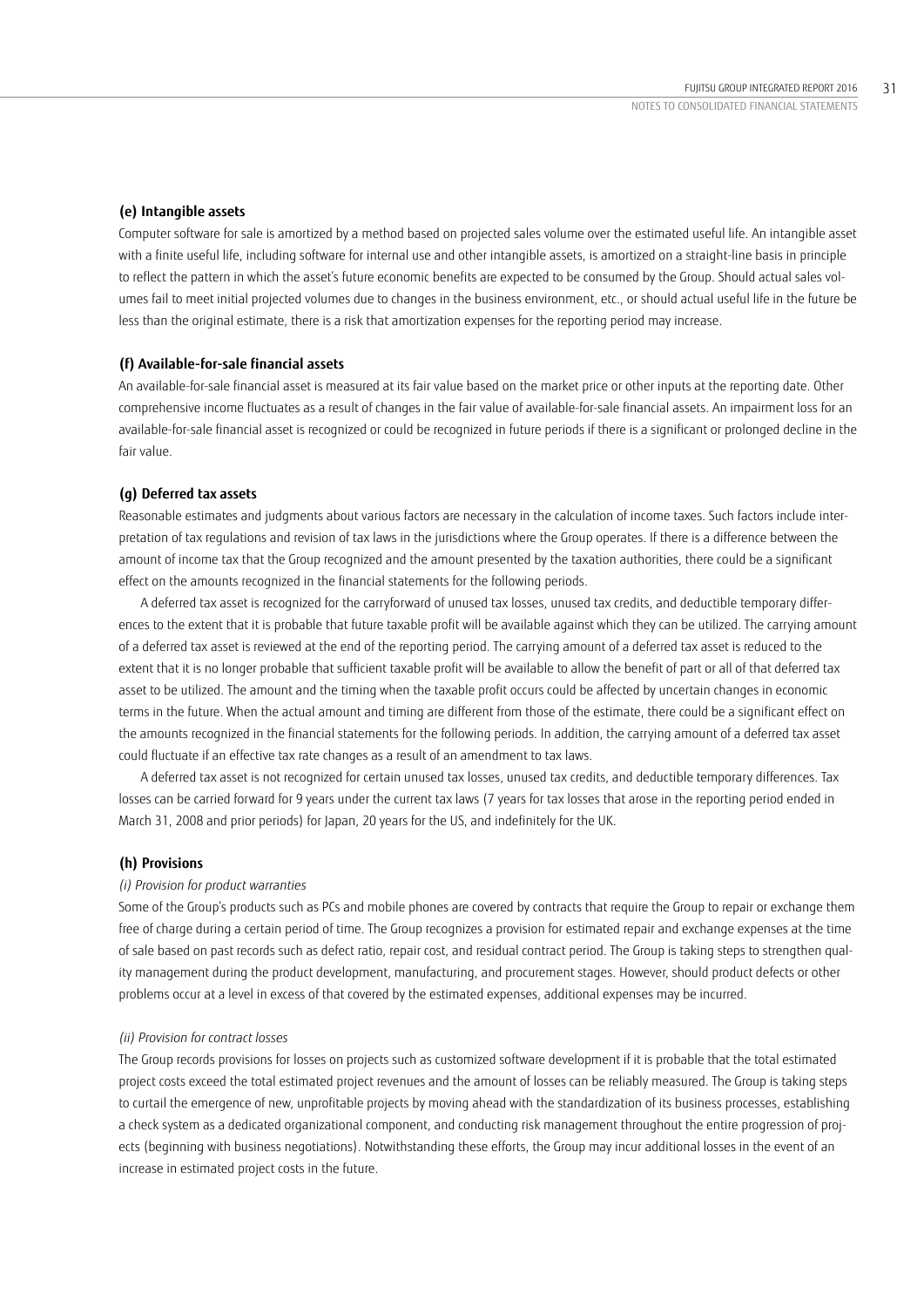### *(iii) Asset retirement obligation*

A provision is made, in preparation for restoring the leased site based on the contract, at an estimated amount to be paid based on past experience. Such expenses are expected to be paid when leaving the site and could change depending on the review of the business plan in the future.

### *(iv) Provision for restructuring*

A provision is recognized for the estimated costs of restructuring such as personnel rationalization and disposal of business. The costs are estimated based on the announced plan and could fluctuate when the plan is reviewed as a result of a rapid change in the business environment.

### **(i) Defined benefit plans**

The Company and its consolidated subsidiaries have both defined benefit and defined contribution retirement benefit plans. Net defined benefit liability (the present value of the defined benefit obligation less the fair value of plan assets) is recognized, when remeasured, in other comprehensive income after adjusting for tax effects. The gains and losses recognized in other comprehensive income are immediately reclassified into retained earnings. Net defined benefit liability could be worsened if the fair value of plan assets decreases as a result of deterioration of return on plan assets or if a defined benefit liability increases as a result of a change in assumptions (such as discount rate, turnover ratio, and mortality ratio) for determining the defined benefit liability, which could lead to a reduction in equity.

# **5. Accounting Standards Issued but Not Yet Effective**

The following new or amended accounting standards have been released by the date that the consolidated financial statements were approved, but the Group has not yet applied them.

The effects of applying these standards are now being reviewed and are difficult to estimate at this time.

| Standard |                                          | Effective date                                                       | Timing of application                      | Outline of new or amended standards                                                                                                                                                                                                  |
|----------|------------------------------------------|----------------------------------------------------------------------|--------------------------------------------|--------------------------------------------------------------------------------------------------------------------------------------------------------------------------------------------------------------------------------------|
| IFRS 15  | Revenue from contracts<br>with customers | Annual reporting periods<br>beginning on or after<br>January 1, 2018 | FY2018<br>April 1, 2018-<br>March 31, 2019 | Clarifications of the core principle and introduc-<br>tion of five steps for revenue recognition and<br>amendments pertaining to accounting treat-<br>ment and disclosure on revenue recognition                                     |
| IFRS 9   | Financial instruments                    | Annual reporting periods<br>beginning on or after<br>January 1, 2018 | FY2018<br>April 1, 2018-<br>March 31, 2019 | Amendments pertaining to classification and<br>measurements of financial instruments and<br>introduction of impairment based on expected<br>credit losses model for financial assets and<br>amendment pertaining to hedge accounting |
| IFRS 16  | Leases                                   | Annual reporting periods<br>beginning on or after<br>January 1, 2019 | FY2019<br>April 1, 2019-<br>March 31, 2020 | Amendments pertaining to accounting treat-<br>ment and disclosure on leases primarily for a<br>lessee such as recognition of right-of-use<br>assets and lease liabilities for all leases                                             |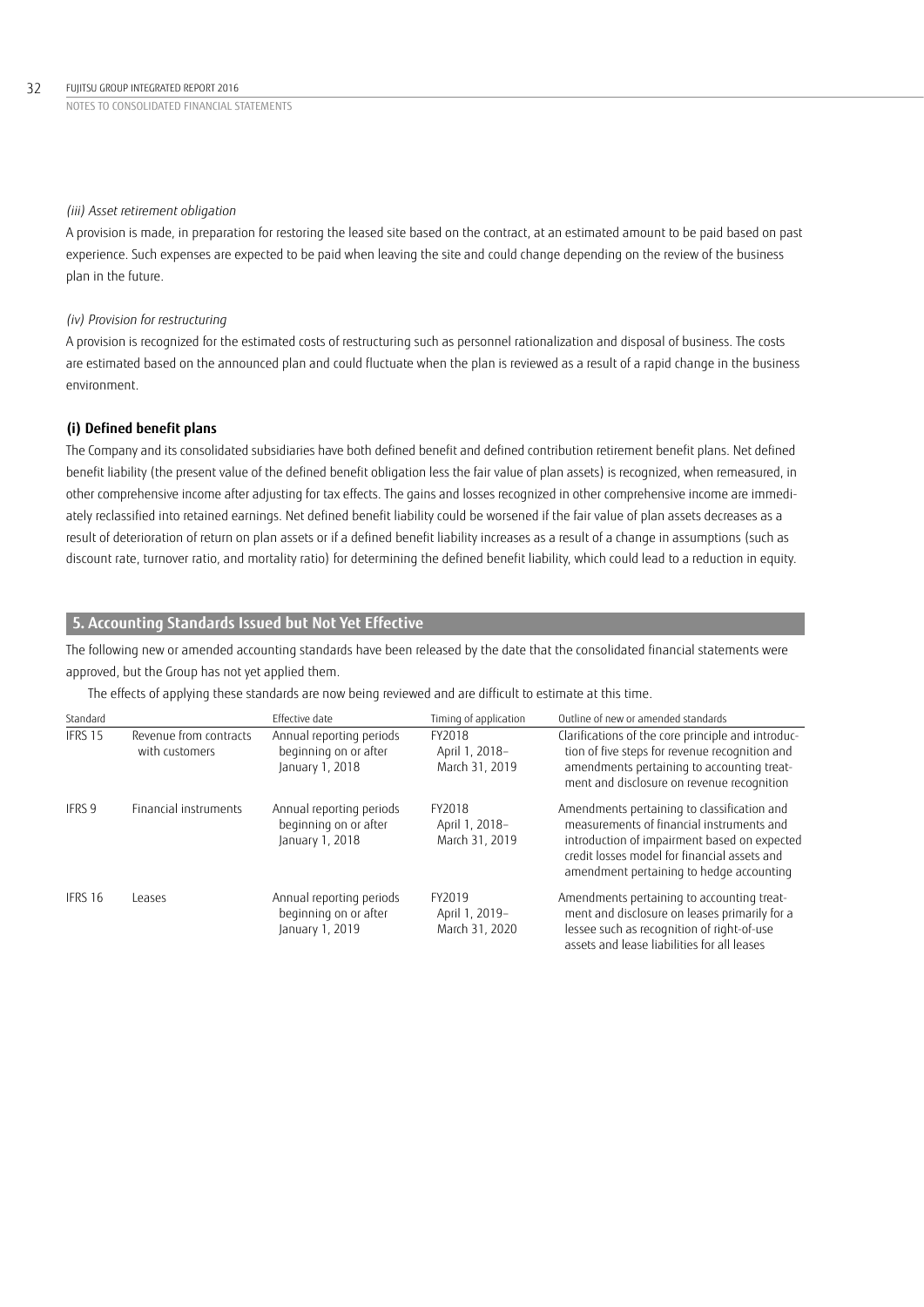### **6. Segment Information**

### **(1) Segment overview**

The Company's reportable segments consist of components of the Group for which discrete financial information is available and whose operating results are regularly reviewed by the Group's chief operating decision maker to make decisions about resource allocation to the segments and assess their performance.

In the field of information and communication technology (ICT), while delivering a wide variety of services, the Group offers comprehensive solutions, from the development, manufacturing, and sales to the maintenance and operations of cutting-edge, high-performance, high-quality products and electronic devices that support services. The Group's business is organized into three reportable segments— Technology Solutions, Ubiquitous Solutions, and Device Solutions—based on the Group's managerial structure, characteristics of the products and services, and the similarities of the sales market within each operating segment. Managerial structure and product and service classification in each reportable segment are as follows.

### (a) Technology Solutions

The Group has a composite business management structure, organized along business lines, with categories of products and services enabling global strategic proposals, cost management, and other business management operations so as to provide customers the optimum products, software, and services in an integrated format. This matrix structure is also organized along customer lines, categorized into five regions consisting of Japan, EMEIA (Europe, Middle East, India, and Africa), Americas, Asia, and Oceania.

This reportable segment consists of Solutions/Systems Integration, which are services for the construction of information and communication systems; Infrastructure Services, which are primarily cloud services, outsourcing, and maintenance services; System Products, which cover mainly the servers and storage systems that comprise ICT platforms, and Network Products, which are used to build communications infrastructure, such as mobile phone base stations and optical transmission systems.

### (b) Ubiquitous Solutions

The segment is organized into independent business management units along product lines and includes the sales departments.

This reportable segment contains ubiquitous terminals, including personal computers and mobile phones, as well as car audio and navigation systems, mobile communication equipment, and automotive electronic equipment, that collect various information and knowledge generated from the behavioral patterns of people and organizations needed to achieve the Group's vision of a "Human Centric Intelligent Society" (a safer, more prosperous and sustainable society built by the power of technology).

### (c) Device Solutions

The segment is organized by product in independent business management units which include the respective sales departments and contains cutting-edge technologies, including LSI devices used in mobile phones, digital home appliances, automobiles, and servers, as well as electronic components, such as semiconductor packages and batteries.

Accounting treatment applied to operating segments is mostly the same as in the Note "3. Significant Accounting Policies."

Profit figures for the operating segments are presented on the basis of operating profit, but because corporate expenses are managed on the basis of the entire Group, they are not allocated to the operating segments. In addition, because the Group's finances (including financial income and expenses) and income from investments accounted for using the equity method are also managed on the basis of the entire Group, they are not allocated to the operating segments.

Intersegment transactions are based on an arm's length price.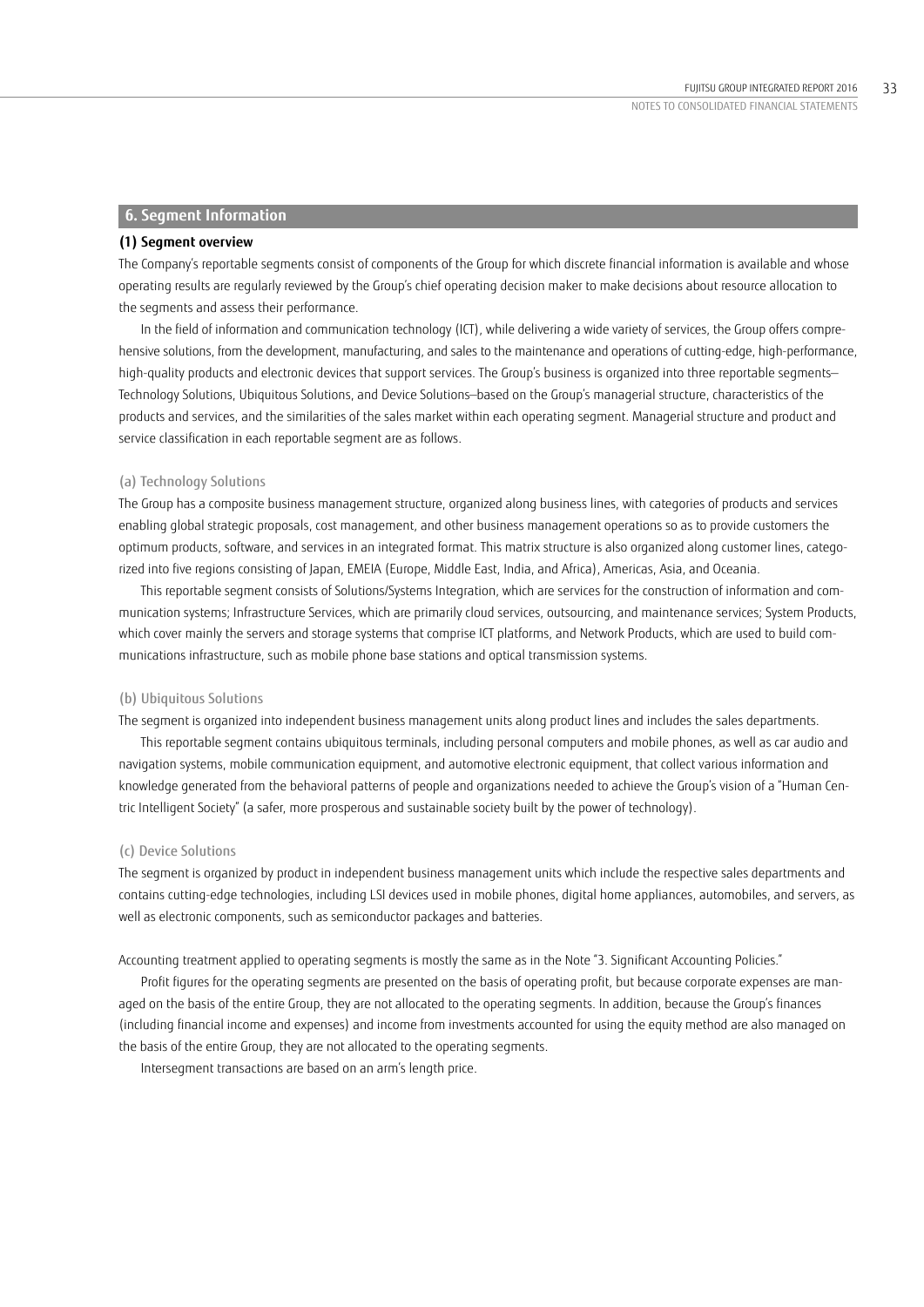# **(2) Amounts of revenue, operating profit and, other items by reportable segment**

|                                               |                         |                         |                     |            |                 |                              | (Millions of yen) |
|-----------------------------------------------|-------------------------|-------------------------|---------------------|------------|-----------------|------------------------------|-------------------|
|                                               |                         | Reportable segments     |                     |            |                 |                              |                   |
| Years ended March 31                          | Technology<br>Solutions | Ubiquitous<br>Solutions | Device<br>Solutions | Subtotal   | Other           | Elimination and<br>Corporate | Consolidated      |
| 2015                                          |                         |                         |                     |            |                 |                              |                   |
| Revenue                                       |                         |                         |                     |            |                 |                              |                   |
| External customers                            | ¥3,252,381              | ¥ 923,366               | ¥540,101            | ¥4,715,848 | ¥13,764         | ¥ 23,598                     | ¥4,753,210        |
| Inter-segment                                 | 50,423                  | 139,485                 | 55,520              | 245,428    | 47,071          | (292, 499)                   |                   |
| Total Revenue                                 | 3,302,804               | 1,062,851               | 595,621             | 4,961,276  | 60,835          | (268, 901)                   | 4,753,210         |
| Operating Profit                              | 222,444                 | 8,796                   | 36,936              | 268,176    | (22,056)        | (67, 492)                    | 178,628           |
| Financial income                              |                         |                         |                     |            |                 |                              | 22,682            |
| Financial expenses                            |                         |                         |                     |            |                 |                              | (10, 943)         |
| Income from investments                       |                         |                         |                     |            |                 |                              |                   |
| accounted for using the                       |                         |                         |                     |            |                 |                              |                   |
| equity method, net                            |                         |                         |                     |            |                 |                              | 8,497             |
| Profit before income taxes                    |                         |                         |                     |            |                 |                              | 198.864           |
| (Other items)                                 |                         |                         |                     |            |                 |                              |                   |
| Depreciation and<br>amortization              |                         |                         |                     |            |                 |                              |                   |
| Impairment loss                               | (109, 161)<br>(673)     | (22, 706)               | (41, 502)           | (173, 369) | (2, 180)<br>(5) | (10,081)                     | (185, 630)        |
| Capital expenditure                           |                         | (12)                    | (1, 524)            | (2, 209)   |                 |                              | (2, 214)          |
| (including intangible                         |                         |                         |                     |            |                 |                              |                   |
| assets and goodwill)                          | 118,502                 | 23,496                  | 67,457              | 209,455    | 4,896           | 7,945                        | 222,296           |
| 2016                                          |                         |                         |                     |            |                 |                              |                   |
| Revenue                                       |                         |                         |                     |            |                 |                              |                   |
| External customers                            | ¥3,222,645              | ¥ 917,703               | ¥550,894            | ¥4,691,242 | ¥ 18,261        | ¥ 29,791                     | ¥4,739,294        |
| Inter-segment                                 | 60,706                  | 123,201                 | 53,031              | 236,938    | 49,034          | (285, 972)                   |                   |
| Total Revenue                                 | 3,283,351               | 1,040,904               | 603,925             | 4,928,180  | 67,295          | (256, 181)                   | 4,739,294         |
| Operating Profit                              | 186,233                 | (7.653)                 | 30,387              | 208,967    | (22, 959)       | (65, 396)                    | 120,612           |
| Financial income                              |                         |                         |                     |            |                 |                              | 7,673             |
| Financial expenses                            |                         |                         |                     |            |                 |                              | (14, 925)         |
| Income from investments                       |                         |                         |                     |            |                 |                              |                   |
| accounted for using the<br>equity method, net |                         |                         |                     |            |                 |                              |                   |
| Profit before income taxes                    |                         |                         |                     |            |                 |                              | 18,462            |
|                                               |                         |                         |                     |            |                 |                              | 131,822           |
| (Other items)                                 |                         |                         |                     |            |                 |                              |                   |
| Depreciation and<br>amortization              | (108, 824)              | (23,095)                | (39, 831)           | (171, 750) | (3,892)         | (9, 108)                     | (184, 750)        |
| Impairment loss                               | (10, 744)               |                         | (3,536)             | (14, 280)  | (190)           | (3,903)                      | (18, 373)         |
| Capital expenditure                           |                         |                         |                     |            |                 |                              |                   |
| (including intangible                         |                         |                         |                     |            |                 |                              |                   |
| assets and goodwill)                          | 128,774                 | 17,305                  | 58,434              | 204,513    | 8,215           | 9,723                        | 222,451           |
|                                               |                         |                         |                     |            |                 |                              |                   |

Notes: 1. The "Other" segment consists of operations not included in the reportable segments, such as Japan's Next-Generation Supercomputer project, Next-Generation Cloud services and facility services and the development of information systems for Group companies, and welfare benefits for Group employees. '

2. Revenue under "Elimination and Corporate" represents the elimination of intersegment transactions and others.

3. Operating profit under "Elimination and Corporate" includes corporate expenses and the elimination of intersegment transactions. For the years ended March 31, 2015 and 2016, corporate expenses were –¥70,171 million and –¥67,141 million, and the elimination of intersegment transactions were ¥2,679 million and ¥1,745 million, respectively.

Corporate expenses mainly consist of strategic expenses such as basic research and development expenses which are not attributable to the reportable segments and shared Group management expenses incurred by the Company.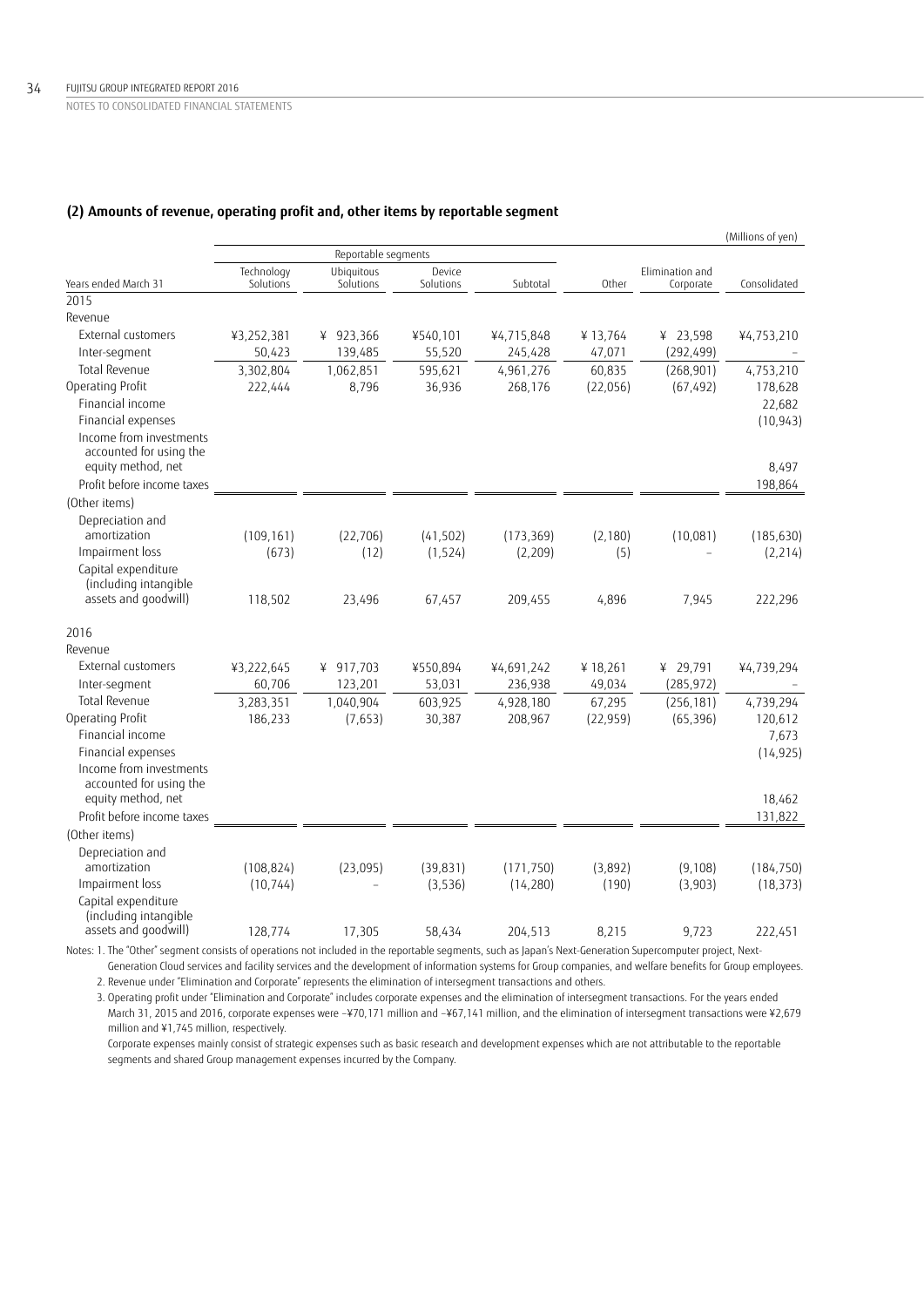# **(3) Information about products and services**

Revenue to external customers

|                           |            | (Millions of yen) |
|---------------------------|------------|-------------------|
| Years ended March 31      | 2015       | 2016              |
| Technology Solutions      |            |                   |
| Services <sup>*1</sup>    | ¥2,676,617 | ¥2,728,436        |
| System Platforms *2       | 575,764    | 494,209           |
| Ubiquitous Solutions      |            |                   |
| PCs/Mobile phones         | 575,216    | 534,199           |
| Mobilewear *3             | 348,150    | 383,504           |
| Device Solutions          |            |                   |
| LSI                       | 285,806    | 291,149           |
| Electronic components     | 254,295    | 259,745           |
| Other Operations          | 13,764     | 18,261            |
| Elimination and Corporate | 23,598     | 29,791            |
| Total                     | ¥4,753,210 | ¥4,739,294        |

\*1 System integration (system construction and business applications), consulting, front-end technologies (ATMs and POS systems, etc.), outsourcing services (data-centers, ICT operation/management, application operation/management, business process outsourcing, etc.), network services (business networks, distribution of Internet/mobile content), system support services (maintenance and surveillance services for information systems and networks), security solutions

(installation of information systems and networks) and cloud services (including IaaS, PaaS and SaaS)

\*2 Full range of servers (mainframe, UNIX, mission-critical IA and x86 servers, etc.), storage systems, various types of software (operating system and middleware), network management systems, optical transmission systems and mobile-phone base stations

\*3 Car audio and navigation systems, mobile communication equipment, automotive electronics, and others

# **(4) Geographical information**

(a) Revenue to external customers

|                      |            | (Millions of yen) |
|----------------------|------------|-------------------|
| Years ended March 31 | 2015       | 2016              |
| Japan                | ¥2,873,229 | ¥2,845,078        |
| Outside Japan        |            |                   |
| <b>EMEIA</b>         | 990,627    | 952,020           |
| Americas             | 392,099    | 420,485           |
| Asia                 | 387,156    | 421,074           |
| Oceania              | 110,099    | 100,637           |
| Total                | ¥4,753,210 | ¥4,739,294        |
|                      |            |                   |

Notes: 1. Revenue to external customers are classified by countries or regions based on locations of customers.

2. Principal countries and regions comprising the segments other than Japan:

(1) EMEIA (Europe, Middle East, India, and Africa): UK, Germany, Spain, Finland, and Sweden

(2) Americas: US and Canada

(3) Asia: China, Singapore, Korea, and Taiwan

(4) Oceania: Australia

3. There is no country for which a separate individual disclosure is required.

(b) Non-current assets (property, plant and equipment, goodwill, and intangible assets)

|               |          | (Millions of yen) |
|---------------|----------|-------------------|
| At March 31   | 2015     | 2016              |
| Japan         | ¥654,285 | ¥656,893          |
| Outside Japan |          |                   |
| <b>EMEIA</b>  | 85,641   | 82,924            |
| Americas      | 32,408   | 18,737            |
| Asia          | 40,407   | 36,448            |
| Oceania       | 27,924   | 26,019            |
| Total         | ¥840,665 | ¥821,021          |
|               |          |                   |

Notes: 1. Non-current assets are classified by countries or regions based on locations of the Group.

2. Principal countries and regions comprising the segments other than Japan:

(1) EMEIA (Europe, Middle East, India, and Africa): UK, Germany, Spain, Finland, and Sweden

(2) Americas: US and Canada

(3) Asia: China, Singapore, Korea, and Taiwan

(4) Oceania: Australia

3. There is no country for which a separate individual disclosure is required.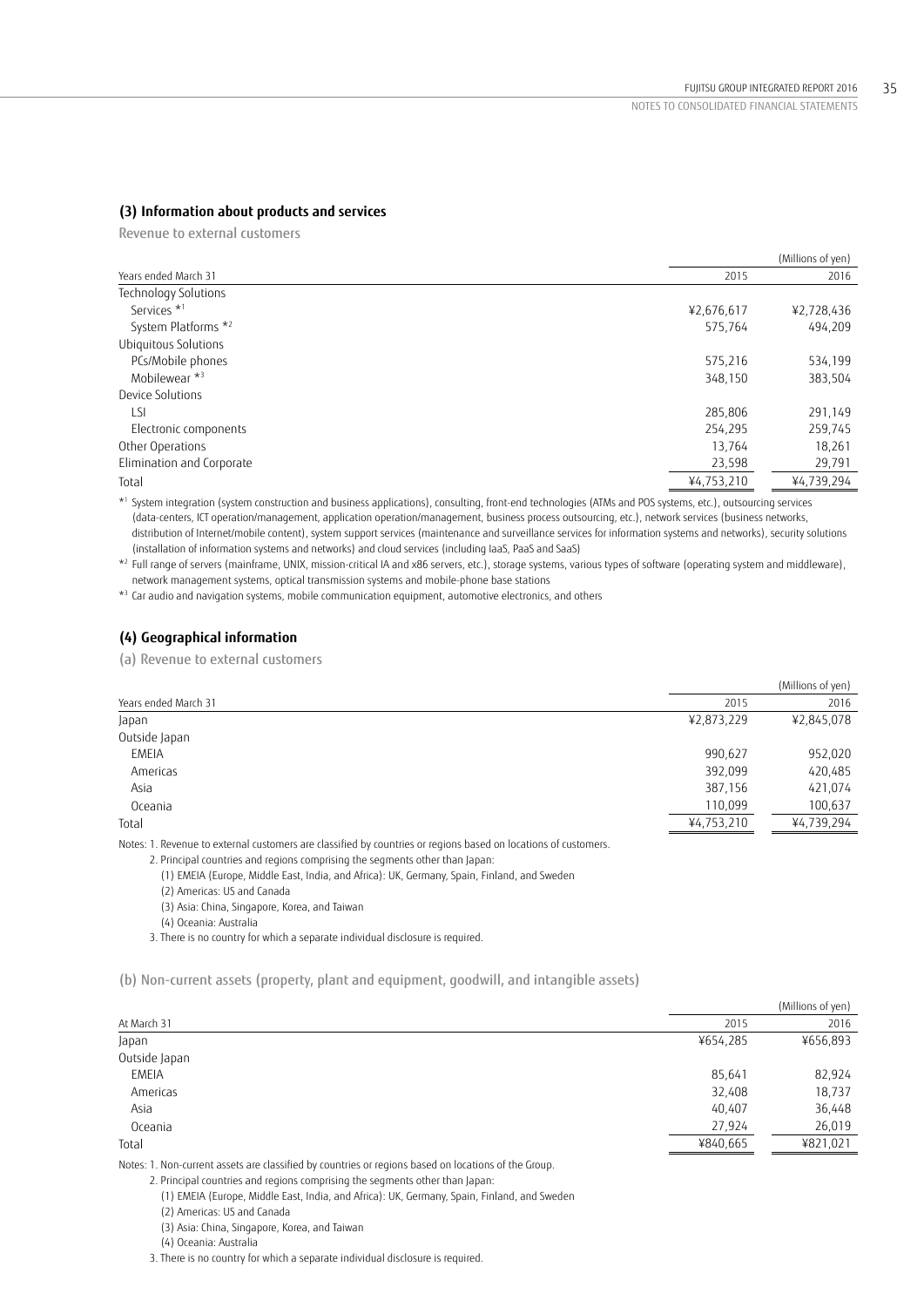# **(5) Information about major customers**

Information is not disclosed because no specific customers reached 10% of revenue in the consolidated statement of profit or loss.

# **7. Business Combinations and Acquisition of Non-Controlling Interests**

Not applicable.

# **8. Property, Plant and Equipment**

### Carrying amount

|                                                        |          |           |                                                                |                             | (Millions of yen) |
|--------------------------------------------------------|----------|-----------|----------------------------------------------------------------|-----------------------------|-------------------|
|                                                        | Land     | Buildings | Machinery and<br>equipment,<br>tools, fixtures<br>and fittings | Construction in<br>progress | Total             |
| Balance at April 1, 2014                               | ¥107,672 | ¥274,461  | ¥215,965                                                       | ¥24,382                     | ¥622,480          |
| Additions *1                                           | 150      | 24,517    | 108,705                                                        | 7,325                       | 140,697           |
| Acquisitions through business combinations             |          |           | 11                                                             |                             | 11                |
| Depreciation                                           |          | (24, 748) | (96, 459)                                                      |                             | (121, 207)        |
| Impairment losses *2                                   | (359)    | (363)     | (259)                                                          | (104)                       | (1,085)           |
| Disposals or reclassifications to assets held for sale | (806)    | (3,936)   | (7, 713)                                                       | (627)                       | (13,082)          |
| Exchange differences on translation                    | 335      | 2,083     | 3,529                                                          | 123                         | 6,070             |
| Others                                                 | (1, 189) | (788)     | 2,586                                                          | 996                         | 1,605             |
| Balance at March 31, 2015 *3                           | 105,803  | 271,226   | 226,365                                                        | 32,095                      | 635,489           |
| Additions *1                                           | 72       | 28,785    | 95,818                                                         | 31,374                      | 156,049           |
| Acquisitions through business combinations             |          | 282       | 119                                                            |                             | 401               |
| Depreciation                                           |          | (25, 135) | (94, 665)                                                      |                             | (119, 800)        |
| Impairment losses *2                                   | (1,901)  | (4,883)   | (6, 591)                                                       | (4,081)                     | (17, 456)         |
| Disposals or reclassifications to assets held for sale | (10,001) | (9,462)   | (3,640)                                                        | (7.624)                     | (30,727)          |
| Exchange differences on translation                    | (421)    | (3,858)   | (3,664)                                                        | (118)                       | (8,061)           |
| Others                                                 |          | 124       | 2,102                                                          | (1,648)                     | 579               |
| Balance at March 31, 2016 *3                           | ¥ 93,553 | ¥257,079  | ¥215,844                                                       | ¥49,998                     | ¥ 616,474         |

### Cost

|               |          |           |                                                |                 | (Millions of yen) |
|---------------|----------|-----------|------------------------------------------------|-----------------|-------------------|
|               |          |           | Machinery and<br>equipment,<br>tools, fixtures | Construction in |                   |
| At March 31   | Land     | Buildings | and fittings                                   | progress        | Total             |
| April 1, 2014 | ¥134,079 | ¥870.192  | ¥1,383,355                                     | ¥24.450         | ¥2,412,076        |
| 2015          | 132,325  | 875.113   | 1.379.095                                      | 32.110          | 2,418,643         |
| 2016          | 114,877  | 843.456   | 1,351,884                                      | 54,074          | 2,364,291         |

## Accumulated depreciation and accumulated impairment losses

|               |         |           |                 |                 | (Millions of yen) |
|---------------|---------|-----------|-----------------|-----------------|-------------------|
|               |         |           | Machinery and   |                 |                   |
|               |         |           | equipment,      |                 |                   |
|               |         |           | tools, fixtures | Construction in |                   |
| At March 31   | Land    | Buildings | and fittings    | progress        | Total             |
| April 1, 2014 | ¥26,407 | ¥595.731  | ¥1,167,390      | 68              | ¥1,789,596        |
| 2015          | 26,522  | 603.887   | 1,152,730       |                 | 1,783,154         |
| 2016          | 21,324  | 586,377   | 1,136,040       | 4.076           | 1.747.817         |

 \*1 Additions under construction in progress are shown on a net basis that includes an increase in the amount of new additions and amounts transferred to each item in property, plant and equipment.

 $^{\star_2}$  Impairment losses of ¥1,085 million and ¥17,456 million recorded for the years ended March 31, 2015 and 2016, respectively, are included in other income (expenses) in the consolidated statement of profit or loss.

 $^{\star}$ 3 The amount of expenditures recognized in the carrying amount of an item of property, plant and equipment in the course of its construction is included in con struction in progress and totaled ¥28,887 million at March 31, 2016. At March 31, 2015, most of the carrying amount of construction in progress consisted of the amount paid and therefore the amount unpaid was not significant.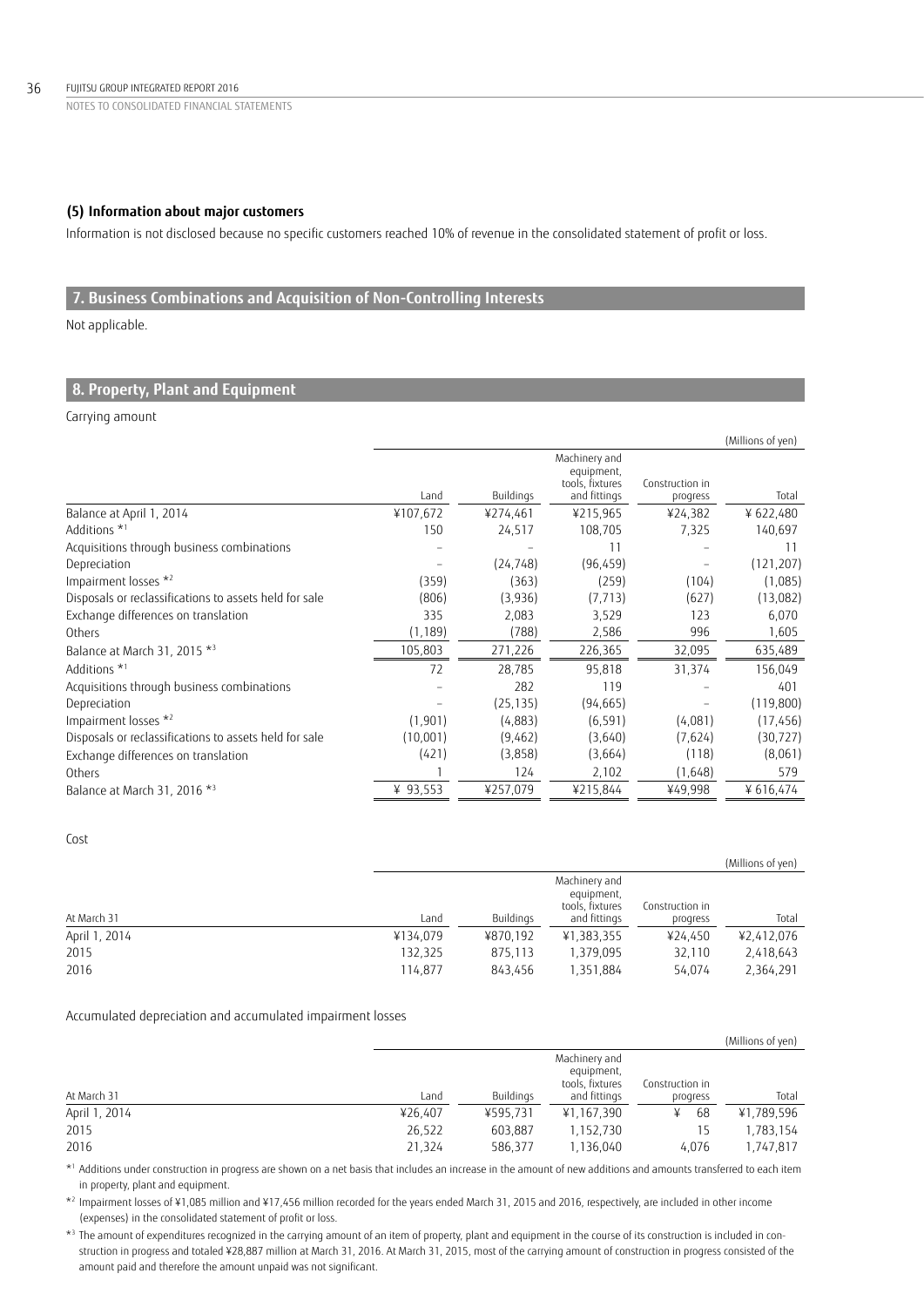# Carrying amount of finance leased assets

The carrying amount of finance leased assets included in property, plant and equipment is as follows.

|                                                       |         | (Millions of yen) |
|-------------------------------------------------------|---------|-------------------|
| At March 31                                           | 2015    | 2016              |
| Buildings                                             | ¥ 4.441 | ¥ 3.648           |
| Machinery and equipment, tools, fixtures and fittings | 24.476  | 22,580            |
| Total                                                 | ¥28.917 | ¥26,228           |

# **9. Goodwill and Intangible Assets**

Carrying amount

|                                                        |          |           |          | (Millions of yen)    |  |
|--------------------------------------------------------|----------|-----------|----------|----------------------|--|
|                                                        |          |           |          | Intangible assets *1 |  |
|                                                        | Goodwill | Software  | Others   | Total                |  |
| Balance at April 1, 2014                               | ¥37,533  | ¥135,702  | ¥23,152  | ¥158,854             |  |
| Additions                                              |          | 62,365    | 19,234   | 81,599               |  |
| Acquisitions through business combinations             | 1,459    | 384       |          | 384                  |  |
| Amortization * <sup>2</sup>                            |          | (57, 258) | (7, 165) | (64, 423)            |  |
| Impairment losses *3                                   |          | (1, 129)  |          | (1, 129)             |  |
| Disposals or reclassifications to assets held for sale |          | (1,685)   | (6, 255) | (7, 940)             |  |
| Exchange differences on translation                    | (1, 381) | 509       | (172)    | 337                  |  |
| Others                                                 |          | (30)      | (92)     | (122)                |  |
| Balance at March 31, 2015                              | 37,616   | 138,858   | 28,702   | 167,560              |  |
| Additions                                              |          | 61,627    | 4,775    | 66,402               |  |
| Acquisitions through business combinations             | 4,224    | 899       |          | 902                  |  |
| Amortization *2                                        |          | (58, 232) | (6, 718) | (64, 950)            |  |
| Impairment losses *3                                   |          | (905)     | (12)     | (917)                |  |
| Disposals                                              |          | (1,939)   | (337)    | (2,276)              |  |
| Exchange differences on translation                    | (1,620)  | (1,098)   | (162)    | (1,260)              |  |
| Others                                                 | 35       | (961)     | (208)    | (1, 169)             |  |
| Balance at March 31, 2016                              | ¥40,255  | ¥138,249  | ¥26,043  | ¥164,292             |  |

# Cost

|               |          |          |                      | (Millions of yen) |
|---------------|----------|----------|----------------------|-------------------|
|               |          |          | Intangible assets *1 |                   |
| At March 31   | Goodwill | Software | Others               | Total             |
| April 1, 2014 | ¥37.630  | ¥265,885 | ¥40.928              | ¥306,813          |
| 2015          | 37.616   | 284.886  | 43.264               | 328,150           |
| 2016          | 40,255   | 278.445  | 43,652               | 322,097           |

Accumulated amortization and accumulated impairment losses

|               |                          |          |                      | (Millions of yen) |
|---------------|--------------------------|----------|----------------------|-------------------|
|               |                          |          | Intangible assets *1 |                   |
| At March 31   | Goodwill                 | Software | Others               | Total             |
| April 1, 2014 | ¥97                      | ¥130,183 | ¥17.776              | ¥147,959          |
| 2015          | $\overline{\phantom{0}}$ | 146,028  | 14.562               | 160,590           |
| 2016          | $\overline{\phantom{a}}$ | 140,196  | 17.609               | 157,805           |

\*1 Intangible assets that fall under the category of internally generated are mainly software.

\*2 Amortization is included in cost of sales and selling, general and administrative expenses in the consolidated statement of profit or loss.

 \*3 Impairment losses of ¥1,129 million and ¥917 million recorded for the years ended March 31, 2015 and 2016, respectively, are included in other income (expenses) in the consolidated statement of profit or loss.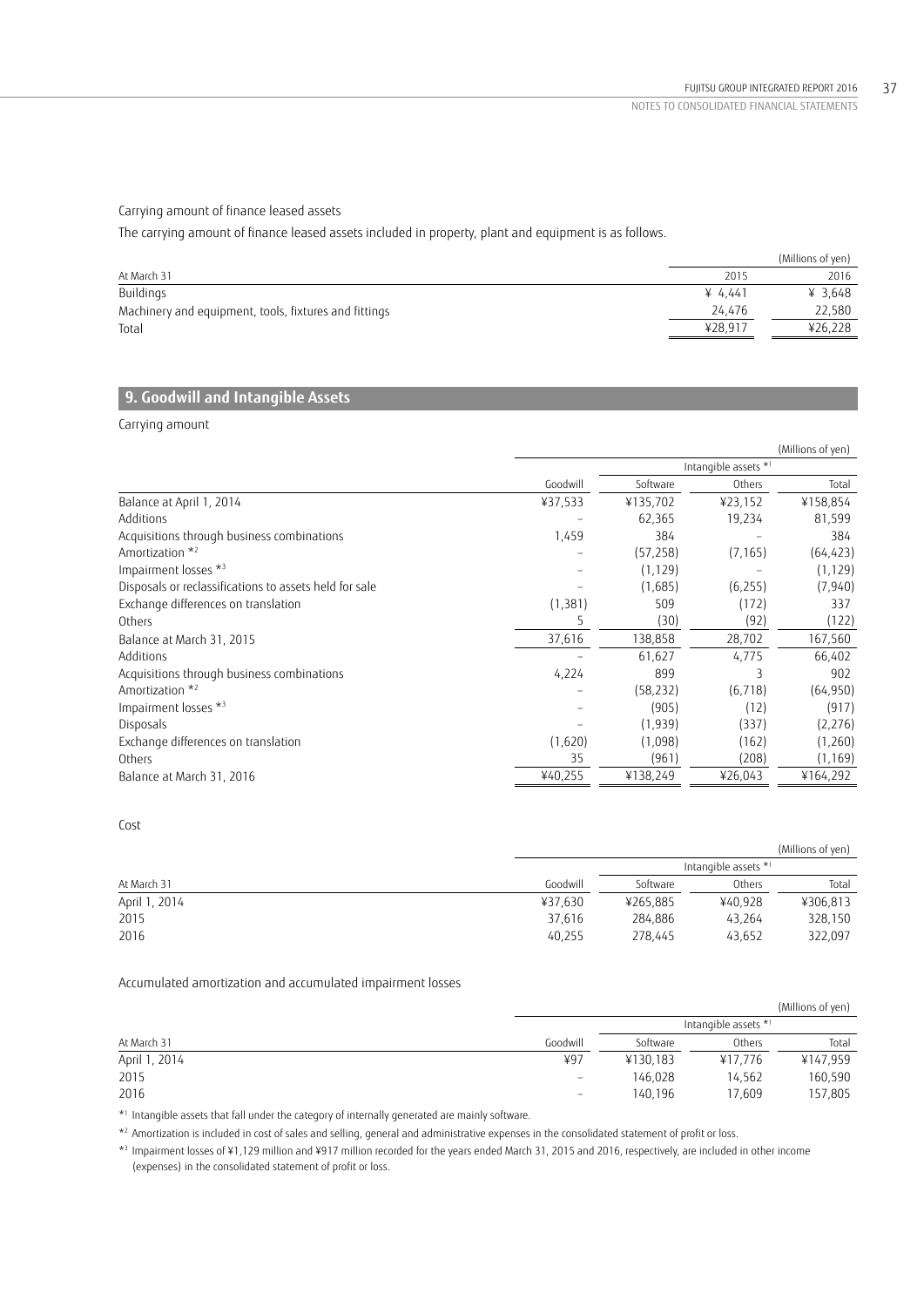Research and development expenses for the years ended March 31, 2015 and 2016 are as follows.

|                                   |          | (Millions of yen) |
|-----------------------------------|----------|-------------------|
| Years ended March 31              | 2015     | 2016              |
| Research and development expenses | ¥202.722 | ¥179,895          |

# **10. Subsidiaries**

# **(1) Major subsidiaries**

The Group's consolidated financial statements are prepared with consolidation of 514 subsidiaries. Major changes for the year ended March 31, 2016 are as follows.

Newly consolidated as a result of acquisitions or formations of new companies: 17 companies Excluded due to liquidations, sale, or other: 10 companies

Excluded due to mergers: 3 companies

The major subsidiaries at March 31, 2016 are as follows.

| Segments             | Name                                          | Country     | Ratio of total<br>voting rights (%) |
|----------------------|-----------------------------------------------|-------------|-------------------------------------|
| Technology Solutions | Fujitsu Frontech Limited                      | Japan       | 53.56                               |
|                      | Fujitsu Broad Solution & Consulting Inc.      | Japan       | 56.45                               |
|                      | Fujitsu Marketing Limited                     | Japan       | 100.00                              |
|                      | Fujitsu Systems East Limited                  | Japan       | 100.00                              |
|                      | Fujitsu Systems West Limited                  | Japan       | 100.00                              |
|                      | Fujitsu Mission Critical Systems Limited      | Japan       | 100.00                              |
|                      | Fujitsu Services Holdings PLC                 | UK          | 100.00                              |
|                      | Fujitsu Technology Solutions (Holding) B.V. * | Netherlands | 100.00                              |
|                      | Fujitsu America, Inc.                         | <b>US</b>   | 100.00                              |
|                      | Fujitsu Australia Limited                     | Australia   | 100.00                              |
|                      | NIFTY Corporation                             | Japan       | 66.60                               |
|                      | Fujitsu FSAS Inc.                             | Japan       | 100.00                              |
|                      | <b>PFU Limited</b>                            | Japan       | 100.00                              |
|                      | Fujitsu FIP Corporation                       | Japan       | 100.00                              |
|                      | Fujitsu IT Products Limited                   | Japan       | 100.00                              |
|                      | Fujitsu Telecom Networks Limited              | Japan       | 100.00                              |
|                      | Fujitsu Network Communications, Inc.          | US          | 100.00                              |
| Ubiquitous Solutions | Fujitsu Personal System Limited               | Japan       | 100.00                              |
|                      | Fujitsu Client Computing Limited              | Japan       | 100.00                              |
|                      | Fujitsu Connected Technologies Limited        | Japan       | 100.00                              |
|                      | Fujitsu Isotec Limited                        | Japan       | 100.00                              |
|                      | Fujitsu Peripherals Limited                   | Japan       | 100.00                              |
|                      | Fujitsu TEN Limited                           | Japan       | 55.00                               |
| Device Solutions     | Fujitsu Semiconductor Ltd.                    | Japan       | 100.00                              |
|                      | Fujitsu Electronics Inc.                      | Japan       | 100.00                              |
|                      | Shinko Electric Industries Co., LTD.          | Japan       | 50.06                               |
|                      | FDK Corporation                               | Japan       | 72.57                               |
|                      | Fujitsu Component Limited                     | Japan       | 56.96                               |
| Other                | Fujitsu Laboratories Ltd.                     | Japan       | 100.00                              |

\* The PC business of Fujitsu Technology Solutions falls under Ubiquitous Solutions.

# **(2) Changes in ownership interest in subsidiaries that do not result in loss of control**

The impact on capital surplus arising from changes in the Company's ownership interest in subsidiaries that do not result in loss of control is as follows.

|                                                                                       |         | (Millions of ven) |
|---------------------------------------------------------------------------------------|---------|-------------------|
| Years ended March 31                                                                  |         | 2016              |
| The impact on capital surplus from equity transactions with non-controlling interests | $*(79)$ | ¥464              |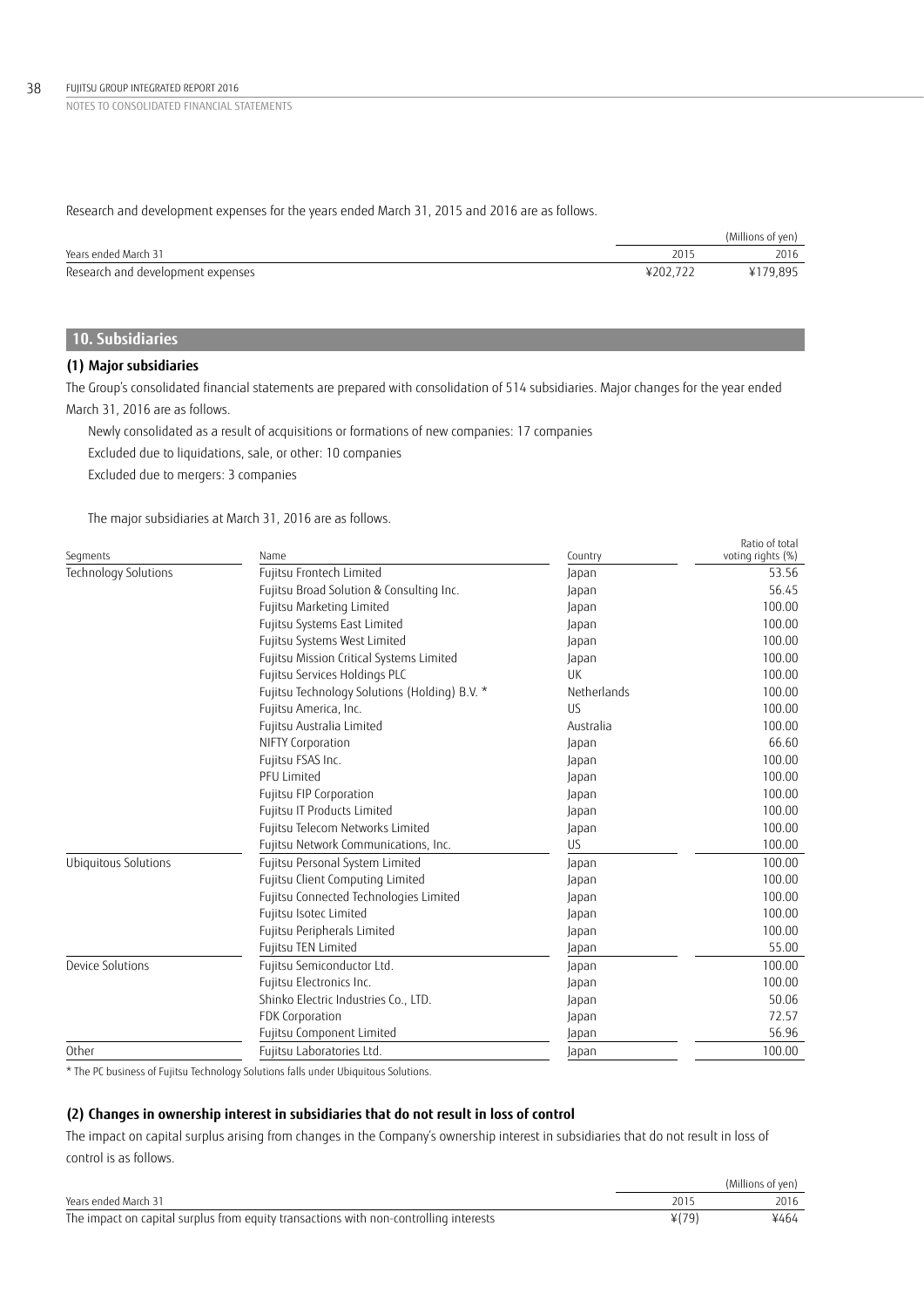# **(3) Subsidiaries in which the Company holds material non-controlling interests**

The Company recognizes material non-controlling interests in the following subsidiaries. Information of companies for which material non-controlling interests are recognized is as follows. Summarized financial information is based on amounts before elimination of inter-Group transactions.

Shinko Electric Industries Co., LTD.

(a) Profit or loss allocated to non-controlling interests of the subsidiary during the reporting period

|                                                       |        | (Millions of yen) |
|-------------------------------------------------------|--------|-------------------|
| Years ended March 31                                  | 101'   | 2016              |
| Profit or loss allocated to non-controlling interests | ¥3.027 |                   |

(b) Proportion of ownership interests held by non-controlling interests and accumulated non-controlling interests

|                                                                     |         | (Millions of ven) |
|---------------------------------------------------------------------|---------|-------------------|
| At March 31                                                         | 2015    | 2016              |
| Proportion of ownership interests held by non-controlling interests | 49.94%  | 49.94%            |
| Accumulated non-controlling interests                               | ¥68.161 | ¥65.859           |
|                                                                     |         |                   |

(c) Dividends paid to non-controlling interests

|                                             |          | (Millions of yen) |
|---------------------------------------------|----------|-------------------|
| Years ended March 31                        | 201      | 2016              |
| Dividends paid to non-controlling interests | ¥(1,686) | ¥(1,855)          |

# (d) Summarized financial information

*(i) Summarized consolidated statement of financial position* 

|                              |          | (Millions of yen) |
|------------------------------|----------|-------------------|
| At March 31                  | 2015     | 2016              |
| Current assets               | ¥ 97,682 | ¥102,284          |
| Non-current assets           | 84,245   | 78,439            |
| Total assets                 | ¥181,927 | ¥180,723          |
| Current liabilities          | ¥ 35,879 | ¥ 34,772          |
| Non-current liabilities      | 9,599    | 14,107            |
| Total liabilities            | 45,478   | 48,879            |
| Total equity                 | 136,449  | 131,844           |
| Total liabilities and equity | ¥181,927 | ¥180,723          |
|                              |          |                   |

*(ii) Summarized consolidated statement of profit or loss and consolidated statement of comprehensive income* 

|                                   |          | (Millions of yen) |
|-----------------------------------|----------|-------------------|
| Years ended March 31              | 2015     | 2016              |
| Revenue                           | ¥142.815 | ¥143.453          |
| Profit for the year               | 6.061    | 3,463             |
| Other comprehensive income        | 1.635    | (4, 352)          |
| Comprehensive income for the year | 7.696    | (889)             |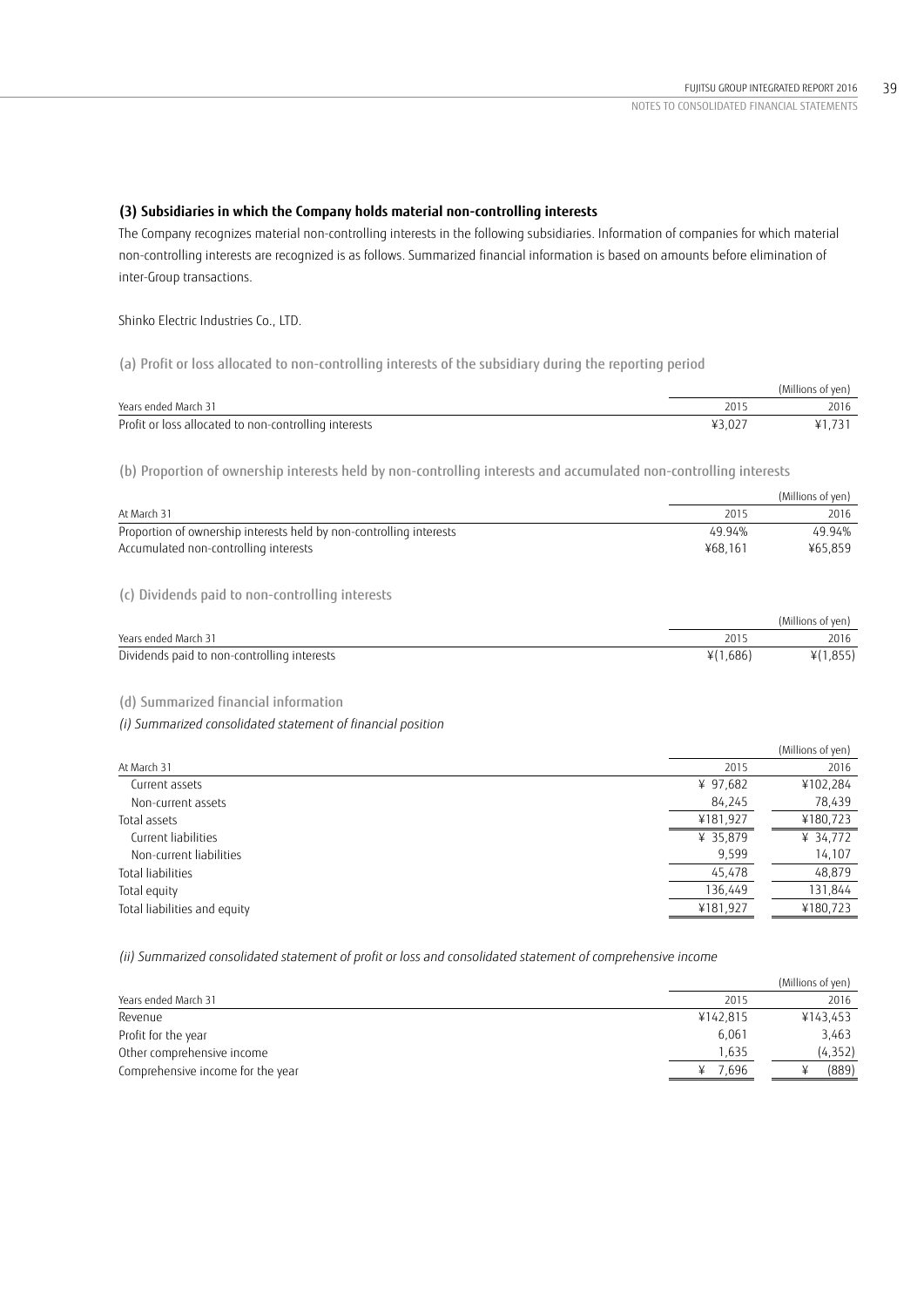# *(iii) Summarized consolidated statement of cash flows*

|                                                      |           | (Millions of yen) |
|------------------------------------------------------|-----------|-------------------|
| Years ended March 31                                 | 2015      | 2016              |
| Net cash provided by operating activities            | ¥18.399   | ¥ 24.056          |
| Net cash used in investing activities                | (25, 659) | (16, 264)         |
| Net cash used in financing activities                | (3,425)   | (3, 774)          |
| Net increase (decrease) in cash and cash equivalents | (10, 685) | 4,018             |
| Cash and cash equivalents at end of year             | ¥44.337   | ¥48,355           |
|                                                      |           |                   |

Note: The summarized financial information above includes IFRS adjustments to the consolidated financial statements of Shinko Electric Industries Co., LTD, which were prepared under JGAAP.

# **11. Associates**

### **(1) Major associates**

The major associates at March 31, 2016 are as follows.

| Name                      | Country | Ratio of total<br>voting rights (%) | Business description                                                                                                                                  | Business transactions, etc.                               |
|---------------------------|---------|-------------------------------------|-------------------------------------------------------------------------------------------------------------------------------------------------------|-----------------------------------------------------------|
| Fujitsu General Limited   | Japan   | 44.25                               | Development, production and sales of<br>air conditioners and information<br>communication and electronic devices,<br>as well as provision of services | Consigned production and sales of<br>the Company products |
| Fujitsu Leasing Co., LTD. | Japan   | 20.00                               | Leasing and sales of information pro-<br>cessing equipment, communications<br>equipment, etc.                                                         | Leasing and sales of<br>the Company products              |
| Socionext Inc.            | Japan   | 40.00                               | Design, development, sales of system<br>LSI (SoC: System on a Chip) and sales<br>of solutions and services                                            | Some of its products are supplied<br>to the Company       |

 Notes: 1. Investments in associates are accounted for using the equity method and the number of companies to which the method applies is 25. For the year ended March 31, 2016, one company was added and three companies were subtracted.

2. The Group holds 20% or more of the JECC Corporation shares issued, but because it is a special company operated through the joint capital investment of six companies, including domestic computer manufacturing companies, for the promotion of the domestic data processing industry, it is not an equity method associate.

# **(2) Summarized financial information of material equity method associates**

Summarized financial information of material equity method associates is as follows.

# Fujitsu General Limited

(a) Dividends received from Fujitsu General Limited

|                                                 |      | (Millions of ven) |
|-------------------------------------------------|------|-------------------|
| Years ended March 31                            | 101  | 2016              |
| Dividends received from Fujitsu General Limited | ¥738 | ¥876              |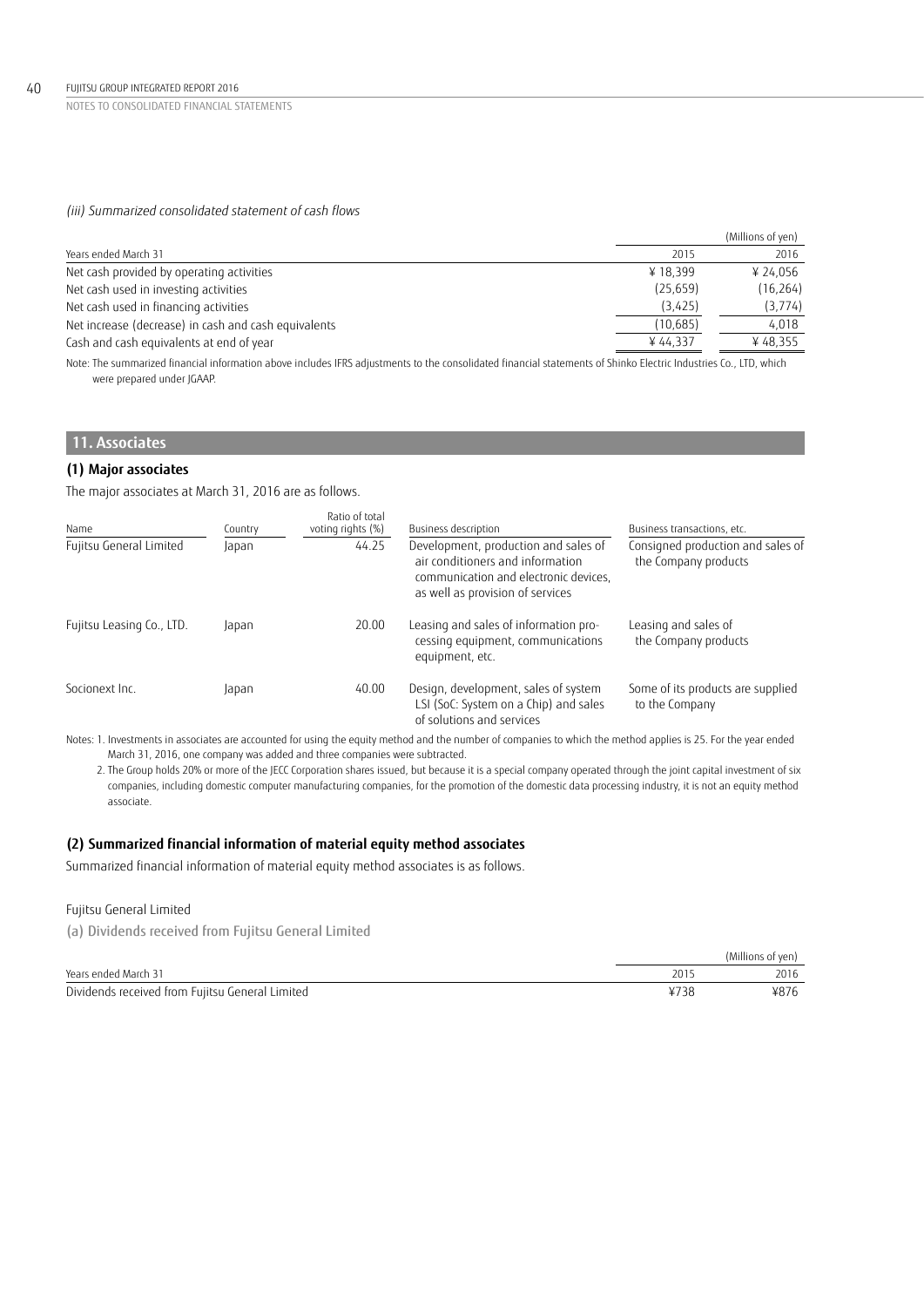(b) Summarized consolidated financial information

*(i) Summarized consolidated statement of financial position* 

|                                             |            | (Millions of yen) |
|---------------------------------------------|------------|-------------------|
| At March 31                                 | 2015       | 2016              |
| Current assets                              | ¥138,989   | ¥130,399          |
| Non-current assets                          | 48,932     | 48,293            |
| Total assets                                | ¥187,921   | ¥178,692          |
| Current liabilities                         | ¥ $95,451$ | ¥ 74,890          |
| Non-current liabilities                     | 15,902     | 16,432            |
| Total liabilities                           | 111,353    | 91,322            |
| Equity attributable to owners of the parent | 74,738     | 85,585            |
| Non-controlling interests                   | 1,830      | 1,785             |
| Total equity                                | 76,568     | 87,370            |
| Total liabilities and equity                | ¥187,921   | ¥178,692          |

*(ii) Summarized consolidated statement of profit or loss and summarized consolidated statement of comprehensive income* 

|                                                                                                                                                                 |          | (Millions of yen) |
|-----------------------------------------------------------------------------------------------------------------------------------------------------------------|----------|-------------------|
| Years ended March 31                                                                                                                                            | 2015     | 2016              |
| Revenue                                                                                                                                                         | ¥274.807 | ¥280.977          |
| Profit for the year                                                                                                                                             | 19.176   | 18.394            |
| Other comprehensive income                                                                                                                                      | 4.411    | (5, 160)          |
| Total comprehensive income for the year                                                                                                                         | ¥ 23.587 | ¥ 13.234          |
| Note: The summarized financial information above includes JERS adjustments to the consolidated financial statements of Eujitsu General Limited, which were pre- |          |                   |

Note: The summarized financial information above includes IFRS adjustments to the consolidated financial statements of Fujitsu General Limited, which were prepared under JGAAP.

(c) Reconciliation of summarized financial information and the carrying amount of the Group's investment in the equity method associate

Reconciliation of summarized financial information presented and the carrying amount of the Group's investment in the equity method associate is as follows.

|                                                                          |         | (Millions of yen) |
|--------------------------------------------------------------------------|---------|-------------------|
| At March 31                                                              | 2015    | 2016              |
| Equity attributable to owners of the parent                              | ¥74.738 | ¥85.585           |
| Ownership interest                                                       | 44.08%  | 44.08%            |
| Equity attributable to the Group                                         | ¥32,945 | ¥37,726           |
| Unrealized gains and losses                                              | (455)   | (455)             |
| Carrying amount of the Group's investment in the equity method associate | ¥32,490 | ¥37,271           |
| Fair value of the Group's investment in the equity method associate      | ¥72.687 | ¥80,112           |

# **12. Marketable Securities and Other Investments**

Marketable securities and other investments comprise primarily available-for-sale financial assets. Please refer to Note "34. Financial Instruments" for available-for-sale financial assets.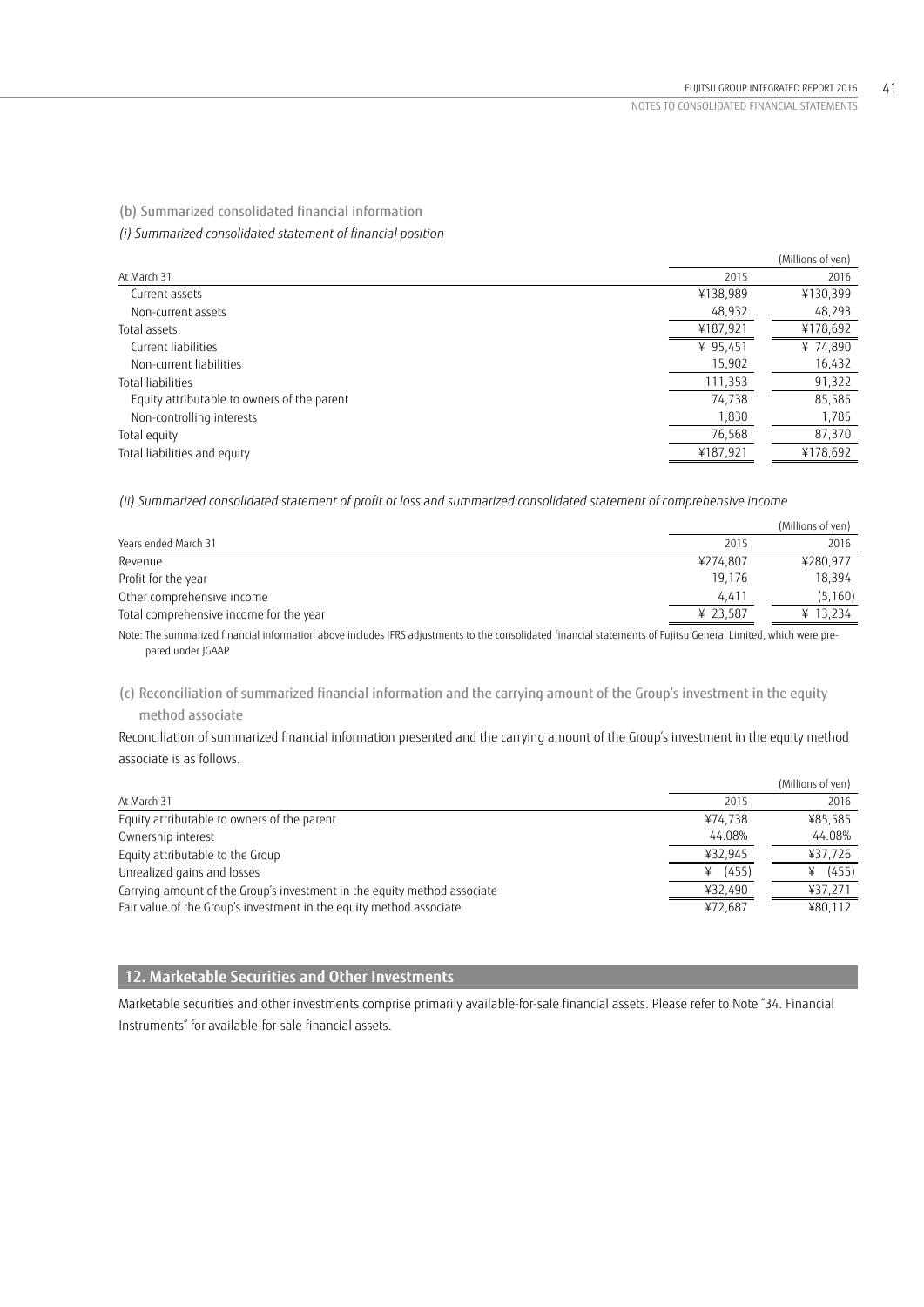# **13. Income Taxes**

# **(1) Deferred tax assets and liabilities**

(a) The major components of deferred tax assets and deferred tax liabilities

|                                                                                      |            | (Millions of yen) |
|--------------------------------------------------------------------------------------|------------|-------------------|
| At March 31                                                                          | 2015       | 2016              |
| Deferred tax assets                                                                  |            |                   |
| Net defined benefit liability                                                        | ¥138,007   | ¥153,149          |
| Excess of depreciation and amortization, impairment losses, etc.                     | 29,391     | 31,271            |
| Accrued bonuses                                                                      | 32,395     | 28,829            |
| Carryforward of unused tax losses                                                    | 10.003     | 15,835            |
| Inventories                                                                          | 12.833     | 13,064            |
| Intercompany profit                                                                  | 4,051      | 4,531             |
| Others                                                                               | 31,653     | 26,806            |
| Total deferred tax assets                                                            | 258,333    | 273,485           |
| Deferred tax liabilities                                                             |            |                   |
| Gains from establishment of stock holding trust for retirement benefit plan          | (87, 868)  | (83, 373)         |
| Gains and losses on revaluation of available-for-sale financial assets to fair value | (31, 932)  | (23, 807)         |
| Others                                                                               | (7, 354)   | (8, 717)          |
| Total deferred tax liabilities                                                       | (127, 154) | (115, 897)        |
| Net deferred tax assets                                                              | ¥131,179   | ¥157,588          |

Net deferred tax assets are included in the following line items in the consolidated statement of financial position.

|                          |          | (Millions of yen) |  |
|--------------------------|----------|-------------------|--|
| At March 31              | 2015     | 2016              |  |
| Deferred tax assets      | ¥139.254 | ¥162.812          |  |
| Deferred tax liabilities | (8,075)  | (5,224)           |  |

# (b) Changes in net deferred tax assets

|                                                  |           | (Millions of yen) |
|--------------------------------------------------|-----------|-------------------|
| Years ended March 31                             | 2015      | 2016              |
| Opening balance                                  | ¥176,857  | ¥131,179          |
| Amounts recognized through profit or loss        | (19,041)  | (2,496)           |
| Amounts recognized in other comprehensive income |           |                   |
| Cash flow hedges                                 | 12        | 106               |
| Available-for-sale financial assets              | (6, 395)  | 8,050             |
| Remeasurements of defined benefit plans          | (24, 019) | 24,147            |
| Total                                            | (30, 402) | 32,303            |
| Exchange differences on translation and others   | 3,765     | (3,398)           |
| Closing balance                                  | ¥131,179  | ¥157,588          |

(c) Deductible temporary differences and the amount of carryforward of unused tax losses for which deferred tax assets are not recognized

|                                     |          | (Millions of yen) |
|-------------------------------------|----------|-------------------|
| At March 31                         | 2015     | 2016              |
| Deductible temporary differences *  | ¥117.321 | ¥ 98.766          |
| Carryforward of unused tax losses * | 170.372  | 153,038           |
| Total                               | ¥287.693 | ¥251,804          |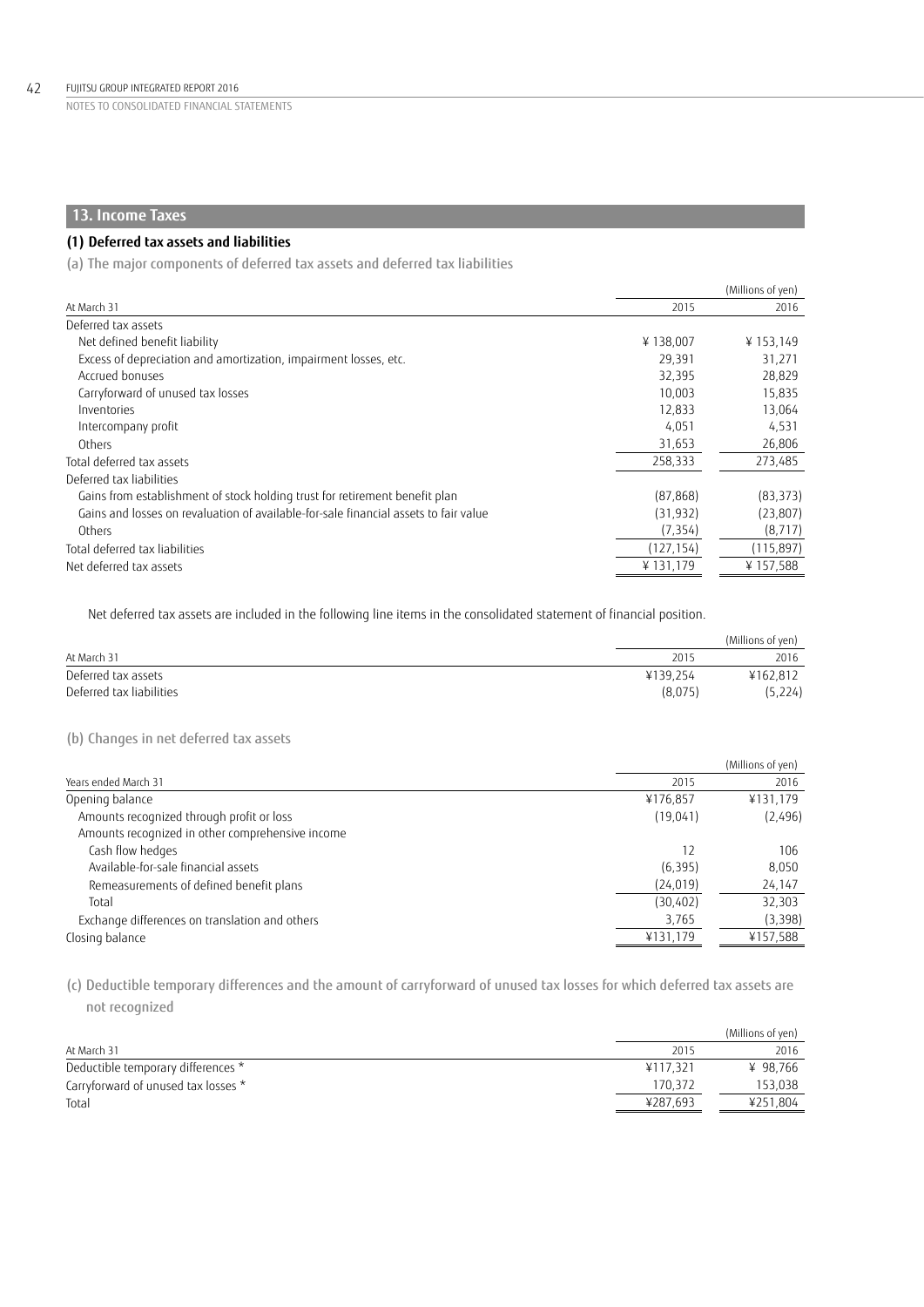|                         |          | (Millions of yen) |
|-------------------------|----------|-------------------|
| At March 31             | 2015     | 2016              |
| 1st year                | 478      | 39                |
| 2nd year                | 135      | 6,125             |
| 3rd year                | 10,405   | 8,929             |
| 4th year                | 9,070    | 7,266             |
| 5th year and thereafter | 150,284  | 130,679           |
| Total                   | ¥170,372 | ¥153,038          |
|                         |          |                   |

The expiration dates of carryforward of unused tax losses for which deferred tax assets are not recognized are as follows.

\* The amounts presented above are calculated, multiplying the amounts of deductible temporary differences and carryforward of unused tax losses by applicable tax rates.

### **(2) Income tax recognized through profit or loss**

|                                                   |          | (Millions of yen) |
|---------------------------------------------------|----------|-------------------|
| Years ended March 31                              | 2015     | 2016              |
| Current tax expense                               | ¥34.812  | ¥38,905           |
| Deferred tax expense                              |          |                   |
| Origination and reversal of temporary differences | 19.179   | 6.593             |
| Changes in tax rate                               | 1,398    | (3,832)           |
| Others                                            | (1, 536) | (265)             |
| Total deferred tax expense                        | 19.041   | 2,496             |
| Total income tax expense                          | ¥53,853  | ¥41,401           |

# **(3) Difference between applicable tax rate and average effective tax rate**

|                                                                    |           | (%)       |
|--------------------------------------------------------------------|-----------|-----------|
| Years ended March 31                                               | 2015      | 2016      |
| Applicable tax rate                                                | 35.6%     | 33.0%     |
| Increase and decrease in income tax rate                           |           |           |
| Change in unrecognized deferred tax assets                         | (5.8)%    | 7.0%      |
| Income from investments accounted for using the equity method, net | (0.8)%    | $(4.6)\%$ |
| Tax credit                                                         | (1.9)%    | $(3.3)\%$ |
| Non-deductible tax expenses                                        | 1.6%      | 2.8%      |
| Revision of tax rate                                               | 0.7%      | (2.9)%    |
| Applicable tax rate differential for subsidiaries outside Japan    | $(2.2)\%$ | $(2.6)\%$ |
| Others                                                             | (0.1)%    | 2.0%      |
| Average effective tax rate                                         | 27.1%     | 31.4%     |

The Company and its consolidated subsidiaries in Japan are primarily affected by corporation, residents, and business taxes. As a result of the revision of tax laws in Japan, the applicable tax rates calculated based on these rates were 35.6% and 33.0% for the years ended March 31, 2015 and 2016, respectively. The Company's consolidated subsidiaries outside Japan are affected by corporation and other taxes at the domicile of each subsidiary.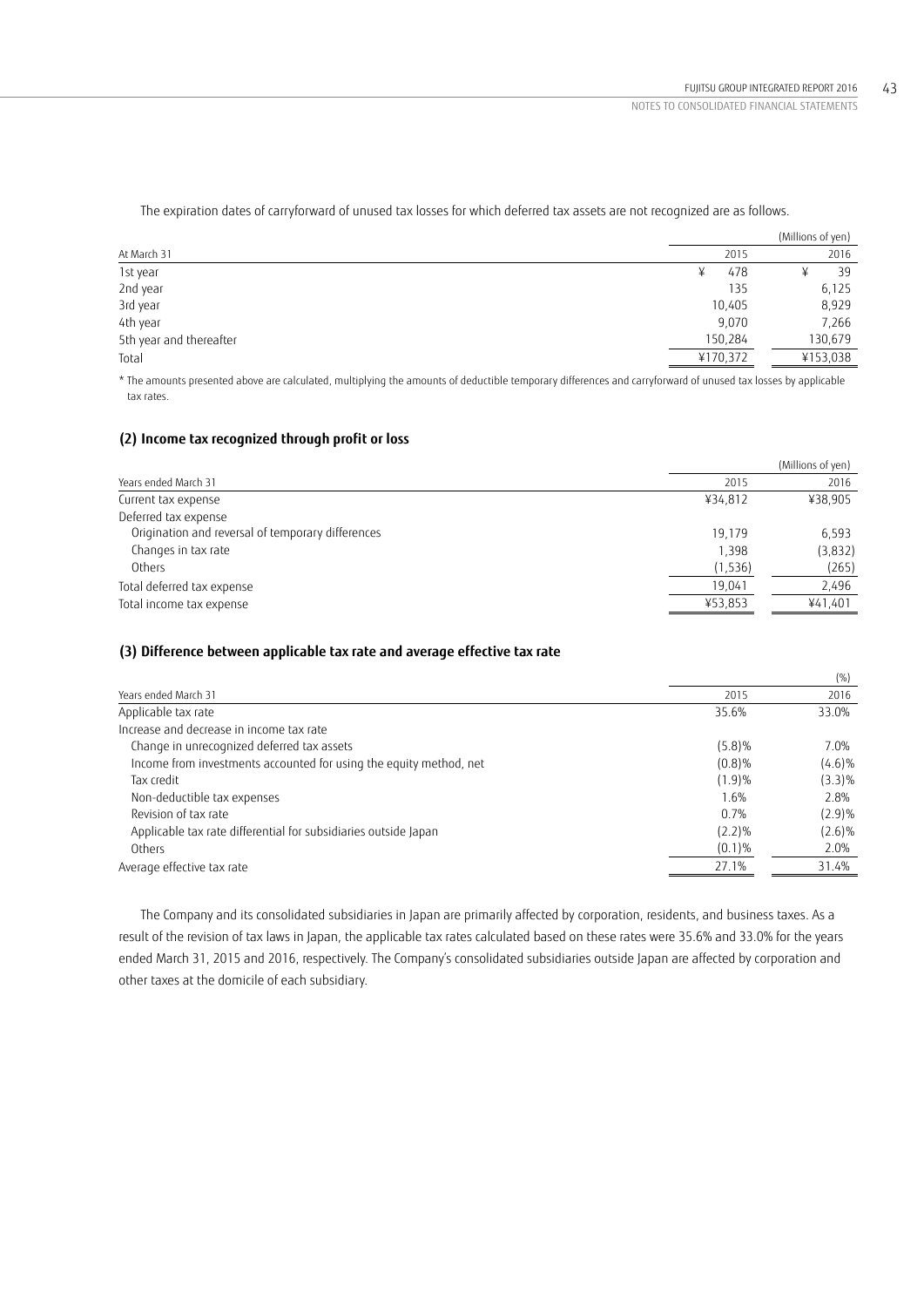### FUJITSU GROUP INTEGRATED REPORT 2016 44

NOTES TO CONSOLIDATED FINANCIAL STATEMENTS

| 14. Inventories            |          |                   |
|----------------------------|----------|-------------------|
|                            |          | (Millions of yen) |
| At March 31                | 2015     | 2016              |
| Finished goods             | ¥133,816 | ¥135,780          |
| Work in progress           | 88,204   | 84,229            |
| Raw materials and supplies | 91,862   | 78,840            |
| Total                      | ¥313,882 | ¥298,849          |

The amounts of write-downs of inventories recognized as an expense due to a decline in profitability for the years ended March 31, 2015 and 2016 were ¥25,334 million and ¥21,493 million, respectively.

# **(1) Trade receivables**

|                                   |            | (Millions of yen) |
|-----------------------------------|------------|-------------------|
| At March 31                       | 2015       | 2016              |
| Accounts receivable               | ¥1,024,367 | ¥978,435          |
| Others                            | 14.459     | 15,052            |
| Allowance for doubtful accounts * | (9.004)    | (8, 857)          |
| Total                             | ¥1,029,822 | ¥984.630          |

\* A reconciliation of changes in allowance for doubtful accounts is disclosed in changes in allowance for doubtful accounts (current) in Note "34. Financial Instruments."

# **(2) Other receivables**

|                           |         | (Millions of yen) |
|---------------------------|---------|-------------------|
| At March 31               | 2015    | 2016              |
| Accounts receivable-other | ¥92,633 | ¥88,136           |
| Others                    | 7.297   | 5,827             |
| Total                     | ¥99,930 | ¥93,963           |

# **16. Cash and Cash Equivalents**

|                                                                           |          | (Millions of yen) |
|---------------------------------------------------------------------------|----------|-------------------|
| At March 31                                                               | 2015     | 2016              |
| Cash and deposits                                                         | ¥281.778 | ¥234.660          |
| Short-term investments                                                    | 80.250   | 146.150           |
| Cash and cash equivalents in consolidated statement of financial position | ¥362.028 | ¥380.810          |

The balance of cash and cash equivalents stated in the consolidated statement of financial position at March 31, 2015 and 2016 and the year-end balance of cash and cash equivalents in the consolidated statement of cash flows are the same.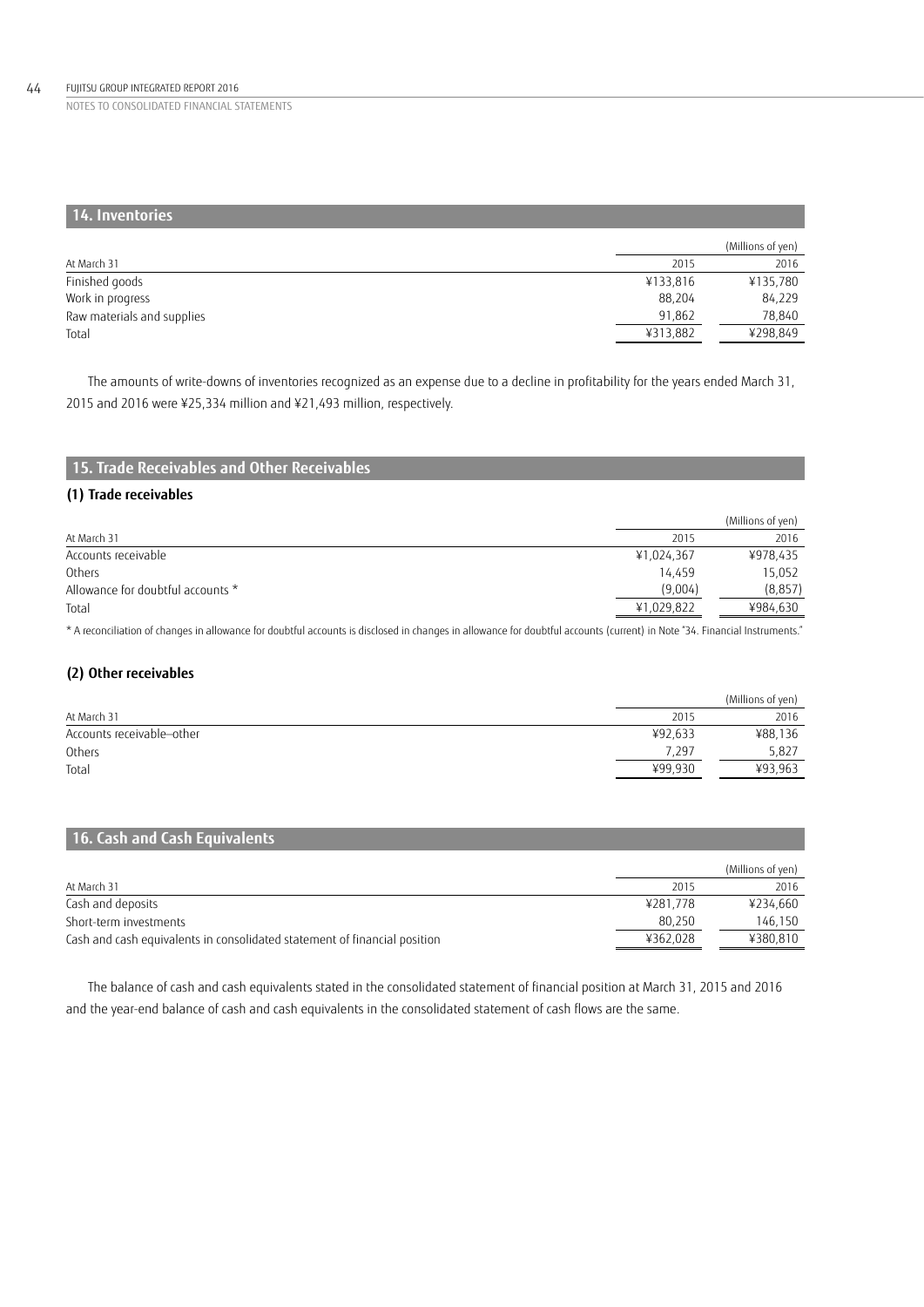| 17. Assets Held for Sale |                          |                   |
|--------------------------|--------------------------|-------------------|
|                          |                          | (Millions of yen) |
| At March 31              | 2015                     | 2016              |
| Assets held for sale     | $\overline{\phantom{a}}$ | ¥5.735            |

The Group decided to sell a business site and classifies the land and buildings as assets held for sale. These assets are scheduled to be sold within one year from March 31, 2016.

# **18. Equity and Other Components of Equity**

# **(1) Share capital**

(a) Number of shares authorized Ordinary shares (no par value)

|             | (Thousands<br>of shares) |
|-------------|--------------------------|
| At March 31 | Number of shares         |
| 2015        | 5,000,000                |
| 2016        | 5,000,000                |

(b) Number of shares issued and fully paid

Ordinary shares

|                         | (Units: Thousands of shares, Millions of yen) |               |
|-------------------------|-----------------------------------------------|---------------|
| At March 31             | Number of shares                              | Share capital |
| 2015                    | 2.070.018                                     | ¥324.625      |
| Changes during the year | $\overline{\phantom{a}}$                      |               |
| 2016                    | 2,070,018                                     | ¥324.625      |
|                         |                                               |               |

(c) Treasury stock Ordinary shares

|              | (Units: Thousands of shares, Millions of yen) |        |  |
|--------------|-----------------------------------------------|--------|--|
| At March 31  | Number of shares                              | Amount |  |
| 2015         | 0.068                                         | ¥547   |  |
| Acquisitions | 128                                           | 83     |  |
| Disposals    |                                               | (3)    |  |
| 2016         | .189                                          | ¥627   |  |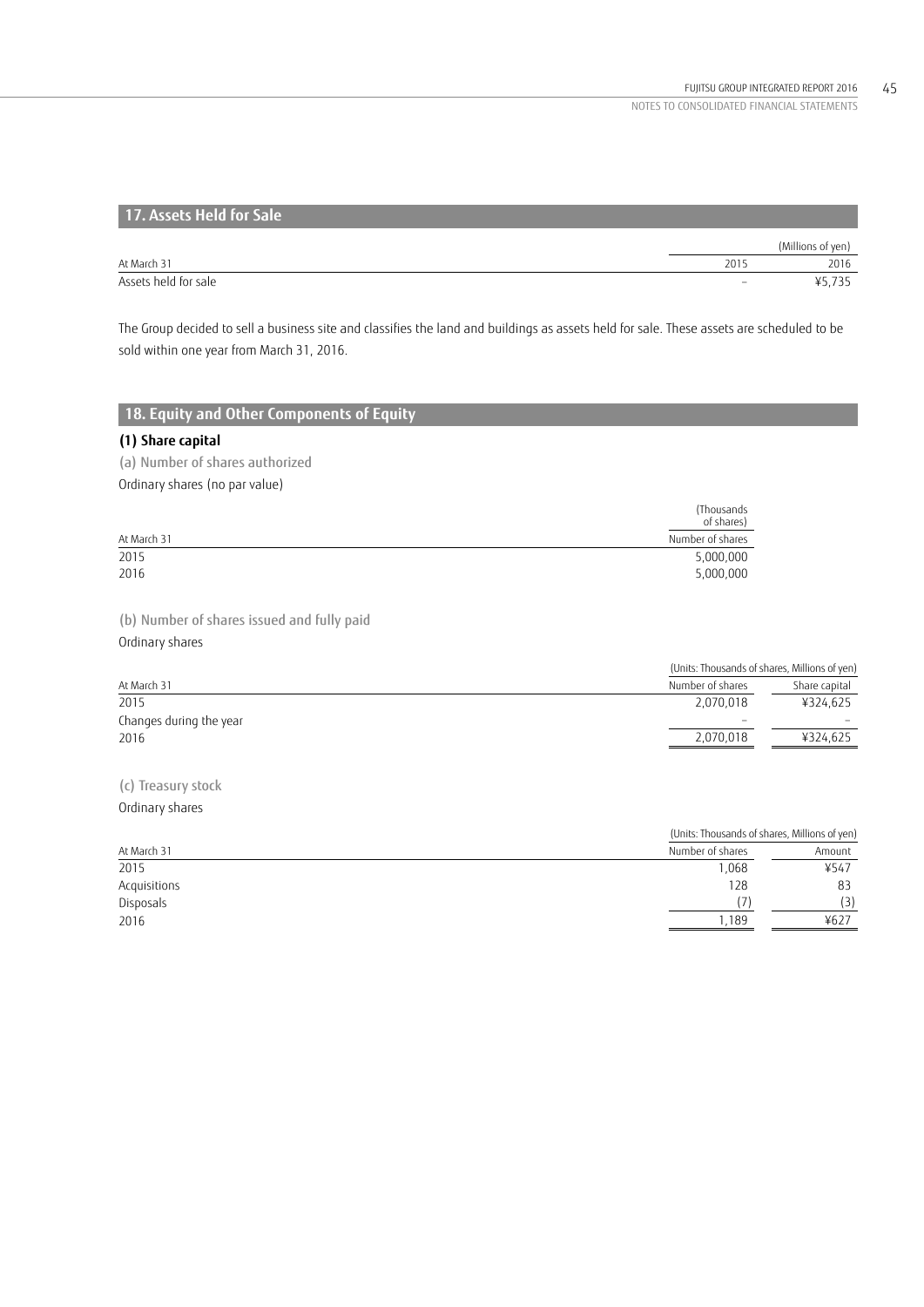### **(2) Capital surplus and retained earnings**

Under the Japanese Companies Act, the entire amount paid for new shares is required to be designated as common stock in principle. However, a company may designate a maximum 50% of the amount of the new shares as capital reserve, which is included in capital surplus. The Companies Act also requires that an amount equal to 10% of dividends must be appropriated as a legal reserve, which is included in retained earnings, or as a capital reserve, which is included in capital surplus, until the total amounts of legal reserve and capital reserve reach 25% of share capital. The Companies Act allows legal reserve, capital reserve, other capital surplus, and other retained earnings to be transferred among the accounts under certain conditions upon resolution of the shareholders meetings.

Capital surplus in the consolidated financial statements includes capital reserve and other capital surplus of non-consolidated financial statements, and retained earnings in the consolidated financial statements includes legal reserve and other retained earnings of non-consolidated financial statements. The maximum amount that a company can distribute as dividends is calculated based on the Companies Act and its non-consolidated financial statements in accordance with JGAAP.

### **(3) Other components of equity and changes in other comprehensive income**

|                                          |            | (Millions of yen) |
|------------------------------------------|------------|-------------------|
| Years ended March 31                     | 2015       | 2016              |
| Foreign currency translation adjustments |            |                   |
| Opening balance                          | ¥ 13,023   | ¥ 30,496          |
| Other comprehensive income               | 17,473     | (19, 188)         |
| Others                                   |            |                   |
| Closing balance                          | ¥ 30,496   | ¥ 11,308          |
| Cash flow hedges                         |            |                   |
| Opening balance                          | ¥<br>20    | ¥<br>(38)         |
| Other comprehensive income               | (58)       | (348)             |
| Others                                   |            |                   |
| Closing balance                          | (38)<br>¥  | ¥<br>(386)        |
| Available-for-sale financial assets      |            |                   |
| Opening balance                          | ¥ 50,100   | ¥ 71,380          |
| Other comprehensive income               | 21,280     | (13, 344)         |
| Others                                   |            |                   |
| Closing balance                          | ¥ 71,380   | ¥ 58,036          |
| Remeasurements of defined benefit plans  |            |                   |
| Opening balance                          | ¥          | ¥                 |
| Other comprehensive income               | 61,610     | (45, 023)         |
| Others                                   | (61, 610)  | 45,023            |
| Closing balance                          | ¥          | ¥                 |
| Total other components of equity         |            |                   |
| Opening balance                          | ¥ $63,143$ | ¥101,838          |
| Other comprehensive income               | 100,305    | (77, 903)         |
| Others                                   | (61, 610)  | 45,023            |
| Closing balance                          | ¥101,838   | ¥ 68,958          |
|                                          |            |                   |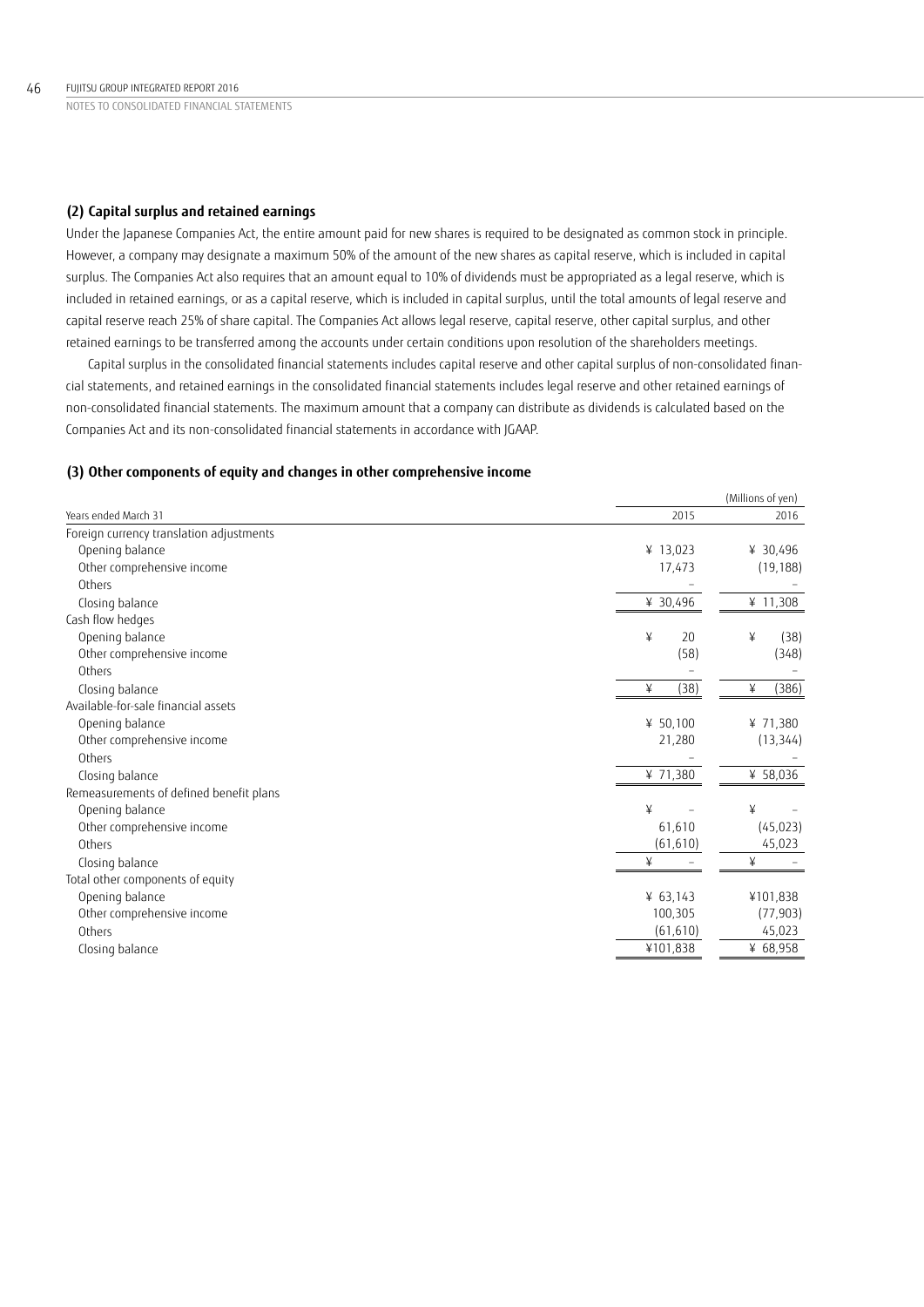# **(4) Breakdown of each item of other comprehensive income included in non-controlling interests**

|        | (Millions of yen) |
|--------|-------------------|
| 2015   | 2016              |
| 43,122 | ¥(2,745)          |
| (37)   | (105)             |
| 386    | (248)             |
| 1.496  | (3,890)           |
| ¥4.967 | $*(6,988)$        |
|        |                   |

# **(5) Income tax effects relating to each item of other comprehensive income**

| Years ended March 31<br>2015<br>Foreign currency translation adjustments<br>Gains (losses) during the year<br>¥ 17,433<br>$*(18, 732)$<br>(213)<br>Reclassification to profit or loss<br>17,220<br>(18, 787)<br>Amount before related income tax effects<br>Income tax effects<br>¥ 17,220<br>¥(18,787)<br>Amount after related income tax effects | 2016<br>(55)<br>(254)<br>(108) |
|----------------------------------------------------------------------------------------------------------------------------------------------------------------------------------------------------------------------------------------------------------------------------------------------------------------------------------------------------|--------------------------------|
|                                                                                                                                                                                                                                                                                                                                                    |                                |
|                                                                                                                                                                                                                                                                                                                                                    |                                |
|                                                                                                                                                                                                                                                                                                                                                    |                                |
|                                                                                                                                                                                                                                                                                                                                                    |                                |
|                                                                                                                                                                                                                                                                                                                                                    |                                |
|                                                                                                                                                                                                                                                                                                                                                    |                                |
|                                                                                                                                                                                                                                                                                                                                                    |                                |
| Cash flow hedges                                                                                                                                                                                                                                                                                                                                   |                                |
| Gains (losses) during the year<br>10<br>¥<br>¥                                                                                                                                                                                                                                                                                                     |                                |
| Reclassification to profit or loss<br>(101)                                                                                                                                                                                                                                                                                                        |                                |
| (91)<br>Amount before related income tax effects                                                                                                                                                                                                                                                                                                   | (362)                          |
| Income tax effects<br>12                                                                                                                                                                                                                                                                                                                           | 106                            |
| (79)<br>¥<br>¥<br>Amount after related income tax effects                                                                                                                                                                                                                                                                                          | (256)                          |
| Available-for-sale financial assets                                                                                                                                                                                                                                                                                                                |                                |
| ¥ 28,163<br>4(21,312)<br>Gains (losses) during the year                                                                                                                                                                                                                                                                                            |                                |
| (245)<br>Reclassification to profit or loss                                                                                                                                                                                                                                                                                                        | (325)                          |
| Amount before related income tax effects<br>27,918<br>(21, 637)                                                                                                                                                                                                                                                                                    |                                |
| Income tax effects<br>(6, 395)                                                                                                                                                                                                                                                                                                                     | 8,050                          |
| Amount after related income tax effects<br>¥ 21,523<br>¥(13,587)                                                                                                                                                                                                                                                                                   |                                |
| Remeasurements of defined benefit plans                                                                                                                                                                                                                                                                                                            |                                |
| Gains (losses) during the year<br>¥ 87,125<br>$*(73,060)$                                                                                                                                                                                                                                                                                          |                                |
| Amount before related income tax effects<br>87,125<br>(73,060)                                                                                                                                                                                                                                                                                     |                                |
| (24, 019)<br>24,147<br>Income tax effects                                                                                                                                                                                                                                                                                                          |                                |
| Amount after related income tax effects<br>¥ $63,106$<br>4(48, 913)                                                                                                                                                                                                                                                                                |                                |
| Share of other comprehensive income of investments accounted for using the equity method                                                                                                                                                                                                                                                           |                                |
| 3,890<br>¥ $(4,052)$<br>Gains (losses) during the year<br>¥                                                                                                                                                                                                                                                                                        |                                |
| (388)<br>Reclassification to profit or loss                                                                                                                                                                                                                                                                                                        | 704                            |
| Amount after related income tax effects<br>¥ 3,502<br>¥ $(3,348)$                                                                                                                                                                                                                                                                                  |                                |
| Total other comprehensive income                                                                                                                                                                                                                                                                                                                   |                                |
| Amount after related income tax effects<br>¥105,272<br>$*(84,891)$                                                                                                                                                                                                                                                                                 |                                |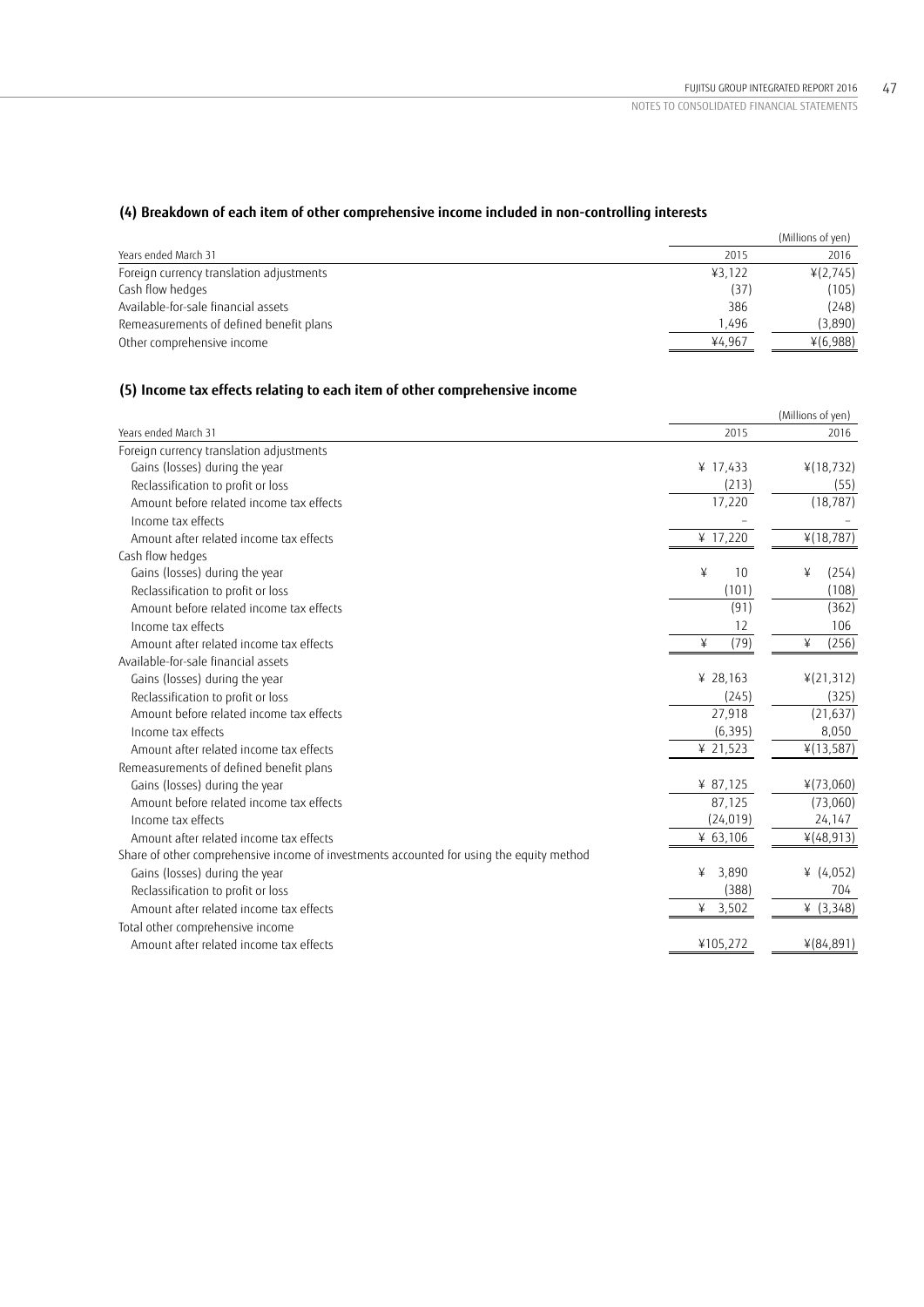# **19. Dividends**

# Year ended March 31, 2015

# **(1) Dividends paid**

| Resolution                    | Class of shares | Total dividends<br>(Millions of yen) | Source of<br>dividends | Dividends<br>per share | Record date                          | Effective date |
|-------------------------------|-----------------|--------------------------------------|------------------------|------------------------|--------------------------------------|----------------|
| Board of directors meeting on |                 |                                      | Retained               |                        |                                      |                |
| May 22, 2014                  | Ordinary shares | ¥8.276                               | earnings               | 4 ven                  | March 31, 2014                       | June 2, 2014   |
| Board of directors meeting on |                 |                                      | Retained               |                        |                                      |                |
| October 30, 2014              | Ordinary shares | ¥8.276                               | earnings               | 4 ven                  | September 30, 2014 November 26, 2014 |                |

# **(2) Among the dividends whose record date falls within the year ended March 31, 2015, those whose effective date falls within the year ended March 31, 2016**

| Resolution                    | Class of shares | Total dividends<br>(Millions of yen) | Source of<br>dividends | Dividends<br>per share | Record date          | Effective date |
|-------------------------------|-----------------|--------------------------------------|------------------------|------------------------|----------------------|----------------|
| Board of directors meeting on |                 |                                      | Retained               |                        |                      |                |
| May 22, 2015                  | Ordinary shares | ¥8.276                               | earnings               |                        | 4 yen March 31, 2015 | June 1, 2015   |

# Year ended March 31, 2016

# **(1) Dividends paid**

| Resolution                    | Class of shares | Total dividends<br>(Millions of yen) | Source of<br>dividends | Dividends<br>per share | Record date                          | Effective date |
|-------------------------------|-----------------|--------------------------------------|------------------------|------------------------|--------------------------------------|----------------|
| Board of directors meeting on |                 |                                      | Retained               |                        |                                      |                |
| May 22, 2015                  | Ordinary shares | ¥8.276                               | earnings               | 4 ven                  | March 31, 2015                       | June 1, 2015   |
| Board of directors meeting on |                 |                                      | Retained               |                        |                                      |                |
| October 29, 2015              | Ordinary shares | ¥8.275                               | earnings               | 4 ven                  | September 30, 2015 November 25, 2015 |                |

# **(2) Among the dividends whose record date falls within the year ended March 31, 2016, those whose effective date falls within the year ending March 31, 2017**

| Resolution                    | Class of shares | Total dividends<br>(Millions of yen) | Source of<br>dividends | Dividends<br>per share | Record date          | Effective date |
|-------------------------------|-----------------|--------------------------------------|------------------------|------------------------|----------------------|----------------|
| Board of directors meeting on |                 |                                      | Retained               |                        |                      |                |
| May 26, 2016                  | Ordinary shares | ¥8,275                               | earnings               |                        | 4 yen March 31, 2016 | June 6, 2016   |

# **20. Bonds, Borrowings, and Lease Obligations**

# **(1) Breakdown of interest-bearing loans**

|                                                                                             |          | (Millions of yen) |                                                    |                                                    |                                   |
|---------------------------------------------------------------------------------------------|----------|-------------------|----------------------------------------------------|----------------------------------------------------|-----------------------------------|
| At March 31                                                                                 | 2015     | 2016              | Average interest<br>rate (2015) (%) * <sup>1</sup> | Average interest<br>rate (2016) (%) * <sup>1</sup> | Repayment due date                |
| Current portion of bonds *2                                                                 | ¥ 70,067 | ¥ $60,278$        |                                                    |                                                    |                                   |
| Bonds $*^2$                                                                                 | 229,692  | 199,568           |                                                    |                                                    |                                   |
| Short-term borrowings                                                                       | 46,195   | 14,842            | 0.75%                                              | 0.84%                                              |                                   |
| Current portion of long-term borrowings                                                     | 42,421   | 56,902            | 0.63%                                              | 0.49%                                              |                                   |
|                                                                                             |          |                   |                                                    |                                                    | April 1, 2017-                    |
| Long-term borrowings                                                                        | 148,050  | 162.856           | 0.49%                                              | 0.42%                                              | December 15, 2026                 |
| Lease obligations (current)                                                                 | 13,720   | 12,645            | 2.51%                                              | 2.31%                                              |                                   |
| Lease obligations (non-current)                                                             | 28,347   | 25,458            | 2.99%                                              | 2.99%                                              | April 1, 2017-<br>August 28, 2081 |
| Total                                                                                       | ¥578,492 | ¥532,549          |                                                    |                                                    |                                   |
| Short-term borrowings, current portion of<br>long-term debt and lease obligations (current) | ¥172,403 | ¥144,667          |                                                    |                                                    |                                   |
| Long-term debt and lease obligations<br>(non-current)                                       | 406.089  | 387.882           |                                                    |                                                    |                                   |

\*1 Average interest rates are the weighted average interest rates for the balance at March 31, 2015 and 2016.

 $^{\star2}$  A breakdown of the bonds is on the next page. Interest rates in subtotal and total are the weighted average interest rates for the total face value of the bonds.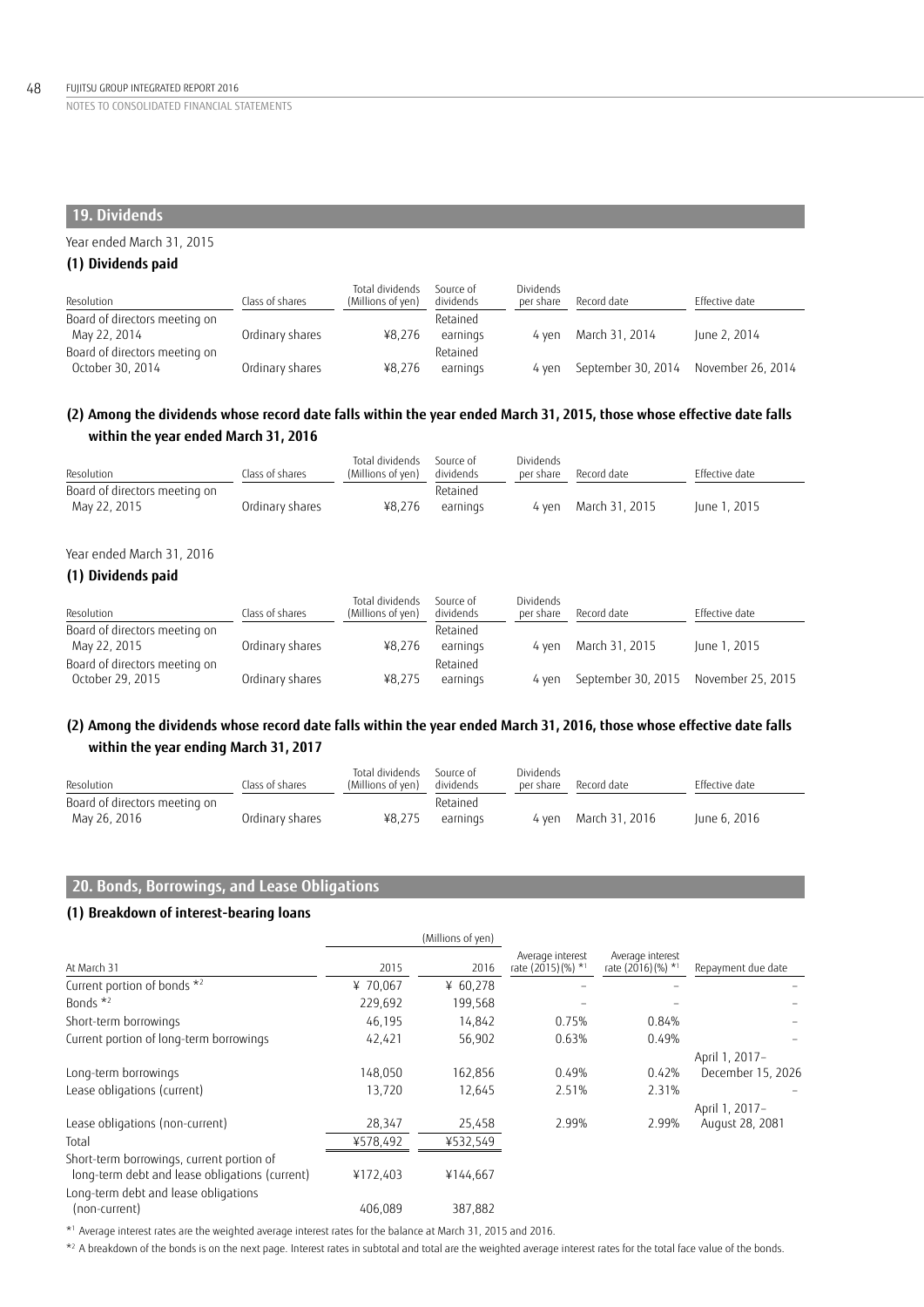# At March 31

|                                                   |                    |          | (Millions of yen) |                   |            |                   |
|---------------------------------------------------|--------------------|----------|-------------------|-------------------|------------|-------------------|
| Company name/Issue                                | Issue date         | 2015     | 2016              | Interest rate (%) | Collateral | Maturity          |
| Seventeenth Series                                |                    |          |                   |                   |            |                   |
| Unsecured Straight Bonds                          | May 8, 1998        | ¥ 29,961 | ¥ 29,974          | 3.000%            | None       | May 8, 2018       |
| Twenty-Seventh Series                             |                    |          |                   |                   |            |                   |
| Unsecured Straight Bonds                          | October 20, 2010   | 29,988   |                   | 0.420%            | None       | October 20, 2015  |
| Twenty-Ninth Series                               |                    |          |                   |                   |            |                   |
| Unsecured Straight Bonds                          | July 15, 2011      | 29,973   | 29,995            | 0.623%            | None       | July 15, 2016     |
| <b>Thirtieth Series</b>                           |                    |          |                   |                   |            |                   |
| Unsecured Straight Bonds                          | October 16, 2012   | 39,979   |                   | 0.331%            | None       | October 16, 2015  |
| Thirty-First Series                               |                    |          |                   |                   |            |                   |
| Unsecured Straight Bonds                          | October 16, 2012   | 19,960   | 19,976            | 0.476%            | None       | October 16, 2017  |
| Thirty-Second Series                              |                    |          |                   |                   |            |                   |
| Unsecured Straight Bonds                          | October 16, 2013   | 29,951   | 29,983            | 0.267%            | None       | October 14, 2016  |
| Thirty-Third Series                               |                    |          |                   |                   |            |                   |
| Unsecured Straight Bonds                          | October 16, 2013   | 34,910   | 34,936            | 0.410%            | None       | October 16, 2018  |
| Thirty-Fourth Series                              |                    |          |                   |                   |            |                   |
| Unsecured Straight Bonds                          | October 16, 2013   | 14,950   | 14,959            | 0.644%            | None       | October 16, 2020  |
| Thirty-Fifth Series                               |                    |          |                   |                   |            |                   |
| Unsecured Straight Bonds                          | June 12, 2014      | 39,884   | 39,912            | 0.339%            | None       | June 12, 2019     |
| Thirty-Sixth Series                               |                    |          |                   |                   |            |                   |
| Unsecured Straight Bonds                          | June 12, 2014      | 29,903   | 29,917            | 0.562%            | None       | June 11, 2021     |
| Thirty-Seventh Series<br>Unsecured Straight Bonds | July 22, 2015      |          | 19,934            | 0.352%            | None       | July 22, 2020     |
|                                                   |                    |          |                   |                   |            |                   |
| Thirty-Eighth Series<br>Unsecured Straight Bonds  | July 22, 2015      |          | 9,960             | 0.533%            | None       | July 22, 2022     |
| Subtotal                                          |                    | 299,459  | 259,546           | 0.742%            |            |                   |
| Subsidiaries in Japan                             | December 12, 2008- |          |                   |                   |            |                   |
| Unsecured convertible bonds                       | December 17, 2010  | 300      | 300               | 0.000%            | None       | December 31, 2016 |
| Total                                             |                    | ¥299,759 | ¥259,846          | 0.742%            |            |                   |
|                                                   |                    |          |                   |                   |            |                   |

# **(2) Minimum lease payments**

|                                   |              |               |              | (Millions of yen) |
|-----------------------------------|--------------|---------------|--------------|-------------------|
|                                   | 2015         |               | 2016         |                   |
| At March 31                       | Undiscounted | Present value | Undiscounted | Present value     |
| Not later than one year           | ¥14,701      | ¥13,720       | ¥13,603      | ¥12,645           |
| Later than one year and not later |              |               |              |                   |
| than five years                   | 26,171       | 24,381        | 23,789       | 22,441            |
| Later than five years             | 7,525        | 3,966         | 6,251        | 3,017             |
| Total                             | 48,397       | 42,067        | 43,643       | 38,103            |
| Less: future financial expenses   | (6, 330)     |               | (5,540)      |                   |
| Total present value               | ¥42,067      | ¥42,067       | ¥38,103      | ¥38,103           |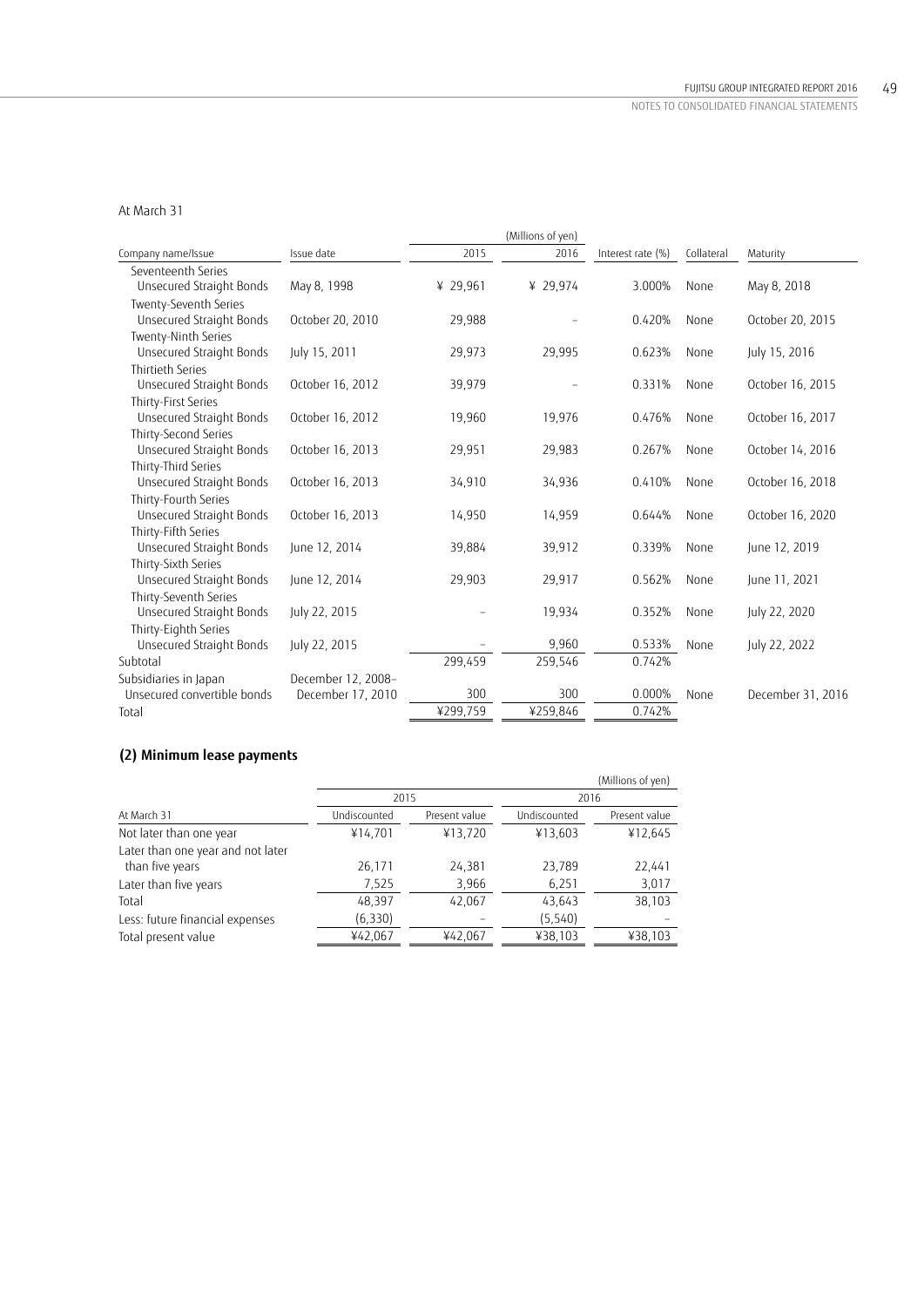# **21. Post-Employment Benefits**

### **(1) Defined benefit plans**

(a) Characteristics of defined benefit plans and risks associated with the plans

The Group provides defined benefit plans, as part of retirement benefit plans, in countries such as Japan, the UK, and Germany. The Company and some subsidiaries in Japan have retirement benefit trusts. In addition, the Group provide defined contribution plans in countries such as the UK, Japan, and Australia.

The major defined benefit plans in Japan are funded pension plans and retirement benefit plans operated by the Fujitsu Corporate Pension Fund that is participated by the Company and some subsidiaries in Japan. The Fujitsu Corporate Pension Fund is a special corporation approved by the Minister of Health, Labour and Welfare, and operated in accordance with the Defined-Benefit Corporate Pension Act.

There is a board of representatives as a legislative arm and a board of directors as an executive arm in the Fujitsu Corporate Pension Fund. The representatives and directors split evenly with half selected by the Company and some subsidiaries in Japan and the other half elected by the employees through mutual vote. The major plans under the Fujitsu Corporate Pension Fund are plans contributed by the Company and some subsidiaries in Japan but there is a plan contributed by the employees. The benefits are determined by the accumulated salary in the participation period and the length of participation as well as other factors. The period of benefit payment is twenty years, primarily from age 60 to 80, while some participants are guaranteed lifetime benefits. The benefits to employees from retirement benefit plans are primarily paid by the plan assets of the fund, partly paid by the Company and some subsidiaries in Japan depending on the age of the employee at retirement. The benefits are determined by the amount of salary at retirement and the length of service as well as other factors. The retirement benefit plan participated by the employees that joined the Company and some subsidiaries in Japan from April 1999 onwards was transferred from a defined benefit plan (DB) to a cash balance plan and a defined contribution plan (DC) was implemented as a result of the plan amendment in 2014. The benefits under the cash balance plan are determined by the accumulated points up to the time of retirement and the market yields during the participation in the plan as well as other factors.

In addition to the above, some subsidiaries in Japan provide defined benefit corporate pensions operated primarily by themselves in accordance with the rules agreed with the employees and also participate in the employees pension fund established by multiemployers that have no capital relationship. Further, some subsidiaries in Japan have unfunded lump-sum retirement benefit plans.

The major defined benefit plans provided outside Japan are the plans that Fujitsu Services Holdings PLC (including its consolidated subsidiaries, "FS") located in the UK and Fujitsu Technology Solutions (Holding) B.V. (including its consolidated subsidiaries, "FTS") located in Germany provide. FS' defined benefit plan is operated by the board of trustees composed of representatives of the company and the employees and independent outside specialists, in conformity with the guideline issued by the UK Pensions Regulator. Under the FS' defined benefit plan, the benefits are based on the amount of salary at retirement, the length of participation in the plan and price index and the benefits are guaranteed throughout the life time of the participants. FS closed new participation to the funded defined benefit plan in 2000 and instead provided a defined contribution plan for employees that joined the company thereafter. In 2010, for the employees that participate in the defined benefit plan, FS started to transfer the benefits that correspond to the future service into the defined contribution plan, which was completed in 2011. In March 2013, a special contribution of ¥114,360 million was made into the pension scheme to make up a deficit (defined benefit obligation less plan assets) of the defined benefit plan. In addition, the investment portfolio of plan assets was shifted primarily toward bonds to match the defined benefit obligation. FTS used to provide an unfunded defined benefit plan, which was closed for new participation in 1999.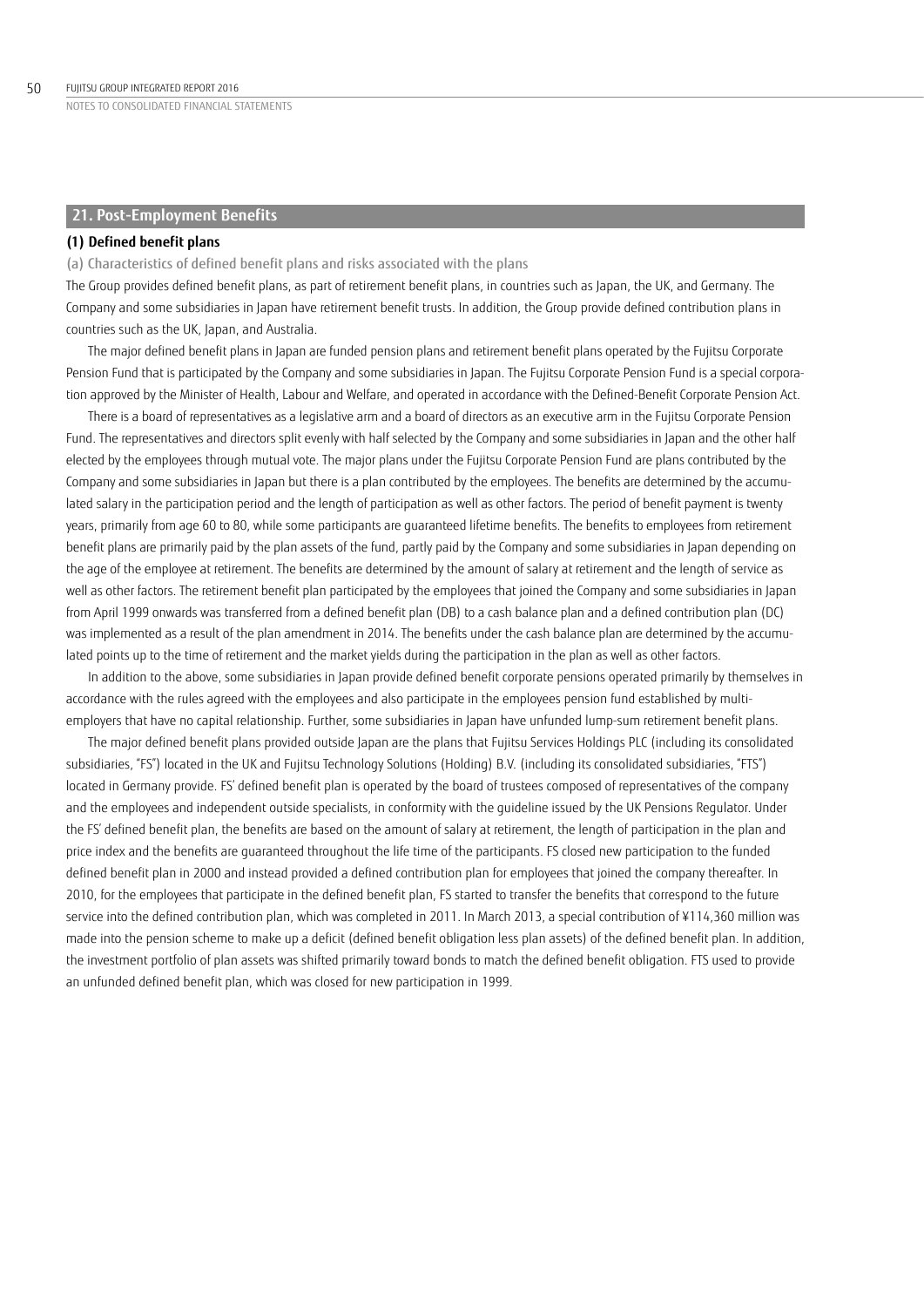The Group's defined benefit plans are exposed to the following risks.

# *(i) Investment risk*

The present value of the defined benefit obligation is calculated using a discount rate determined by reference to market yields at the end of the reporting periods on high-quality corporate bonds. If the return on asset is below this rate, it worsens the funded status and thus risks reducing equity. Plan assets may be affected by the volatility of return on assets in the short term. The asset allocation of plan assets is regularly reviewed to ensure long-term return and future payment of pensions and retirement benefits.

# *(ii) Interest risk*

A decrease in the interest of high-quality corporate bonds increases the present value of the defined benefit obligation. This worsens the funded status and thus risks reducing equity.

# *(iii) Longevity risk*

An increase in the life expectancy of the plan participants increases the present value of the defined benefit obligation. This worsens the funded status and thus risks reducing equity.

# *(iv) Inflation risk*

Some benefits in the plans for the UK and Germany are linked to price index. Higher inflation increases the present value of the defined benefit obligation. This worsens the funded status and thus risks reducing equity.

# (b) Amounts in the financial statements

*(i) Reconciliation for the closing balance of the defined benefit obligation and plan assets and net defined benefit liability (asset) recognized in the consolidated statement of financial position* 

|                                                                                                      |                           | (Millions of yen) |
|------------------------------------------------------------------------------------------------------|---------------------------|-------------------|
| At March 31                                                                                          | 2015                      | 2016              |
| Present value of defined benefit obligation                                                          | ¥(2,484,398)              | ¥(2,434,277)      |
| Fair value of plan assets                                                                            | 2,180,829                 | 2,074,579         |
| Net defined benefit liability (asset) recognized in the consolidated statement of financial position | (303, 569)                | (359, 698)<br>¥   |
| Retirement benefit assets*                                                                           |                           |                   |
|                                                                                                      | 18.408<br>¥<br>(321, 977) | 24.280<br>¥       |
| Retirement benefit liabilities                                                                       |                           | (383, 978)        |
| Net defined benefit liability (asset) recognized in the consolidated statement of financial position | (303, 569)                | (359, 698)<br>¥   |

\* Retirement benefit assets are included in others under non-current assets in the consolidated statement of financial position.

# At March 31, 2015

The present value of the defined benefit obligation at March 31, 2015 comprises –¥1,512,694 million for plans in Japan and –¥971,704 million for plans outside Japan, while the fair value of plan assets comprises ¥1,314,235 million for plans in Japan and ¥866,594 million for plans outside Japan.

# At March 31, 2016

The present value of the defined benefit obligation at March 31, 2016 comprises –¥1,568,799 million for plans in Japan and –¥865,478 million for plans outside Japan, while the fair value of plan assets comprises ¥1,289,181 million for plans in Japan and ¥785,398 million for plans outside Japan.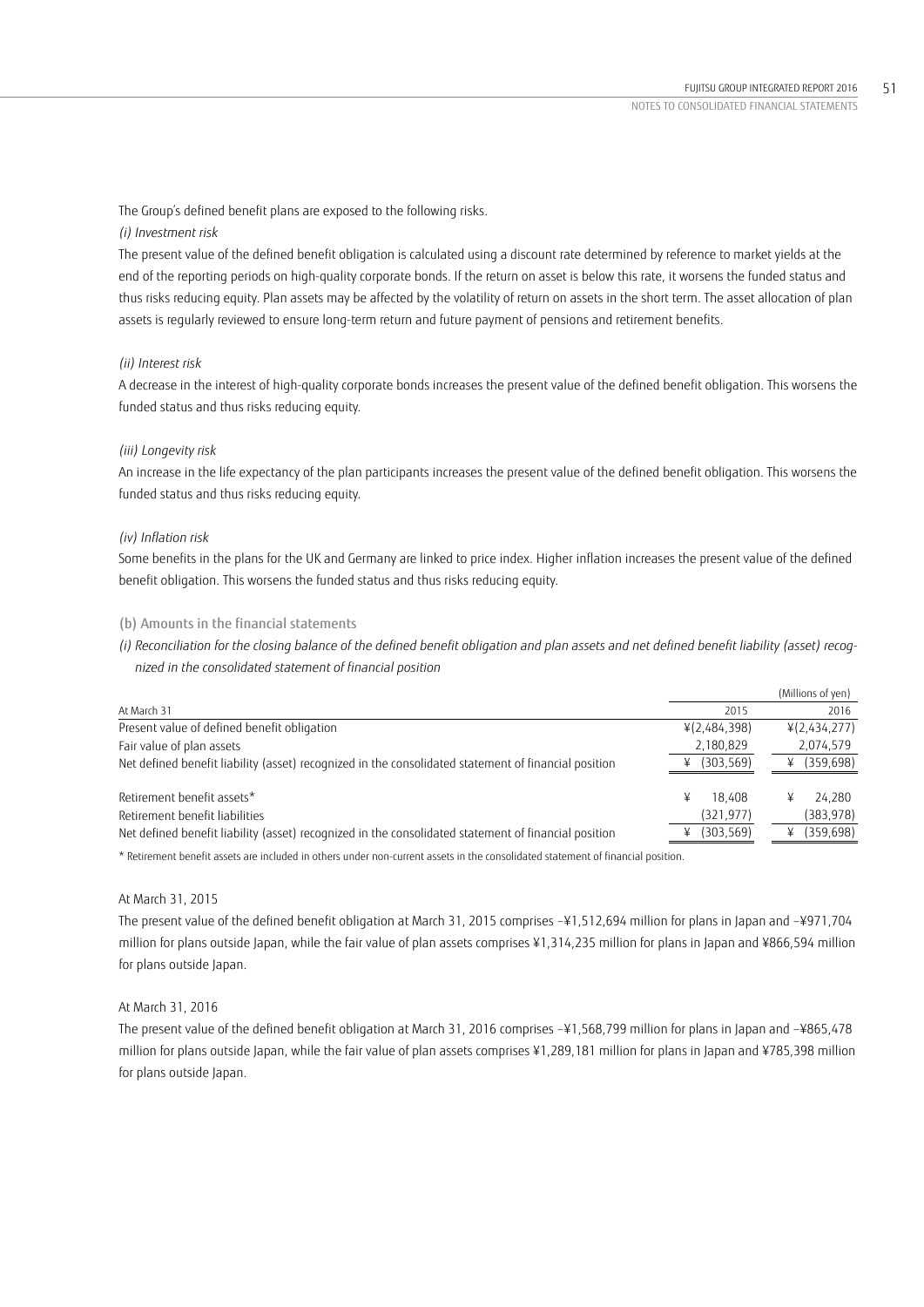### 52 FUJITSU GROUP INTEGRATED REPORT 2016

NOTES TO CONSOLIDATED FINANCIAL STATEMENTS

# *(ii) Components of defined benefit costs*

|                                                                     |         | (Millions of yen) |
|---------------------------------------------------------------------|---------|-------------------|
| Years ended March 31                                                | 2015    | 2016              |
| Current service cost (net of contribution from plan participants) * | ¥59.337 | ¥59.399           |
| Net interest                                                        | 6.926   | 2.517             |
| Past service cost and gains and losses arising from settlements     | (7,132) |                   |
| Total                                                               | ¥59,131 | ¥62,091           |

\* Current service cost (net of contribution from plan participants) includes defined benefit costs related with multi-employer plans.

# *(iii) Reconciliation for beginning and ending balances of the defined benefit obligation and plan assets*

|                                                                            |                | (Millions of yen) |
|----------------------------------------------------------------------------|----------------|-------------------|
| Present value of defined benefit obligation                                | 2015           | 2016              |
| Opening balance                                                            | 4(2, 275, 541) | ¥(2,484,398)      |
| Current service cost                                                       | (67, 268)      | (67,091)          |
| Interest expense                                                           | (50, 567)      | (40, 163)         |
| Remeasurements of the net defined benefit liability (asset)                |                |                   |
| Actuarial gains and losses arising from changes in financial assumptions   | (184, 891)     | (49, 831)         |
| Actuarial gains and losses arising from changes in demographic assumptions | 21,676         | 8.214             |
| Past service cost and gains and losses arising from settlements            | 7,813          | 173               |
| Payments from the plan                                                     |                |                   |
| Payments from the employer                                                 | 11.668         | 12,527            |
| Payments from plan assets                                                  | 72,657         | 76,890            |
| Payments in respect of settlements                                         |                | 30,039            |
| Effects of business combinations and disposals                             | (368)          |                   |
| Effect of changes in foreign exchange rates                                | (19, 577)      | 79,363            |
| Closing balance                                                            | ¥(2,484,398)   | ¥(2,434,277)      |

| 2015<br>2016<br>¥2,180,829<br>¥1,865,053<br>43,641<br>37,646<br>Interest income<br>Remeasurements of the net defined benefit liability (asset)<br>Return on plan assets, excluding amounts included in interest income<br>(28, 993)<br>249.432<br>Gains and losses arising from settlements<br>(681)<br>(348)<br>Contributions to the plan<br>Contributions by the employer<br>56,554<br>62,121<br>Contributions by the plan participants<br>7,931<br>7,692<br>Payments from the plan<br>Payments from plan assets<br>(76, 890)<br>(72, 657)<br>Payments in respect of settlements<br>(23, 638)<br>Effects of business combinations and disposals<br>402<br>(78, 273)<br>Effect of changes in foreign exchange rates<br>25,587<br>¥2,180,829<br>¥2,074,579 |                           | (Millions of yen) |
|------------------------------------------------------------------------------------------------------------------------------------------------------------------------------------------------------------------------------------------------------------------------------------------------------------------------------------------------------------------------------------------------------------------------------------------------------------------------------------------------------------------------------------------------------------------------------------------------------------------------------------------------------------------------------------------------------------------------------------------------------------|---------------------------|-------------------|
|                                                                                                                                                                                                                                                                                                                                                                                                                                                                                                                                                                                                                                                                                                                                                            | Fair value of plan assets |                   |
|                                                                                                                                                                                                                                                                                                                                                                                                                                                                                                                                                                                                                                                                                                                                                            | Opening balance           |                   |
|                                                                                                                                                                                                                                                                                                                                                                                                                                                                                                                                                                                                                                                                                                                                                            |                           |                   |
|                                                                                                                                                                                                                                                                                                                                                                                                                                                                                                                                                                                                                                                                                                                                                            |                           |                   |
|                                                                                                                                                                                                                                                                                                                                                                                                                                                                                                                                                                                                                                                                                                                                                            |                           |                   |
|                                                                                                                                                                                                                                                                                                                                                                                                                                                                                                                                                                                                                                                                                                                                                            |                           |                   |
|                                                                                                                                                                                                                                                                                                                                                                                                                                                                                                                                                                                                                                                                                                                                                            |                           |                   |
|                                                                                                                                                                                                                                                                                                                                                                                                                                                                                                                                                                                                                                                                                                                                                            |                           |                   |
|                                                                                                                                                                                                                                                                                                                                                                                                                                                                                                                                                                                                                                                                                                                                                            |                           |                   |
|                                                                                                                                                                                                                                                                                                                                                                                                                                                                                                                                                                                                                                                                                                                                                            |                           |                   |
|                                                                                                                                                                                                                                                                                                                                                                                                                                                                                                                                                                                                                                                                                                                                                            |                           |                   |
|                                                                                                                                                                                                                                                                                                                                                                                                                                                                                                                                                                                                                                                                                                                                                            |                           |                   |
|                                                                                                                                                                                                                                                                                                                                                                                                                                                                                                                                                                                                                                                                                                                                                            |                           |                   |
|                                                                                                                                                                                                                                                                                                                                                                                                                                                                                                                                                                                                                                                                                                                                                            |                           |                   |
|                                                                                                                                                                                                                                                                                                                                                                                                                                                                                                                                                                                                                                                                                                                                                            | Closing balance           |                   |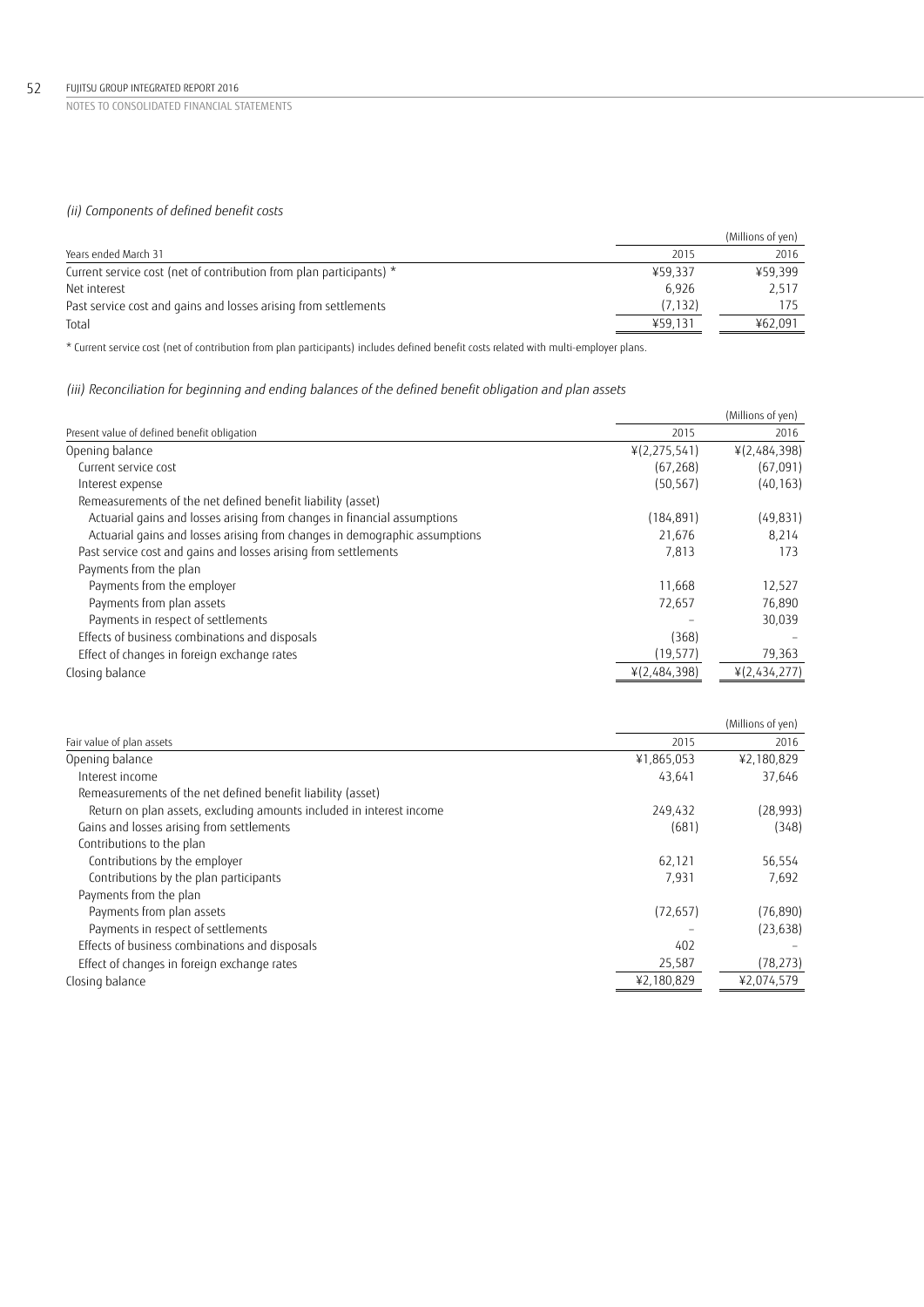# *(iv) Components of fair value of plan assets*

|                                              |             |                                  |          | (Millions of yen)                |
|----------------------------------------------|-------------|----------------------------------|----------|----------------------------------|
|                                              | 2015        |                                  | 2016     |                                  |
|                                              |             | Market price in an active market |          | Market price in an active market |
| At March 31                                  | Quoted      | Unguoted                         | Quoted   | Unquoted                         |
| Cash and cash equivalents                    | ¥<br>54,884 | ¥                                | ¥ 46.309 | ¥                                |
| Equity instruments                           |             |                                  |          |                                  |
| Japan                                        | 187,580     | 11,877                           | 138,635  | 26,140                           |
| Outside Japan                                | 187,139     | 77.179                           | 161,912  | 92,883                           |
| Debt instruments                             |             |                                  |          |                                  |
| Japan                                        | 228,819     | 246,808                          | 146,535  | 300,975                          |
| Outside Japan                                | 427,549     | 111.088                          | 433,137  | 155,455                          |
| General accounts of life insurance companies |             | 287,178                          |          | 296,098                          |
| Liability Driven Investment (LDI) *          | 43,051      | 257,510                          | 17,846   | 199,663                          |
| Others                                       | 1,108       | 59,059                           | 2,561    | 56,430                           |
| Total                                        | ¥1,130,130  | ¥1,050,699                       | ¥946,935 | ¥1,127,644                       |

\* LDI represents a portfolio of investments that primarily consists of bonds and swap instruments, designated to match the plan assets with a change in the present value of the defined benefit obligation arising from a change in indices such as interest rates and inflation.

*(v) Significant actuarial assumptions used in calculating the present value of the defined benefit obligation* 

|                       | 2015                     | 2016                                  |                |                                       |
|-----------------------|--------------------------|---------------------------------------|----------------|---------------------------------------|
| At March 31           | Plans in Japan           | Plans outside<br>Japan * <sup>1</sup> | Plans in Japan | Plans outside<br>Japan * <sup>1</sup> |
| Discount rate         | 0.7%                     | 3.4%                                  | 0.3%           | 3.4%                                  |
| Life expectancy $*^2$ | 23.3 years               | 22.3 years                            | 23.3 years     | 23.1 years                            |
| Inflation rate        | $\overline{\phantom{m}}$ | 2.9%                                  | -              | 2.9%                                  |

\*1 Assumptions for plans outside Japan represent the assumptions for the defined benefit plan provided by a UK subsidiary.

\*2 Life expectancy is based on a male currently at age 60 for plans in Japan and on a male currently at age 65 for plans outside Japan.

### (c) Amount, timing, and uncertainty of future cash flows

# *(i) Sensitivity analysis for significant actuarial assumptions*

The sensitivity analysis below shows the effect on the defined benefit obligation when one of the significant actuarial assumptions changes reasonably while holding all other assumptions constant. However, the change in assumptions would not necessarily occur in isolation from one another. A negative amount represents a decrease of the defined benefit obligation while a positive amount represents an increase of the defined benefit obligation.

|                 |                      |           | (Millions of yen) |
|-----------------|----------------------|-----------|-------------------|
| At March 31     |                      | 2015      | 2016              |
| Discount rate   | $0.1\%$ increase $*$ | ¥(31,338) | ¥(32,213)         |
|                 | 0.1% decrease $*$    | 31,605    | 32,743            |
| Life expectancy | l year increase      | 47,046    | 40,875            |
| Inflation rate  | 0.1% increase        | 12,283    | 11,447            |
|                 | 0.1% decrease        | (13, 703) | (9,023)           |

\* For the defined benefit plan of a UK subsidiary, because the investments in the plan assets are managed matching with the defined benefit obligation, the impact on the funded status arising from changes in the discount rate will be limited.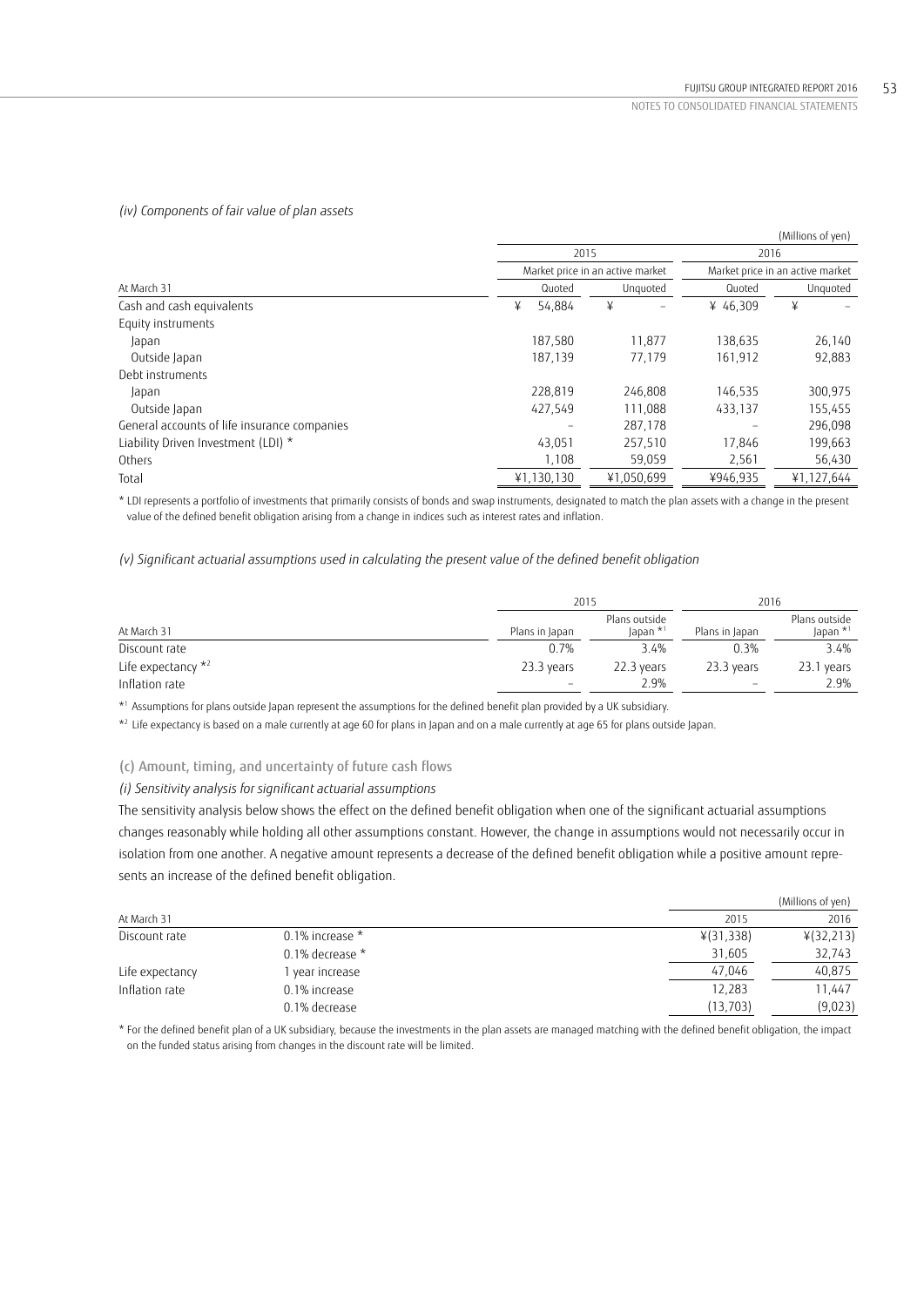### *(ii) Funding and performance policy of plan assets*

The Group funds the defined benefit plans, taking into consideration various factors such as the Company's financial condition, funded status of the plan assets, and actuarial calculations. The Fujitsu Corporate Pension Fund regularly reviews the amount of contributions, for example, by conducting an actuarial review every five years in accordance with the Defined-Benefit Corporate Pension Act.

The Group aims to increase the value of the plan assets by taking an acceptable range of risks to ensure benefits to pensioners (including deferred pensioners).

For management of the plan assets of the Fujitsu Corporate Pension Fund, asset management meetings are regularly held, participated by committee members elected from representatives and directors of the fund as well as the Company's representatives from the finance and HR departments. Risks are reduced by considering returns and risks of the investment assets and setting out the basic allocation of investment assets as well as adjusting the rules (regarding the range of changes). The basic allocation of investment assets and the adjusting rules are reviewed regularly, corresponding to the market environment and any changes in the funded status, so that the best investment balance is ensured.

FS invests in a portfolio that primarily consists of bonds and swap instruments, designated to match the plan assets with a change in the present value of the defined benefit obligation arising from a change in indices such as interest rates and inflation, to reduce market volatility risk.

### *(iii) Expected contributions to defined benefit plans*

The Group expects contributions of ¥60,535 million to defined benefit plans for the year ending March 31, 2017.

### *(iv) Maturity profile of the defined benefit obligation*

| At March 31                                                 |            |            |
|-------------------------------------------------------------|------------|------------|
| Weighted average duration of the defined benefit obligation | 13.5 vears | 13.7 years |

### **(2) Defined contribution plans**

The Group recognized ¥22,372 million and ¥24,240 million as expenses for defined contribution plans for the years ended March 31, 2015 and 2016, respectively.

### **22. Deferred Revenue**

Not applicable.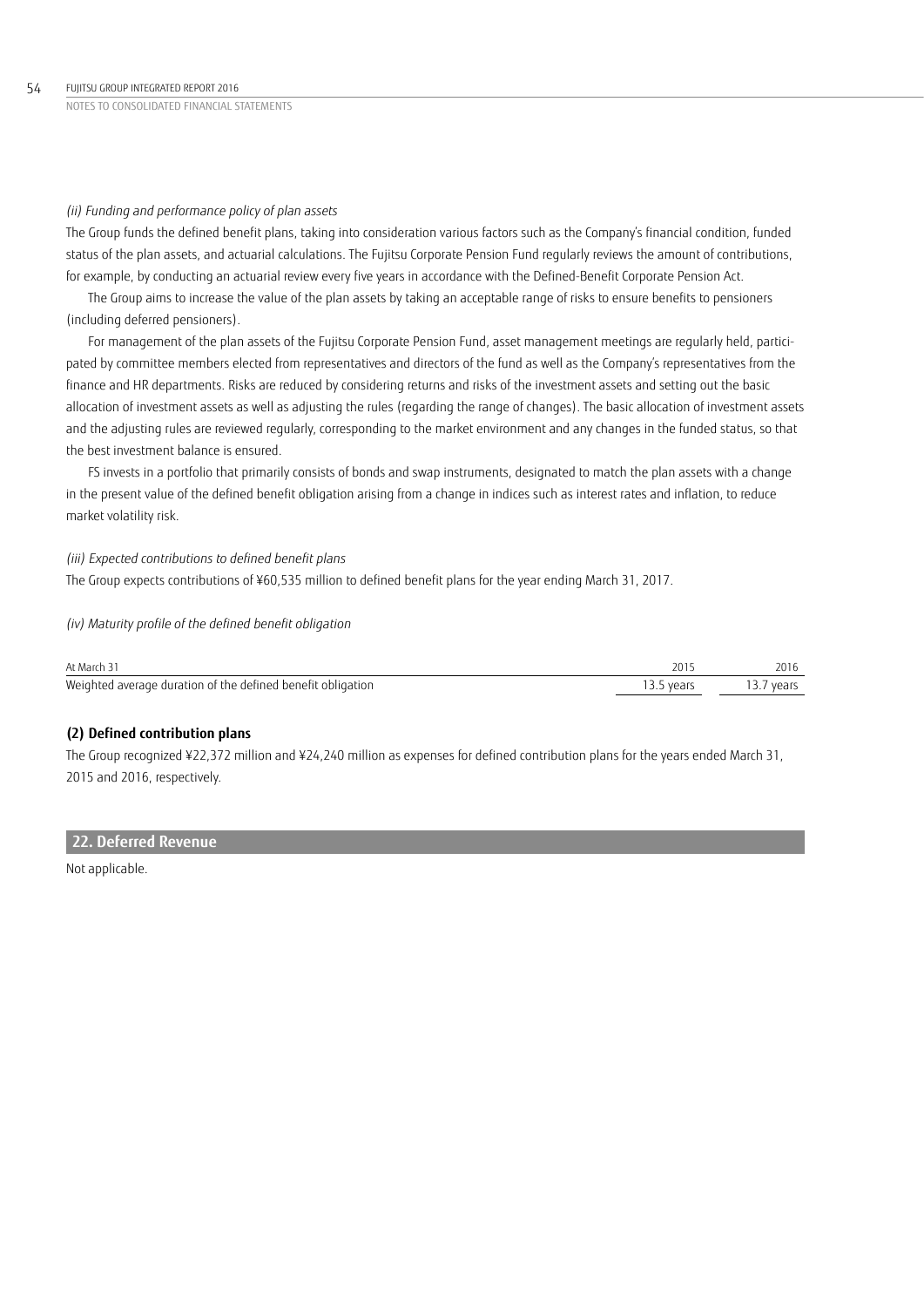# **23. Provisions**

|                                                   |                                |                                        |                                  |                                |           | (Millions of yen) |
|---------------------------------------------------|--------------------------------|----------------------------------------|----------------------------------|--------------------------------|-----------|-------------------|
|                                                   | Provision for<br>restructuring | Provision for<br>product<br>warranties | Provision for<br>contract losses | Asset retirement<br>obligation | Others    | Total             |
| Balance at March 31, 2015                         | ¥ 22.334                       | ¥17.504                                | ¥13.900                          | ¥12.715                        | ¥45.859   | ¥112,312          |
| Additional provisions made during<br>the year     | 26.684                         | 11.472                                 | 9.355                            | 262                            | 9.339     | 57,112            |
| Amounts used during the year                      | (32, 271)                      | (9, 158)                               | (10, 548)                        | (577)                          | (25, 567) | (78, 121)         |
| Exchange differences on translation<br>and others | (398)                          | (323)                                  | (253)                            | 747                            | (404)     | (631)             |
| Balance at March 31, 2016                         | ¥ 16,349                       | ¥19,495                                | ¥12,454                          | ¥13,147                        | ¥ 29,227  | ¥ 90,672          |
|                                                   |                                |                                        |                                  |                                |           |                   |

|                         |          | (Millions of yen) |
|-------------------------|----------|-------------------|
| At March 31             | 2015     | 2016              |
| Current liabilities     | ¥ 77,502 | ¥57,319           |
| Non-current liabilities | 34,810   | 33,353            |
| Total                   | ¥112,312 | ¥90,672           |

### Provision for restructuring

A provision is recognized at the estimated costs of restructuring such as personnel rationalization and disposal of business, only when the Group has a detailed formal plan and starts to implement the plan or announces its main features to those affected by the plan. The timing of the expenditure is affected by future business plans and other factors.

### Provision for product warranties

A provision for product warranties is recognized at the time of sales of the products at an amount that represents the estimated cost, based on past experience, to repair or exchange certain products within the warranty period. Most of the expenditure is expected within 1 or 2 years.

### Provision for contract losses

A provision is recognized for losses on projects such as customized software development if it is probable that the total estimated project costs exceed the total estimated project revenues. The timing of the expenditure is affected by future progress of the project and other factors.

### Asset retirement obligation

A provision is made mainly for the estimated cost of restoring the leased site at the agreement of the lease, in accordance with the laws or contracts. The timing of the expenditure is affected by future business plans and other factors.

Provisions for lawsuits and environmental measures are included in "Others."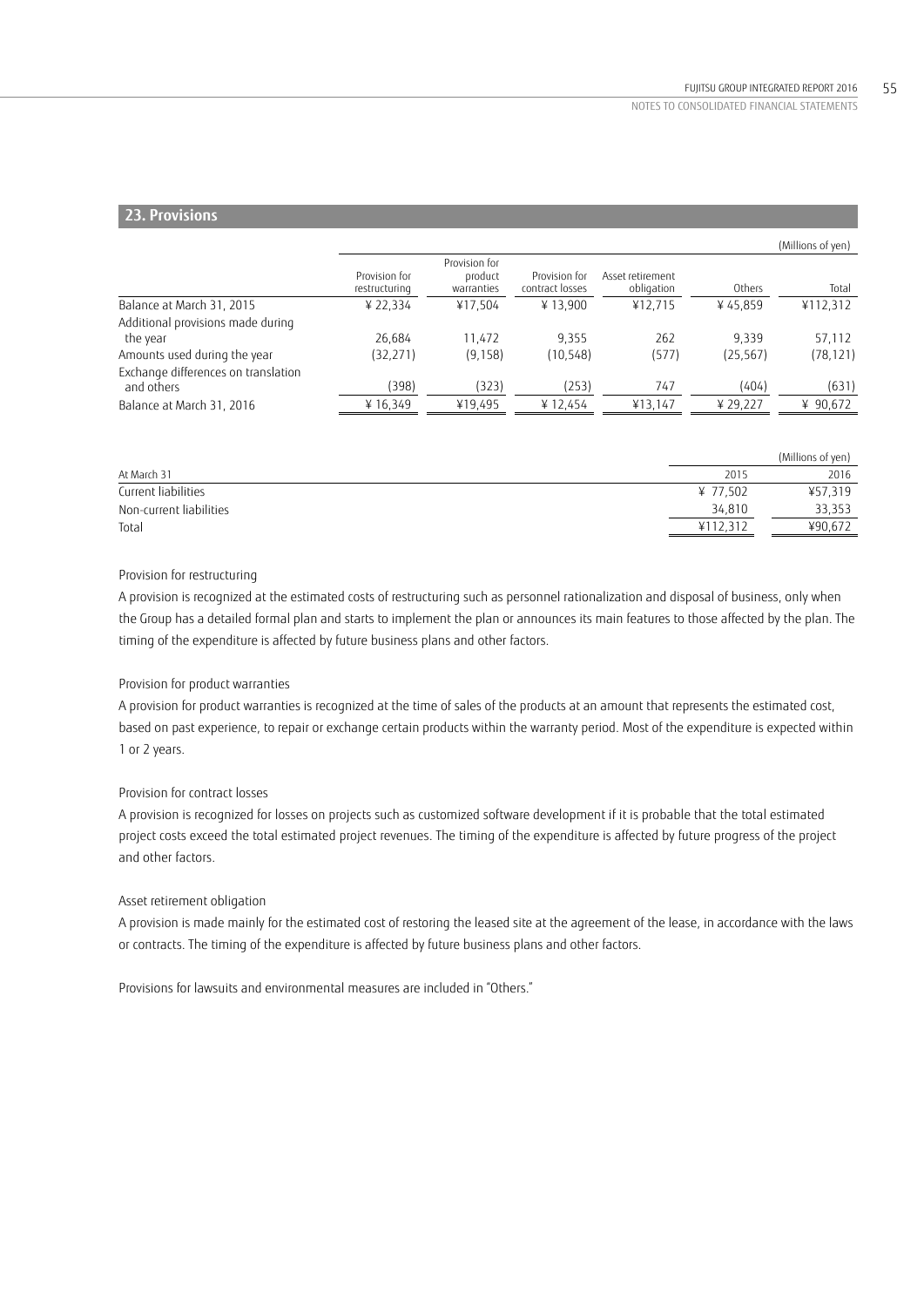# **24. Trade Payables and Other Payables**

### Trade payables

|                  |          | (Millions of yen) |
|------------------|----------|-------------------|
| At March 31      | 2015     | 2016              |
| Accounts payable | ¥660,133 | ¥610,202          |
| Others           | .577     | 12,132            |
| Total            | ¥661,710 | ¥622.334          |

### Other payables

|                        |          | (Millions of yen) |
|------------------------|----------|-------------------|
| At March 31            | 2015     | 2016              |
| Accrued expenses       | ¥338,260 | ¥324,523          |
| Accounts payable-other | 80.954   | 98.149            |
| Total                  | ¥419.214 | ¥422.672          |
|                        |          |                   |

# **25. Revenue**

|                                    |            | (Millions of yen) |
|------------------------------------|------------|-------------------|
| Years ended March 31               | 2015       | 2016              |
| Revenue from rendering of services | ¥2,733,840 | ¥2,816,261        |
| Revenue from sale of goods         | 2,019,370  | 1,923,033         |
| Total                              | ¥4,753,210 | ¥4,739,294        |

| 26. Other Income (Expenses) |          |                   |
|-----------------------------|----------|-------------------|
|                             |          | (Millions of yen) |
| Years ended March 31        | 2015     | 2016              |
| Other income (expenses)     | ¥(1,374) | ¥(43,730)         |

### For the year ended March 31, 2015

The amount includes a ¥3,178 million gain on sales of property, plant and equipment resulting from the sale of equipment at the Mie Plant in the LSI business, ¥2,945 million in income on government grants, ¥3,054 million in termination benefits at subsidiaries outside Japan, an impairment loss of ¥2,214 million, and relocation expenses of ¥2,157 million.

### For the year ended March 31, 2016

The Group recognized business model transformation expenses of ¥37,610 million for overseas businesses such as EMEIA (Europe, Middle East, India, and Africa) and North America as well as network businesses. The breakdown of the amount by segment is ¥35,919 million for Technology Solutions and ¥1,691 million for Ubiquitous Solutions. The Group recognized ¥32,450 million in expenses related to overseas businesses. This consists mainly of ¥17,624 million for proceeding with the closure of a development base and enhancement of efficiency for manufacturing and logistics bases in Europe and ¥9,641 million of an impairment loss primarily for Managed Infrastructure Services business in North America. Further, the Group recognized expenses of ¥5,160 million for the reassignment of employees and asset streamlining losses accompanying a realignment of network businesses.

In addition to the above, the Group recorded a gain on sales of property, plant and equipment of ¥5,021 million and ¥2,493 million in income on government grants.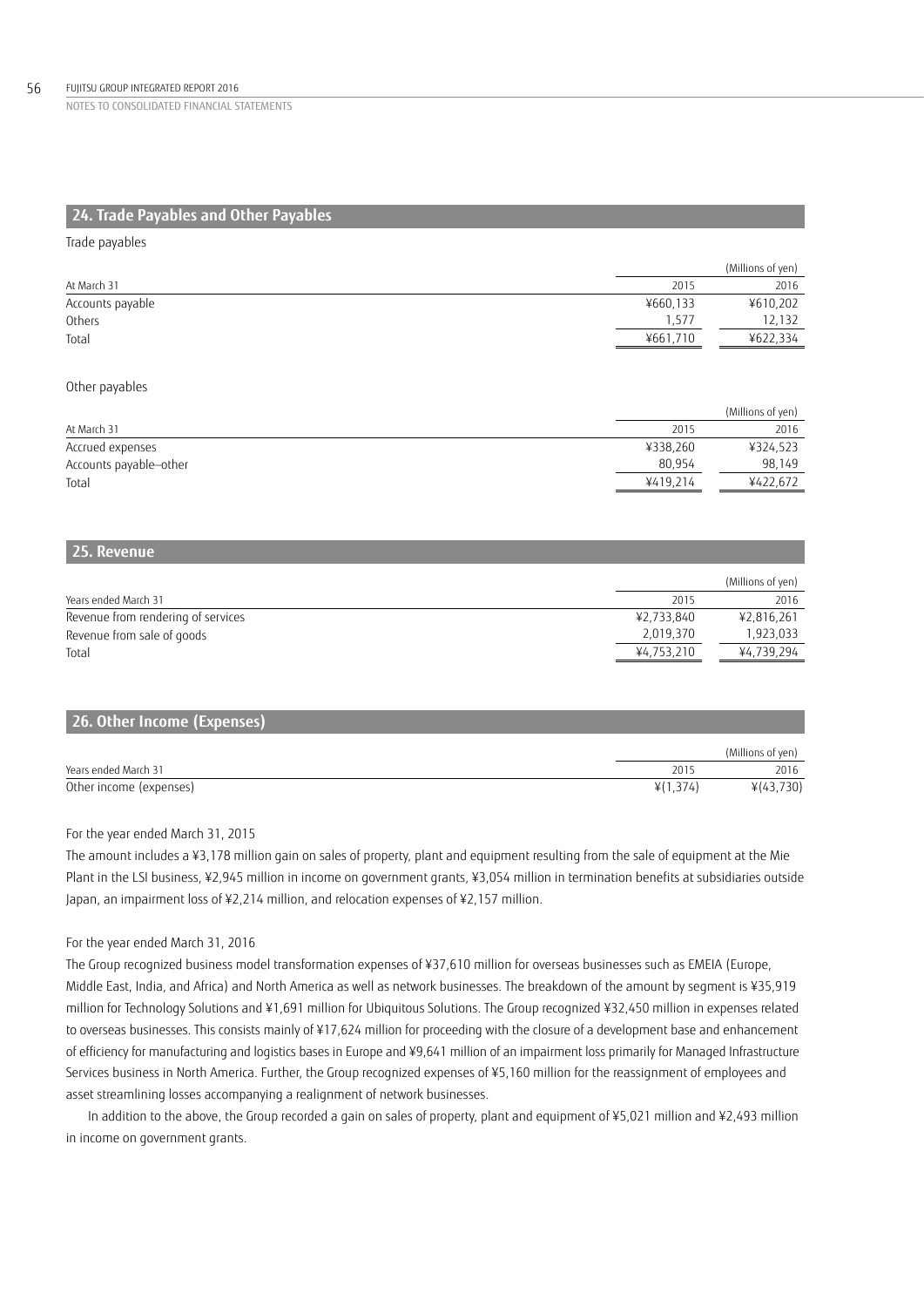# **27. Impairment of Non-Financial Assets**

### **(1) Cash-generating unit (CGU)**

In principle, a cash-generating unit (CGU) is identified for business-use assets based on the units that the management uses to make decisions.

### **(2) Impairment losses**

A breakdown of assets for which impairment losses were recognized is as follows. These impairment losses are included in other income (expenses) in the consolidated statement of profit or loss.

|                                                       |        | (Millions of yen) |
|-------------------------------------------------------|--------|-------------------|
| Years ended March 31                                  | 2015   | 2016              |
| Property, plant and equipment                         |        |                   |
| Land                                                  | ¥ 359  | ¥ $1,901$         |
| Buildings                                             | 363    | 4,883             |
| Machinery and equipment, tools, fixtures and fittings | 259    | 6,591             |
| Construction in progress                              | 104    | 4,081             |
| Total property, plant and equipment                   | 1,085  | 17,456            |
| Intangible assets                                     |        |                   |
| Software                                              | 1,129  | 905               |
| Others                                                |        | 12                |
| Total intangible assets                               | 1,129  | 917               |
| Total impairment losses                               | 42,214 | ¥18,373           |

### For the year ended March 31, 2015

Impairment losses were recognized primarily for software, based on the decision for disposal, by reducing the carrying amount to the recoverable amount.

 The breakdown of impairment losses by segment is as follows: Technology Solutions, ¥673 million; Ubiquitous Solutions, ¥12 million; Device Solutions, ¥1,524 million; and Others, ¥5 million.

### For the year ended March 31, 2016

Impairment losses were recognized primarily for the following assets and CGUs.

### (a) North America — Managed Infrastructure Services business

In the Managed Infrastructure Services business in North America, the Group opted to move forward with a business model transformation that increases the relevance of a consulting business and integrated cloud service operations based on new cloud infrastructure developed and supplied by the Company, in order to enhance both growth potential and efficiency. This represents a shift away from the previous managed services model, whereby customer IT assets were held at data centers.

As a result, the Company has reviewed the business plan for its previous managed services model, impaired the carrying amount of the CGU to its recoverable amount, and recorded an impairment loss of ¥9,207 million.

The breakdown by asset type includes ¥6,402 million in machinery and equipment, tools, fixtures and fittings; ¥2,475 million in buildings; and ¥330 million in others.

The recoverable amount is measured at the value in use, which is zero because the discounted future cash flow is negative. The value in use is calculated using the future cash flow discounted by 10.1% (pre-tax). The discount rate after tax is 8.5%.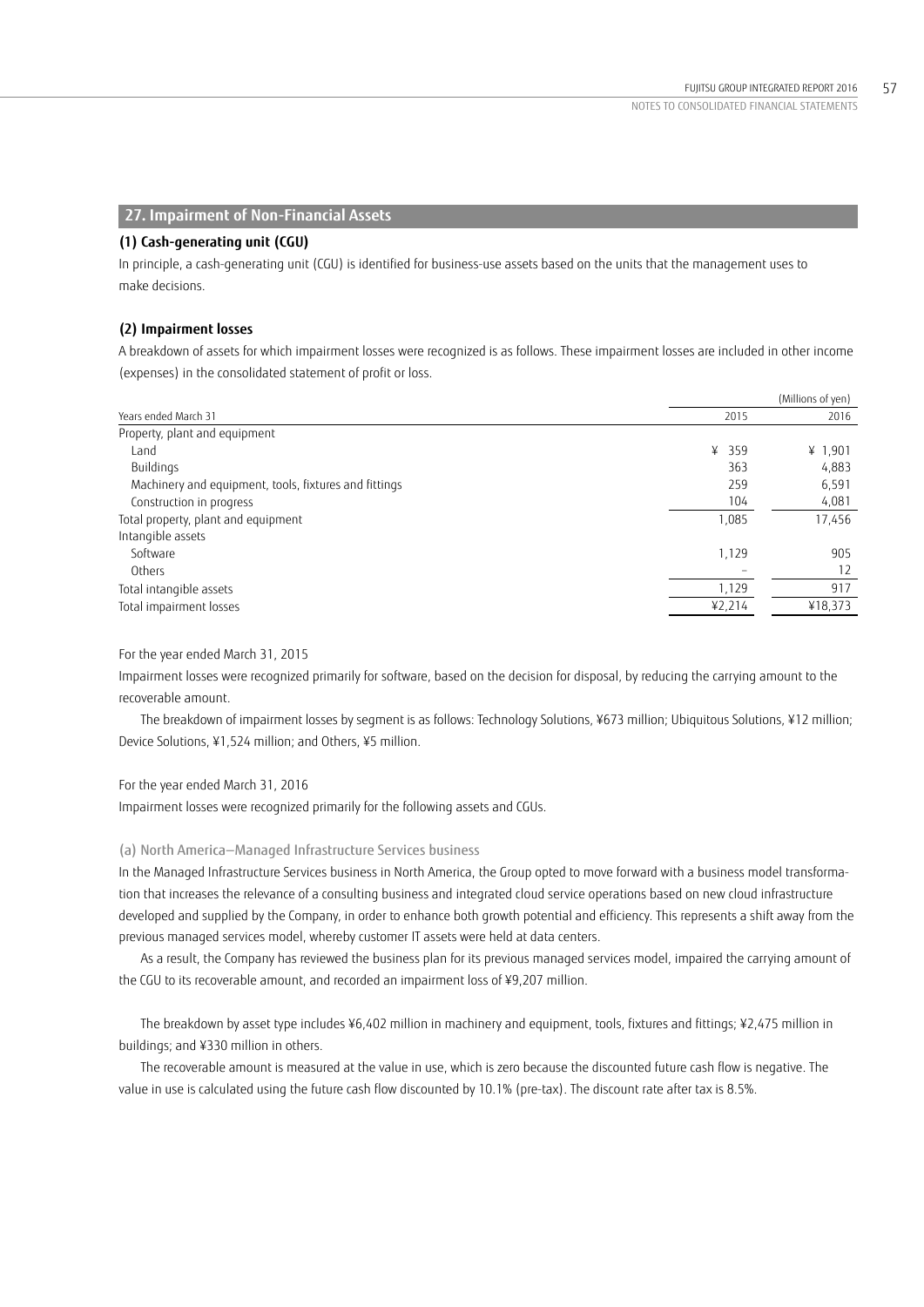### (b) Business site scheduled for sale

The business site scheduled for sale was subjected to an impairment test as a CGU independent from corporate assets; the carrying amount was then reduced to the recoverable amount, with the resulting reduction of ¥3,658 million recorded as an impairment loss. The breakdown by asset type includes ¥1,946 million in buildings, ¥1,705 million in land, and ¥7 million in others.

The recoverable amount is measured at the fair value less costs of disposal. The fair value less costs of disposal was evaluated at ¥5,735 million, with the estimated sale value as a baseline. The fair value hierarchy classification was Level 2.

This CGU is classified as an asset held for sale. Please refer to Note "17. Assets Held for Sale" for more information.

### (c) Idle assets

In the IC Assembly business, manufacturing equipment fulfilling no business purpose with no prospects of future utilization was subjected to an impairment test as a CGU, independent from the business assets of the IC Assembly business; the carrying amount was then written down to the recoverable amount, with the resulting reduction of ¥3,430 million recorded as an impairment loss. The asset type is construction in progress.

The recoverable amount is measured at the fair value less costs of disposal. Due to the difficulty in selling these assets, the fair value less costs of disposal is set to zero. The fair value hierarchy classification was Level 3.

The breakdown of impairment losses by segment is ¥10,744 million for Technology Solutions, ¥3,536 million for Device Solutions, ¥190 million for Others, and ¥3,903 million for Corporate.

The Managed Infrastructure Services business in North America is included under Technology Solutions; idle assets are included under Device Solutions; and the business site scheduled for sale is included under Corporate.

### **(3) Goodwill impairment test**

Fujitsu Technology Solutions (Holding) B.V. (FTS) recognizes goodwill, which consists primarily of the goodwill related to the product support business acquired from Siemens Business Service GmbH in April 2006. The Group's EMEIA (Europe, Middle East, India, and Africa) region was based on a geographical business management unit. FTS adopted a business management based on two regions—Central Europe (CE), consisting of Germany, Austria, and Switzerland, and Western Europe (excluding CE), Middle East, India, and Africa (WEMIA).

The EMEIA business, which sits at the center of the Group's business outside Japan, is aiming for additional profit growth by transitioning to a service-driven business model. To this end, the Group is striving for structural enhancement in the area of the business shift to services and product operation. From the start of the year ending March 31, 2017, the EMEIA region, including UK and Northern Europe, is shifting to a business management unit that spans geographic areas based on individual products and services. In line with this change FTS has switched to two CGUs integrated around Full Portfolio Countries, or areas where it conducts product sales and maintenance in addition to focusing on the services business, and Focus Portfolio Countries, or areas with product divisions involved in product development and manufacture, and where it is mainly engaged in product sales and maintenance. Full Portfolio Countries consist of Germany, Spain, Benelux countries and France while Focus Portfolio Countries consist of other countries and regions, such as Poland, Czech Republic, and South Africa.

Accompanying this change, goodwill allocated to CE and WEMEIA at March 31, 2015 was reallocated to Full Portfolio Countries and Product/Focus Portfolio Countries at March 31, 2016. Important goodwill allotted to each CGU for impairment testing was assigned to CE at March 31, 2015, and to Full Portfolio Countries at March 31, 2016.

|                                   |                               | (Millions of yen) |
|-----------------------------------|-------------------------------|-------------------|
| At March 31                       | 2015                          | 2016              |
| FTS (CEMEA&I)                     |                               |                   |
| Full Portfolio Countries          | ¥<br>$\overline{\phantom{a}}$ | ¥9,733            |
| Product/Focus Portfolio Countries | $\overline{\phantom{a}}$      | 5,713             |
| СE                                | 10,839                        |                   |
| WEMEIA                            | 4,924                         | $\hspace{0.05cm}$ |
|                                   |                               |                   |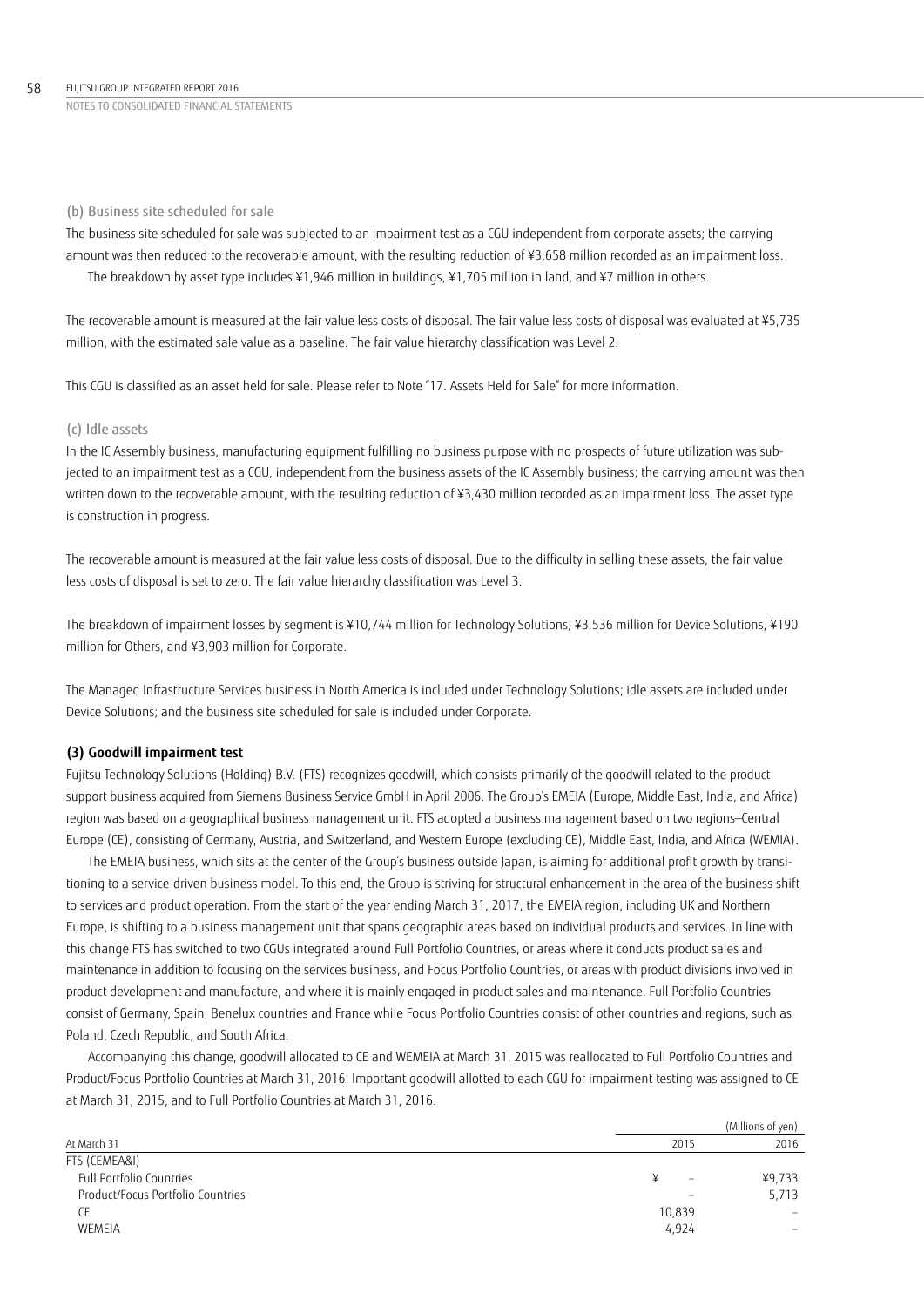An impairment loss on goodwill is recognized when the CGU recoverable amount is below the carrying amount. The recoverable amount is measured based on the value in use.

The value in use of goodwill from Full Portfolio Countries, which is material at the end of the fiscal year, is calculated by discounting estimated cash flow based on a five-year business plan and growth rate to the present value. The recoverable amount at the end of this fiscal year was well above the carrying amount of the CGU.

The business plan is prepared to reflect judgments for future forecasts by the management and data in the past, using internal and external data.

The growth rate is determined by accounting for the long-term average market growth rate of the market of the region to which the CGU belongs. The growth rate for the year ended March 31, 2015 (CE) and the year ended March 31, 2016 (Full Portfolio Countries) was 0.5%. The discount rate is calculated based on the pre-tax weighted average capital cost of the CGU. The discount rates for the years ended March 31, 2015 (CE) and 2016 (Full Portfolio Countries) were 10.6% and 12.4% before tax, respectively, and 6.6% and 8.6% after tax, respectively.

Even when the growth rate and discount rate used in calculating the recoverable amount change to a reasonable extent, the recoverable amount is well above the carrying amount of the CGU, and the probability that a significant impairment loss is recognized is considered low.

## **28. Employee Expenses**

|                                   |            | (Millions of yen) |
|-----------------------------------|------------|-------------------|
| Years ended March 31              | 2015       | 2016              |
| Salaries and bonuses              | ¥1,188,346 | ¥1,150,252        |
| Retirement benefit cost           | 81.503     | 86,331            |
| Legal welfare expenses and others | 228.348    | 248,219           |
| Total                             | ¥1,498,197 | ¥1,484,802        |

# **29. Financial Income and Financial Expenses**

### Financial income

|                             |         | (Millions of yen) |
|-----------------------------|---------|-------------------|
| Years ended March 31        | 2015    | 2016              |
| Interest income             | ¥ 2,268 | ¥1,621            |
| Dividend income             | 3,420   | 3,825             |
| Foreign exchange gains, net | 14,943  |                   |
| Others                      | 2,051   | 2,227             |
| Total                       | ¥22,682 | ¥7,673            |

### Financial expenses

|         | (Millions of yen) |
|---------|-------------------|
| 2015    | 2016              |
| ¥ 5.974 | ¥ 5,245           |
|         | 5,960             |
| 4.969   | 3,720             |
| ¥10.943 | ¥14.925           |
|         |                   |

# **30. Discontinued Operations**

Not applicable.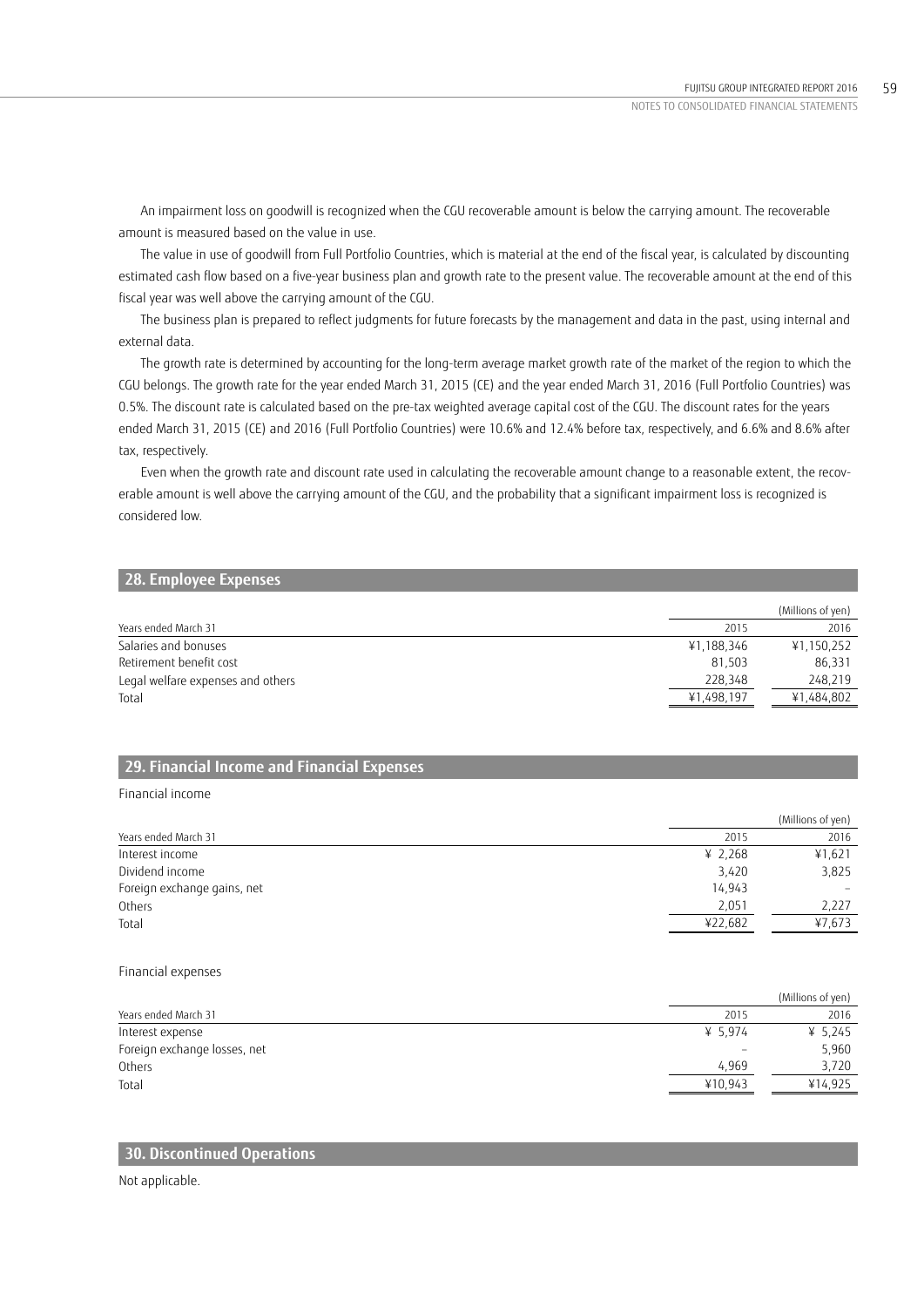# **31. Earnings per Share**

Calculation bases for basic earnings per share and diluted earnings per share

| (1) Basic earnings per share                                                                      |           |           |
|---------------------------------------------------------------------------------------------------|-----------|-----------|
| Years ended March 31                                                                              | 2015      | 2016      |
| Profit for the year attributable to ordinary equity holders of the parent (Millions of yen)       | ¥140,024  | ¥86,763   |
| Weighted average number of ordinary shares-basic (Thousands of shares)                            | 2.069.034 | 2,068,877 |
| Basic earnings per share (Yen)                                                                    | ¥67.68    | ¥41.94    |
| (2) Diluted earnings per share                                                                    |           |           |
| Years ended March 31                                                                              | 2015      | 2016      |
| Profit for the year attributable to ordinary equity holders of the parent (Millions of yen)       | ¥140.024  | ¥86.763   |
| Adjustment related to dilutive securities issued by subsidiaries and associates (Millions of yen) | (72)      | (10)      |
| Profit used to calculate diluted earnings per share (Millions of yen)                             | 139,952   | 86,753    |
| Weighted average number of ordinary shares-basic (Thousands of shares)                            | 2,069,034 | 2,068,877 |
| Weighted average number of ordinary shares-diluted (Thousands of shares)                          | 2,069,034 | 2,068,877 |
| Diluted earnings per share (Yen)                                                                  | ¥67.64    | ¥41.93    |
|                                                                                                   |           |           |
| 32. Non-Cash Transactions                                                                         |           |           |

|                                       |         | (Millions of ven) |
|---------------------------------------|---------|-------------------|
| Years ended March 31                  | 201     | 2016              |
| Acquisitions of finance leased assets | ¥13.566 | ¥9,381            |

# **33. Share-Based Payment**

Not applicable.

# **34. Financial Instruments**

# **(1) Capital management**

The fundamental principles of the Group's capital management are to provide a stable return to shareholders while a portion of retained earnings is used by the Company to strengthen its financial base and support new business development opportunities that will result in improved long-term performance.

The Group views equity attributable to owners of the parent and ROE (return on equity attributable to owners of the parent) as important management indicators that show profitability and efficiency of invested capital for businesses.

# **(2) Risk management**

The Group carries out its financial activities in accordance with the "Fujitsu Group Treasury Policy" and primarily obtains funds through bank borrowings and the issuance of corporate bonds based on funding requirements of its business activities. After the adequate liquidity for its business activities has been ensured, the Group invests temporary excess funds in financial assets with low risk. The Group utilizes derivative transactions only for hedging purposes and not for speculative or trading purposes.

Trade receivables such as notes receivables and trade accounts receivables are exposed to customer credit risk. Additionally, some trade receivables are denominated in foreign currencies in conjunction with the export of products and exposed to exchange rate fluctuation risk. Available-for-sale financial assets are composed primarily of the certificates of deposit held for fund management and the shares issued by customers or other parties for the purpose of maintaining and strengthening the business relationship. Shares are exposed to market price fluctuation risk and financial risk of the company invested. The Group also loans to business partners and other parties.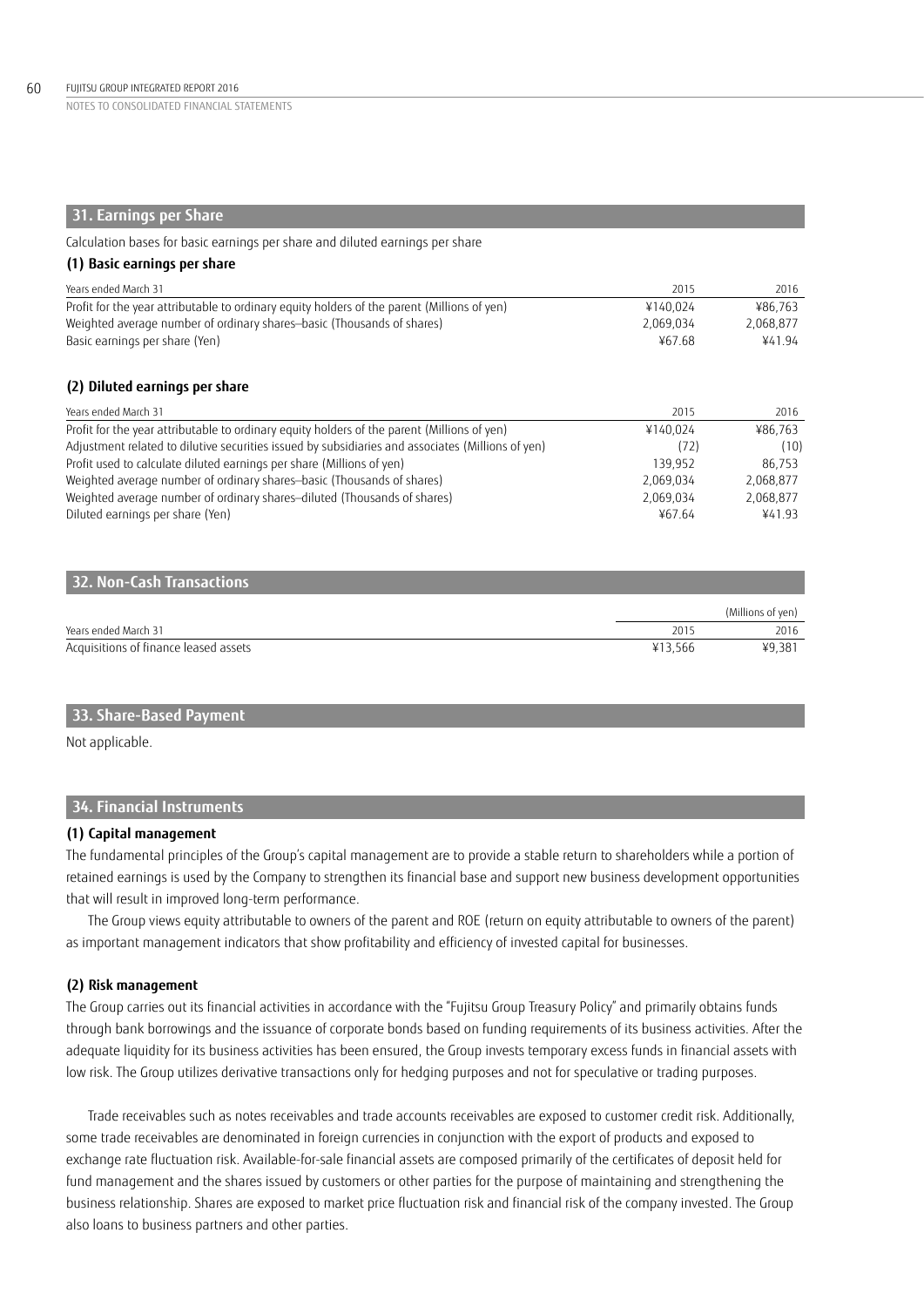Trade payables such as notes payables, trade accounts payables, and accrued expenses are generally payable within one year. Some trade liabilities are denominated in foreign currencies in conjunction with the import of components and exposed to exchange rate fluctuation risk. Borrowings, corporate bonds, and finance lease obligations are mainly for the purpose of obtaining working capital and preparing capital expenditures. Because some of these have floating interest rates, they are exposed to interest rate fluctuation risk.

# (a) Credit risk

The Group strives to mitigate collection risk in accordance with credit management standards and procedures in selling goods and services. A unit independent from the sales units assesses the credit standing of customers and manages collection dates and the balance outstanding for each customer to ensure smooth collection of trade receivables. Regarding loan receivables, the Group periodically assesses a debtor's financial condition and reviews the terms of the loan if needed.

The counterparties to derivative transactions are selected upon assessment of their credit risk.

The amounts of the largest credit risks at March 31, 2016 are indicated in the consolidated statement of financial position values of the financial assets that are exposed to credit risk.

Aging analysis of trade accounts receivables is as follows.

|             |            |                    |                 |                   |                  |                  |                   | (Millions of yen)       |
|-------------|------------|--------------------|-----------------|-------------------|------------------|------------------|-------------------|-------------------------|
|             |            |                    | Overdue amounts |                   |                  |                  |                   |                         |
| At March 31 | Total      | Within due<br>date | Total           | Within 30<br>days | 31 to 60<br>days | 61 to 90<br>days | 91 to 180<br>days | <b>Over 180</b><br>days |
| 2015        | ¥1.024.367 | ¥969.831           | ¥54.536         | ¥27.464           | ¥8.005           | ¥4.657           | ¥4.297            | ¥10.113                 |
| 2016        | 978.435    | 929.734            | 48.701          | 25.579            | 6.971            | 3.249            | 3.144             | 9,758                   |

The balance of allowance for doubtful accounts corresponding to trade accounts receivables at March 31, 2015 and 2016 were ¥9,004 million and ¥8,857 million, respectively.

Impairment is accounted for using the allowance for doubtful accounts, not directly reducing the carrying amount of financial assets. Changes in the allowance for doubtful accounts are presented below.

|                                                |                |                       | (Millions of yen) |
|------------------------------------------------|----------------|-----------------------|-------------------|
|                                                | Current assets | Non-current<br>assets | Total             |
| Balance at April 1, 2014                       | ¥10.824        | ¥1.992                | ¥12,816           |
| Additional provisions made during the year     | 2.812          | 1.606                 | 4,418             |
| Amounts used during the year                   | (2,960)        | (197)                 | (3, 157)          |
| Unused amounts reversed during the year        | (1,270)        | (1,428)               | (2,698)           |
| Exchange differences on translation and others | (402)          | 16                    | (386)             |
| Balance at March 31, 2015                      | 9.004          | 1.989                 | 10,993            |
| Additional provisions made during the year     | 3.736          | 1.479                 | 5,215             |
| Amounts used during the year                   | (1,675)        | (466)                 | (2, 141)          |
| Unused amounts reversed during the year        | (1, 842)       | (1, 331)              | (3, 173)          |
| Exchange differences on translation and others | (366)          | (9)                   | (375)             |
| Balance at March 31, 2016                      | ¥ $8,857$      | ¥ 1,662               | ¥10,519           |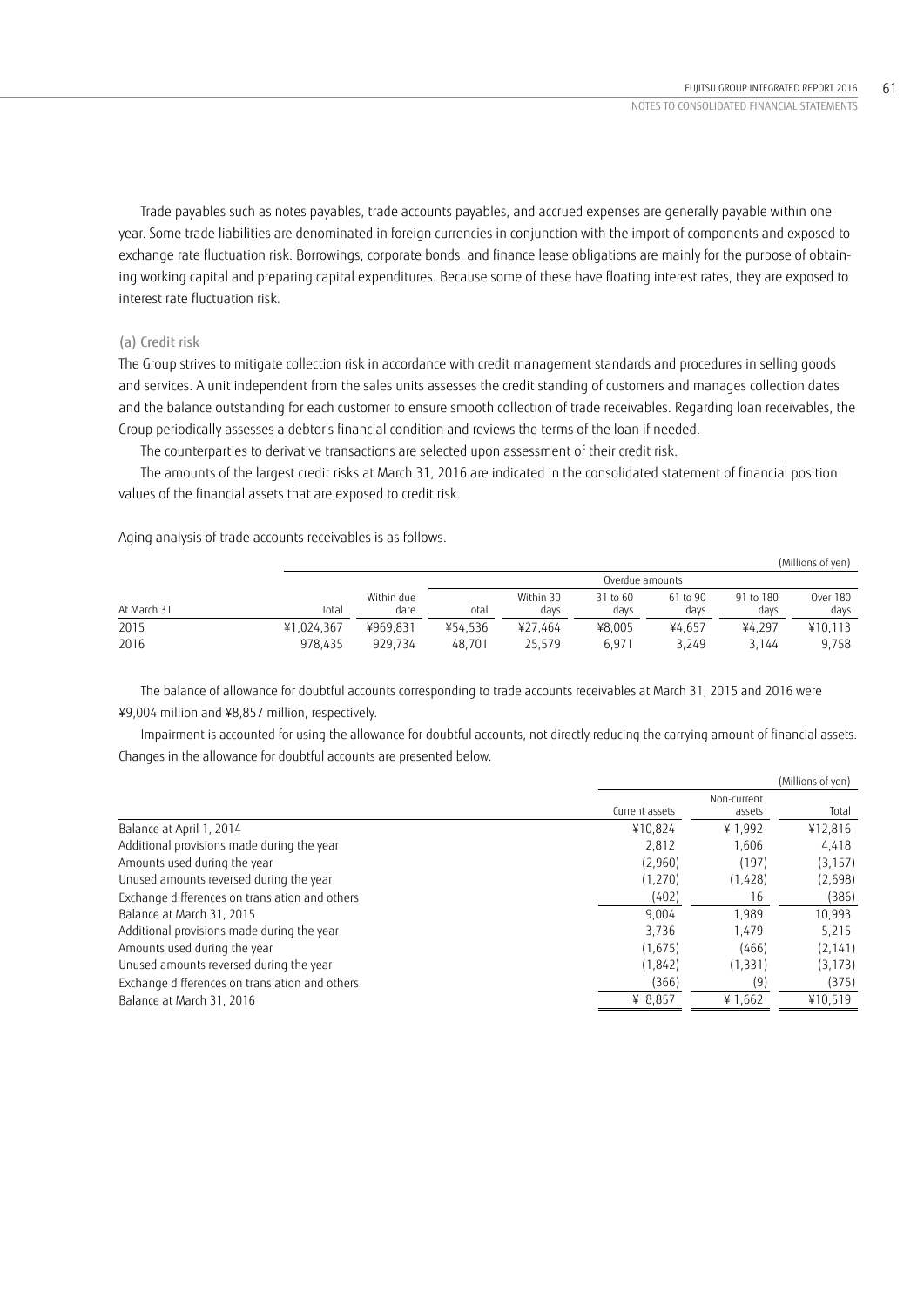# (b) Liquidity risk

The Group prepares a cash flow projection and monitors its funding requirements. The Group also strives to diversify its sources of financing in order to reduce liquidity risk.

Contractual maturity analysis of financial liabilities is presented below.

The Group classifies financial liabilities that mature within one year as current liabilities.

For the undiscounted future cash flows of lease obligations, please refer to Note "20. Bonds, Borrowings, and Lease Obligations."

|                       |                    |                          |               |           |           |           |           | (Millions of yen) |
|-----------------------|--------------------|--------------------------|---------------|-----------|-----------|-----------|-----------|-------------------|
| At March 31           | Carrying<br>amount | Contractual<br>cash flow | Within 1 year | 1-2 years | 2-3 years | 3-4 years | 4-5 years | Over 5 years      |
| 2015                  |                    |                          |               |           |           |           |           |                   |
| Non-derivative        |                    |                          |               |           |           |           |           |                   |
| financial liabilities |                    |                          |               |           |           |           |           |                   |
| <b>Bonds</b>          | ¥299,759           | ¥300,300                 | ¥70,100       | ¥60,200   | ¥20,000   | ¥65,000   | ¥40,000   | ¥45,000           |
| Borrowings            | 236,666            | 236,666                  | 88,616        | 57,132    | 50,489    | 259       | 20,170    | 20,000            |
| Lease obligations     | 42,067             | 42,067                   | 13,720        | 10,513    | 6,871     | 4,778     | 2,219     | 3,966             |
| Derivative            |                    |                          |               |           |           |           |           |                   |
| financial liabilities | 1,219              | 1,219                    | 1,215         | 4         |           |           |           |                   |
| 2016                  |                    |                          |               |           |           |           |           |                   |
| Non-derivative        |                    |                          |               |           |           |           |           |                   |
| financial liabilities |                    |                          |               |           |           |           |           |                   |
| <b>Bonds</b>          | ¥259,846           | ¥260,300                 | ¥60,300       | ¥20,000   | ¥65,000   | ¥40,000   | ¥35,000   | ¥40,000           |
| Borrowings            | 234,600            | 234,600                  | 71,744        | 51,613    | 8,847     | 20,229    | 45,049    | 37,118            |
| Lease obligations     | 38,103             | 38,103                   | 12,645        | 9,163     | 6,895     | 4,100     | 2,283     | 3,017             |
| Derivative            |                    |                          |               |           |           |           |           |                   |
| financial liabilities | 1,738              | 1,738                    | 1,628         | 45        | 16        | 16        | 12        | 21                |

To ensure efficient funding when the need for funds arises, the Group enters into commitment line contracts established with multiple financial institutions.

|                  |                   | (Millions of yen) |
|------------------|-------------------|-------------------|
| At March 31      | 2015              | 2016              |
| Commitment lines |                   |                   |
| Used             | $\qquad \qquad -$ | -                 |
| Unused           | 198,000           | 198,200           |
| Total            | ¥198,000          | ¥198,200          |
|                  |                   |                   |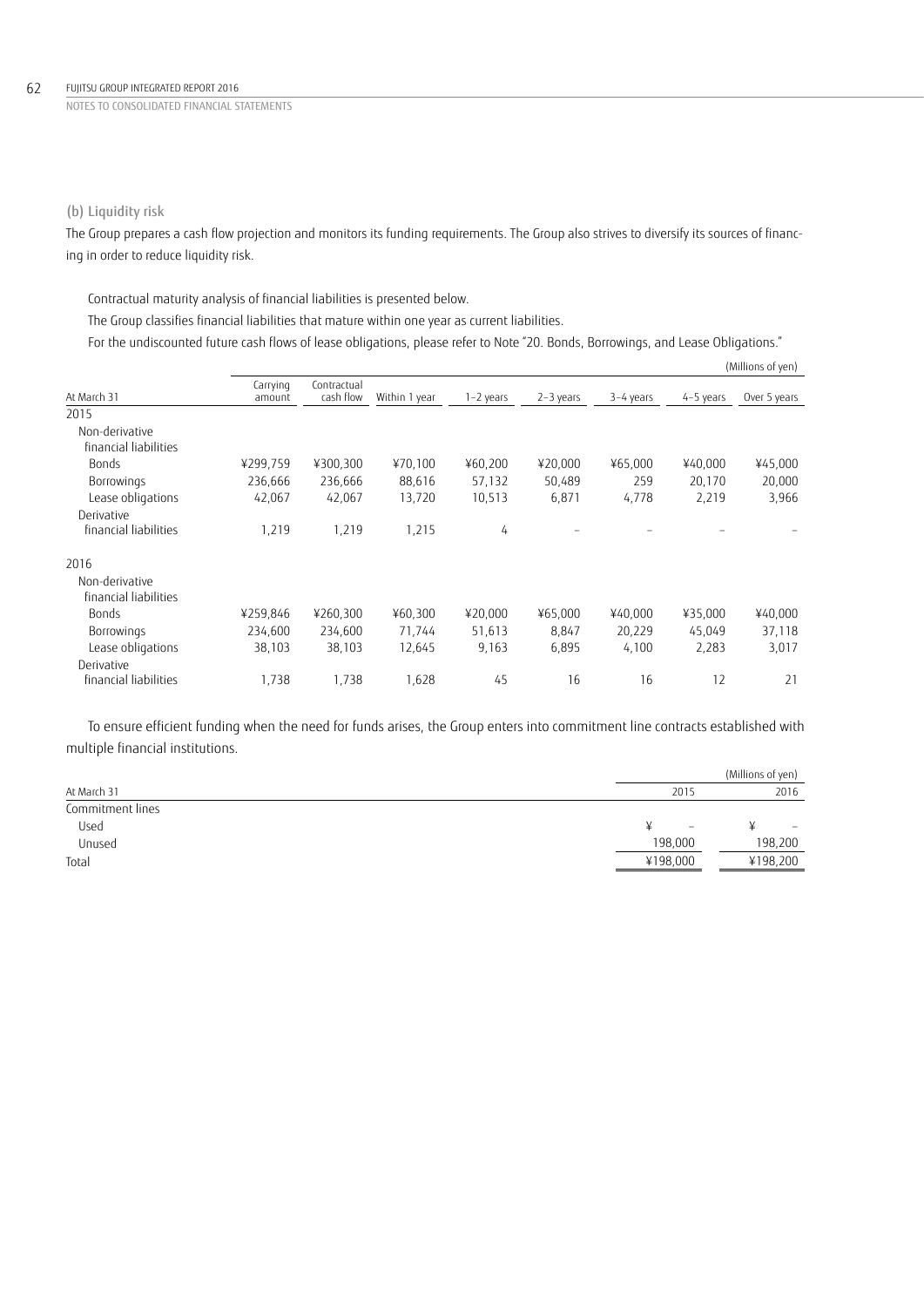# (c) Market risk

The Group utilizes exchange forward contracts with respect to trade receivables and trade liabilities denominated in foreign currencies to mitigate the exchange rate fluctuation risk that is monitored by each currency respectively, currency swap contracts to mitigate the foreign currency exchange rate fluctuation risk of cash flows denominated in foreign currencies, and interest swap contracts with respect to borrowings and corporate bonds to mitigate interest rate fluctuation risk.

For the shares issued by customers or other parties, the Group regularly monitors the fair value and the financial condition of the issuer and continuously reviews the investment, taking into account its relationship with the counterparty.

The Group enters into derivative transactions based on the Group policy. Following the policies approved by the Chief Financial Officer (CFO), the finance division undertakes particular transactions, records them, and confirms the balance of transactions with counterparties.In addition, the finance division reports on the content of the transactions undertaken and changes in the transaction balance to the CFO and the head of the accounting department.

### *(i) Foreign currency sensitivity analysis*

The following table represents the Group's sensitivity analysis for foreign currency risk exposures. The analysis shows the hypothetical impact on profit before tax in the consolidated statement of profit or loss that would result from a 1% appreciation of the Japanese yen against the US dollar for the recurring positions at the end of the year. The analysis calculated the impact on US dollar-denominated assets and liabilities, and is based on the assumption that other factors such as the outstanding balance and interest rates are held constant.

|                             |        | (Millions of yen) |
|-----------------------------|--------|-------------------|
| Years ended March 31        | 2015   | 2016              |
| Impact on profit before tax | ¥(560) | 4(726)            |

### *(ii) Interest rate sensitivity analysis*

The following table represents the hypothetical impact on the Group's profit before tax that is attributable to financial instruments which are exposed to the risk of fluctuations in interest rates in the case where the interest rate increases by 0.1%. The analysis is based on the assumption that all other variable factors, specifically foreign currency rates are held constant.

|                             |     | (Millions of yen) |
|-----------------------------|-----|-------------------|
| Years ended March 31        | 201 | 2016              |
| Impact on profit before tax |     | キノし               |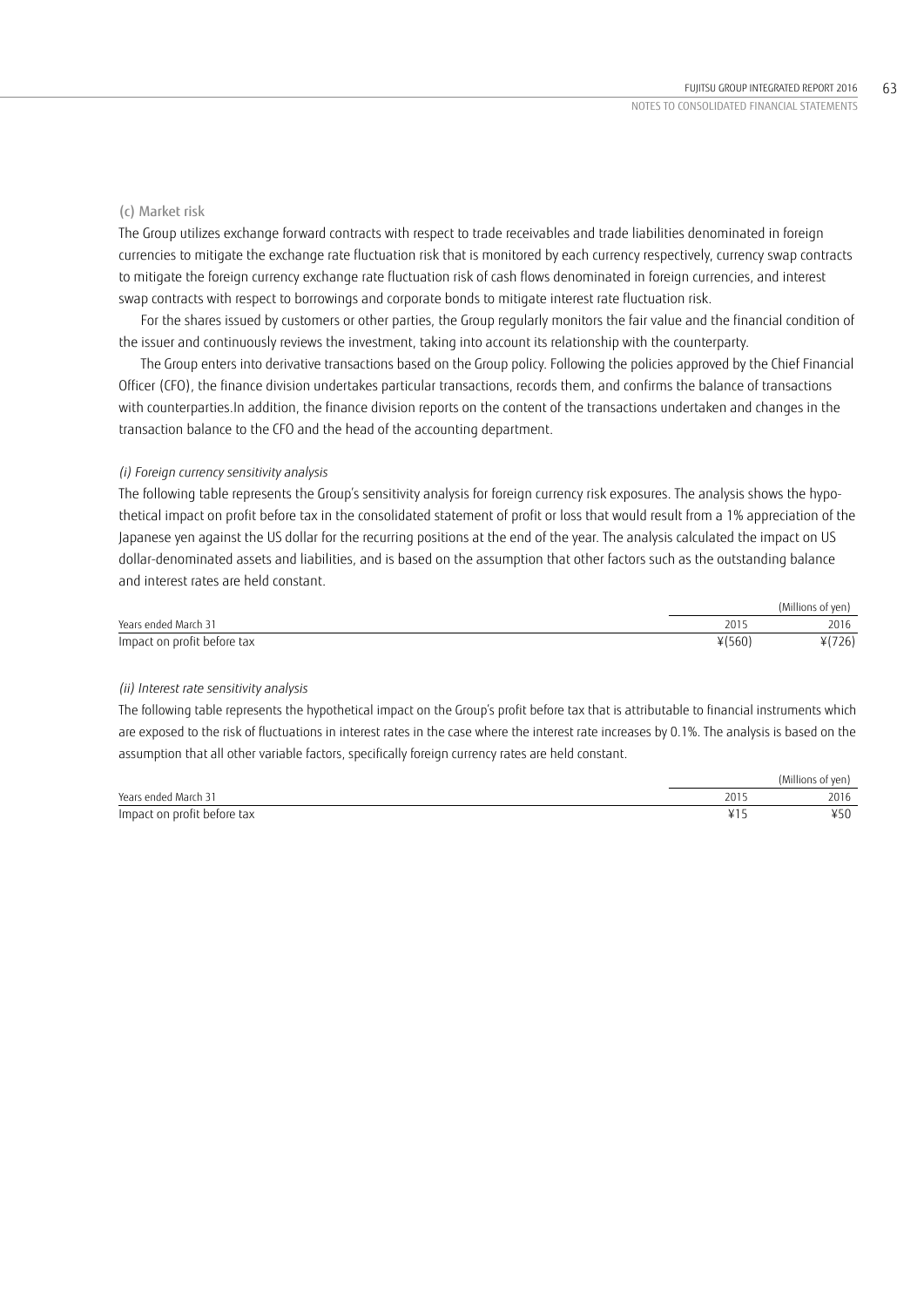# **(3) Hedge accounting**

# (a) Objective for derivative transactions

Derivative transactions consist primarily of exchange forward contracts for the purpose of hedging exchange rate fluctuation risk related to trade receivables and trade liabilities, currency swap contracts for the purpose of hedging exchange rate fluctuation risk related to foreign currency-denominated cash flow, and interest swap contracts for the purpose of hedging interest rate fluctuation risk related to borrowings and corporate bonds.

# (b) Policies for derivative transactions

The Group utilizes derivative transactions only for hedging purposes and not for speculative or trading purposes. Derivative transactions to increase market risks cannot be entered into. In addition, credit risks are considered in choosing a counterparty. Therefore, the Group recognizes that market risk and credit risk for derivative transactions are de-minimis.

# (c) Risk management structure for derivative transactions

The Group enters into derivative transactions based on regulations established by the Company. Based on policies approved by the Chief Financial Officer (CFO), the finance division undertakes particular transactions, records them, and confirms the balance of transactions with counterparties. In addition, the finance division reports on the content of transactions undertaken and changes in transaction balances to the CFO and the head of the accounting department.

# (d) Accounting treatment for derivative transactions

Derivatives are measured at fair value and any change in the fair value is recognized in profit or loss. However, if it satisfies the required conditions for hedge accounting, a gain or loss arising from any changes in the fair value of hedging instruments are deferred until the gain or loss arising from the hedged item is recognized in profit or loss.

(e) The fair value of derivative transactions for which hedge accounting is applied Cash flow hedges

|                                                |      | (Millions of yen) |
|------------------------------------------------|------|-------------------|
| At March 31                                    | 2015 | 2016              |
| Currency: Forward foreign exchange transaction |      |                   |
| Buy (US dollar)                                |      | 4(82)             |
| Interest: Interest rate swap transaction       |      |                   |
| Pay fixed/Receive variable                     |      | (46)              |
| Shares: Put options                            | 570  | 337               |
| Total                                          | ¥570 | ¥209              |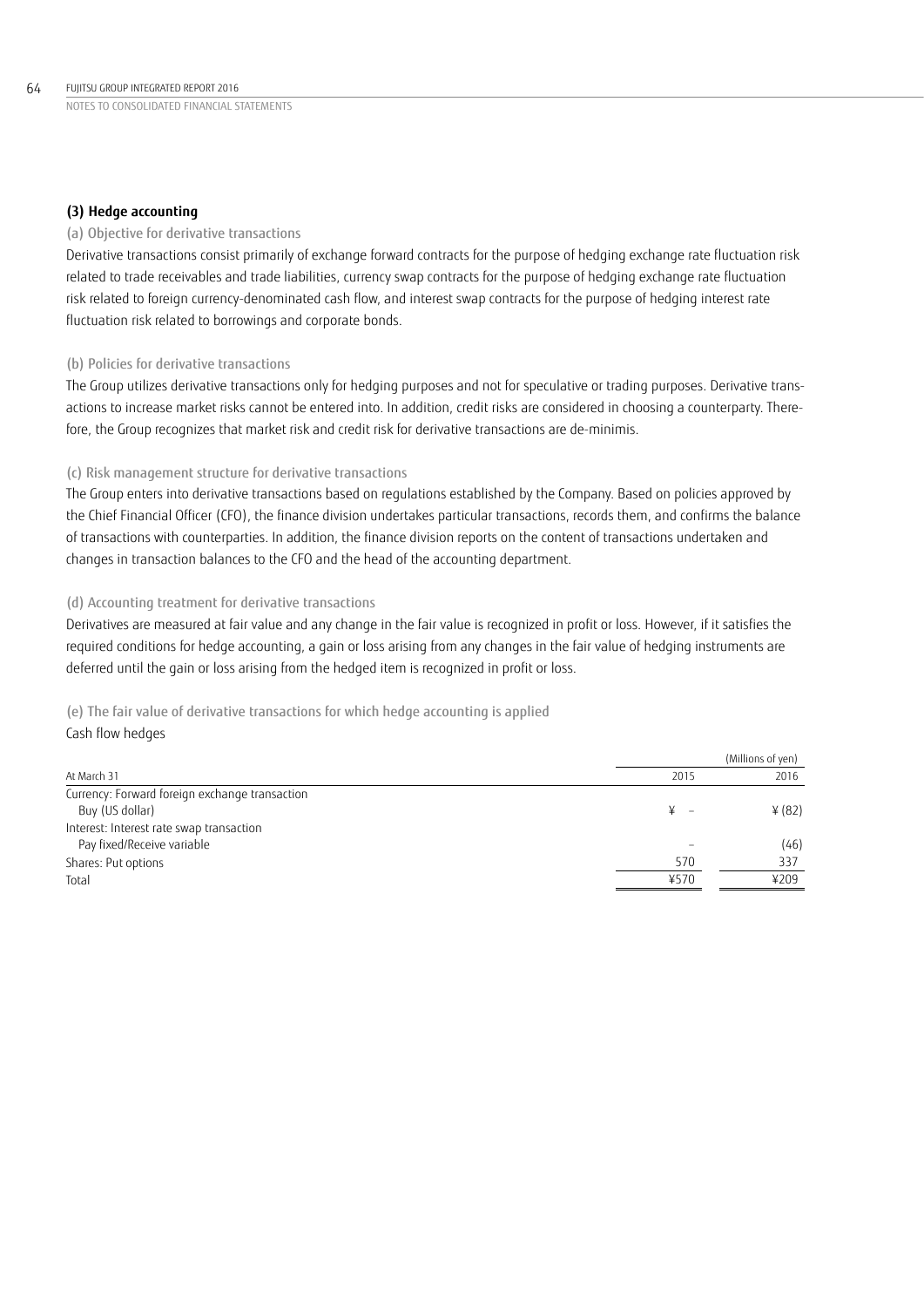# **(4) Fair value of financial instruments**

The fair value hierarchy has the following levels:

- Level 1 inputs are quoted prices in active markets for identical assets or liabilities.
- Level 2 inputs are inputs other than quoted prices included within Level 1 that are observable for assets or liabilities, either directly or indirectly.
- Level 3 inputs are unobservable inputs for assets or liabilities.

(a) Financial assets and liabilities measured at fair value

*(i) Measurement method of fair value for financial assets and liabilities* 

## Derivatives

The fair value is based on the prices provided by financial institutions and other appropriate valuation techniques based on information available.

# Available-for-sale financial assets

If a quoted price in an active market is available, the fair value is based on the quoted price. If a quoted price in an active market is not available, the fair value is estimated based on discounted future cash flow or other appropriate valuation method.

# *(ii) Fair value hierarchy and comparison between carrying amount and fair value*

|                                     |                 |            |            |         | (Millions of yen) |  |
|-------------------------------------|-----------------|------------|------------|---------|-------------------|--|
|                                     |                 |            | Fair value |         |                   |  |
| At March 31                         | Carrying amount | Total      | Level 1    | Level 2 | Level 3           |  |
| 2015                                |                 |            |            |         |                   |  |
| Assets                              |                 |            |            |         |                   |  |
| Financial assets measured at        |                 |            |            |         |                   |  |
| fair value through profit or loss   | 3,891<br>¥      | 3,891<br>¥ | ¥          | ¥3,891  | ¥                 |  |
| Available-for-sale financial assets | 174,815         | 174,815    | 122,704    | 24      | 52,087            |  |
| Total                               | ¥178,706        | ¥178,706   | ¥122,704   | ¥3,915  | ¥52,087           |  |
| Liabilities                         |                 |            |            |         |                   |  |
| Financial liabilities measured at   |                 |            |            |         |                   |  |
| fair value through profit or loss   | 1,219<br>¥      | 1,219<br>¥ | ¥          | ¥1,219  | ¥                 |  |
| Total                               | ¥<br>1,219      | ¥<br>1,219 | ¥          | ¥1,219  | ¥                 |  |
| 2016                                |                 |            |            |         |                   |  |
| Assets                              |                 |            |            |         |                   |  |
| Financial assets measured at        |                 |            |            |         |                   |  |
| fair value through profit or loss   | 1,634<br>¥      | 1,634<br>¥ | ¥          | ¥1,634  | ¥                 |  |
| Available-for-sale financial assets | 151,814         | 151,814    | 99,120     | 24      | 52,670            |  |
| Total                               | ¥153,448        | ¥153,448   | ¥ 99,120   | ¥1,658  | ¥52,670           |  |
| Liabilities                         |                 |            |            |         |                   |  |
| Financial liabilities measured at   |                 |            |            |         |                   |  |
| fair value through profit or loss   | 1,738<br>¥      | 1,738<br>¥ | ¥          | ¥1,738  | ¥                 |  |
| Total                               | ¥<br>1,738      | ¥<br>1,738 | ¥          | ¥1,738  | ¥                 |  |

Available-for-sale financial assets mainly consist of shares.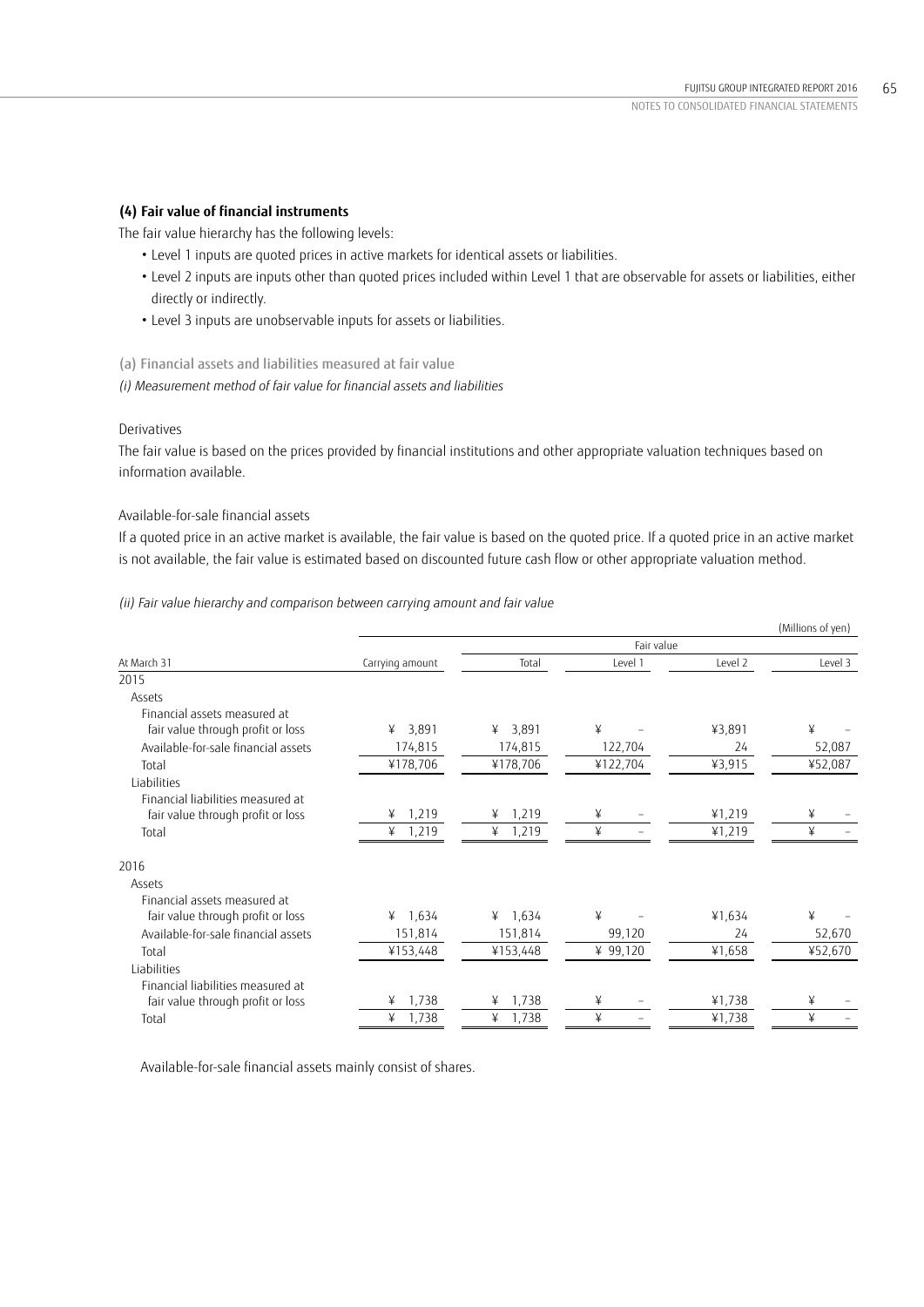|                             | (Millions of yen)                   |
|-----------------------------|-------------------------------------|
|                             | Available-for-sale financial assets |
| Balance at April 1, 2014    | ¥53,622                             |
| Subtotal (Gains and losses) |                                     |
| Profit or loss              | (2, 338)                            |
| Other comprehensive income  | 1,599                               |
| Purchases                   | 1,274                               |
| Sales                       | (345)                               |
| Settlements                 |                                     |
| Others                      | (1, 725)                            |
| Balance at March 31, 2015   | 52,087                              |
| Subtotal (Gains and losses) |                                     |
| Profit or loss              | (536)                               |
| Other comprehensive income  | 880                                 |
| Purchases                   | 5,361                               |
| Sales                       | (43)                                |
| Settlements                 | (5,023)                             |
| Others                      | (56)                                |
| Balance at March 31, 2016   | ¥52,670                             |

*(iii) Reconciliation between the beginning and ending balance of available-for-sale financial assets measured at fair value using Level 3 inputs* 

Gains and losses recognized in profit or loss are included in financial income or financial expenses in the consolidated statement of profit or loss. Gains and losses recognized in other comprehensive income are included in available-for-sale financial assets in the consolidated statement of comprehensive income.

### (b) Financial liabilities measured at amortized cost

*(i) Measurement method of fair value for financial liabilities* 

# Bonds

The fair value of bonds which have a market price is based on the market price. The fair value of bonds for which there is no market price is calculated by discounting the sum of future principal and interest payments to the present value at a rate taking into account the remaining term and the credit risk of bonds.

Long-term borrowings and lease obligations (non-current liabilities)

The fair value of long-term borrowings and lease obligations is calculated by discounting the sum of future principal and interest payments to the present value at the rate expected for another loan or lease transaction with the same conditions at the end of the year.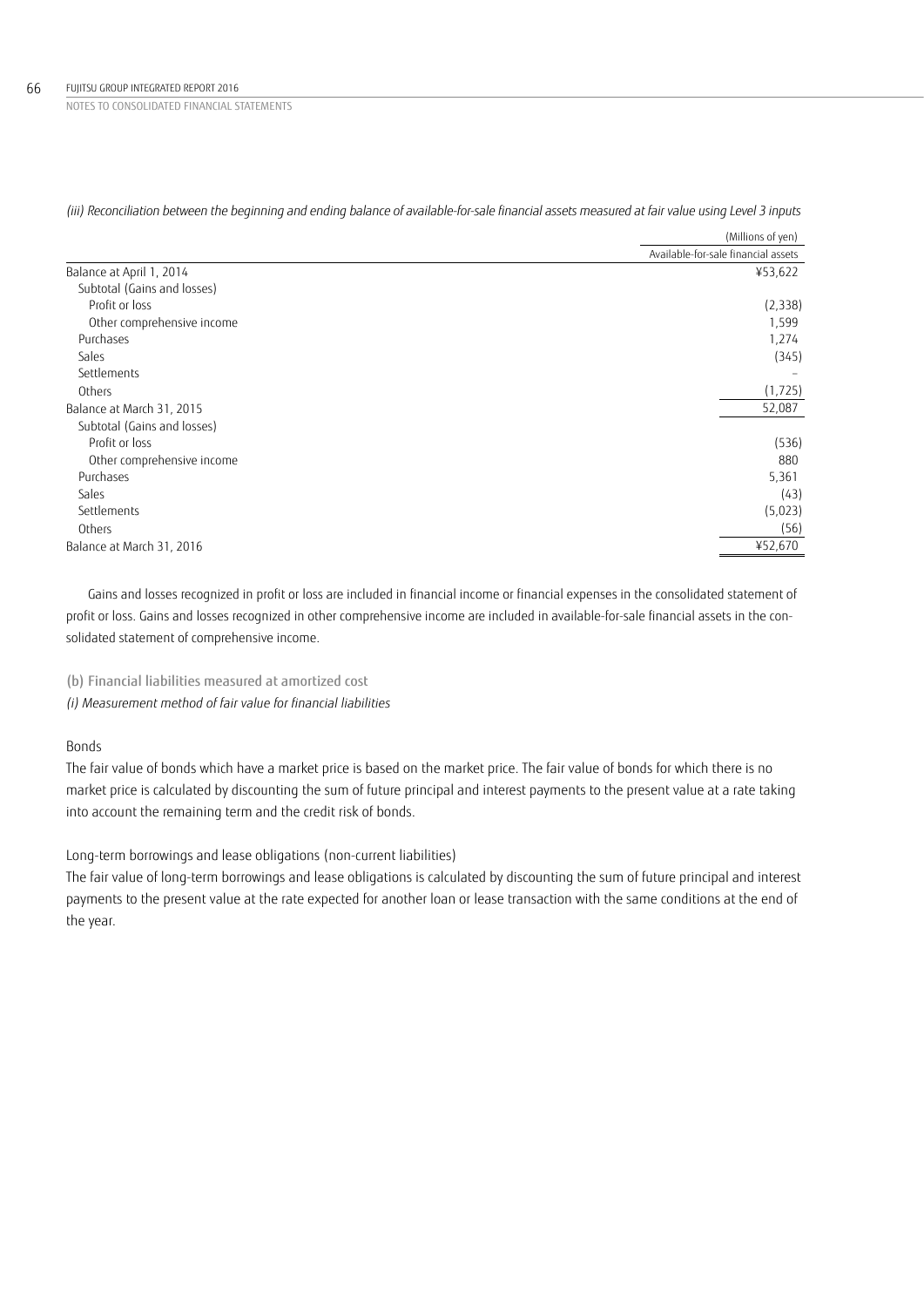|                                                     |                 |          |          |          | (Millions of yen) |
|-----------------------------------------------------|-----------------|----------|----------|----------|-------------------|
|                                                     |                 |          |          |          |                   |
| At March 31                                         | Carrying amount | Total    | Level 1  | Level 2  | Level 3           |
| 2015                                                |                 |          |          |          |                   |
| Liabilities                                         |                 |          |          |          |                   |
| Financial liabilities measured at<br>amortized cost |                 |          |          |          |                   |
| Bonds (Non-current)                                 | ¥229,692        | ¥234,044 | ¥234,044 | ¥        | $\frac{1}{2}$     |
| Long-term borrowings (Non-current)                  | 148,050         | 149,098  |          | 149,098  |                   |
| Lease obligations (Non-current)                     | 28,347          | 28,464   |          | 28,464   |                   |
| Subtotal                                            | 406,089         | 411,606  | 234,044  | 177,562  |                   |
| Total                                               | ¥406,089        | ¥411,606 | ¥234,044 | ¥177,562 | $\frac{1}{2}$     |
| 2016                                                |                 |          |          |          |                   |
| Liabilities                                         |                 |          |          |          |                   |
| Financial liabilities measured at<br>amortized cost |                 |          |          |          |                   |
| Bonds (Non-current)                                 | ¥199,568        | ¥203,647 | ¥203,647 | ¥        | $\frac{1}{2}$     |
| Long-term borrowings (Non-current)                  | 162,856         | 163,924  |          | 163,924  |                   |
| Lease obligations (Non-current)                     | 25,458          | 25,736   |          | 25,736   |                   |
| Subtotal                                            | 387,882         | 393,307  | 203,647  | 189,660  |                   |
| Total                                               | ¥387,882        | ¥393,307 | ¥203,647 | ¥189,660 | $\frac{1}{2}$     |

*(ii) Fair value hierarchy and comparison between carrying amount and fair value* 

The disclosure for the current portion of financial liabilities measured at amortized cost is omitted in this note because the carrying amount is a reasonable approximation of its fair value.

# **(5) Collateral**

|             |        | (Millions of yen) |
|-------------|--------|-------------------|
| At March 31 | 2015   | 2016              |
| Land        | ¥4,292 | ¥4,242            |
| Buildings   | 712    | 685               |
| Others      | 155    |                   |
| Total       | ¥5,159 | ¥4,940            |